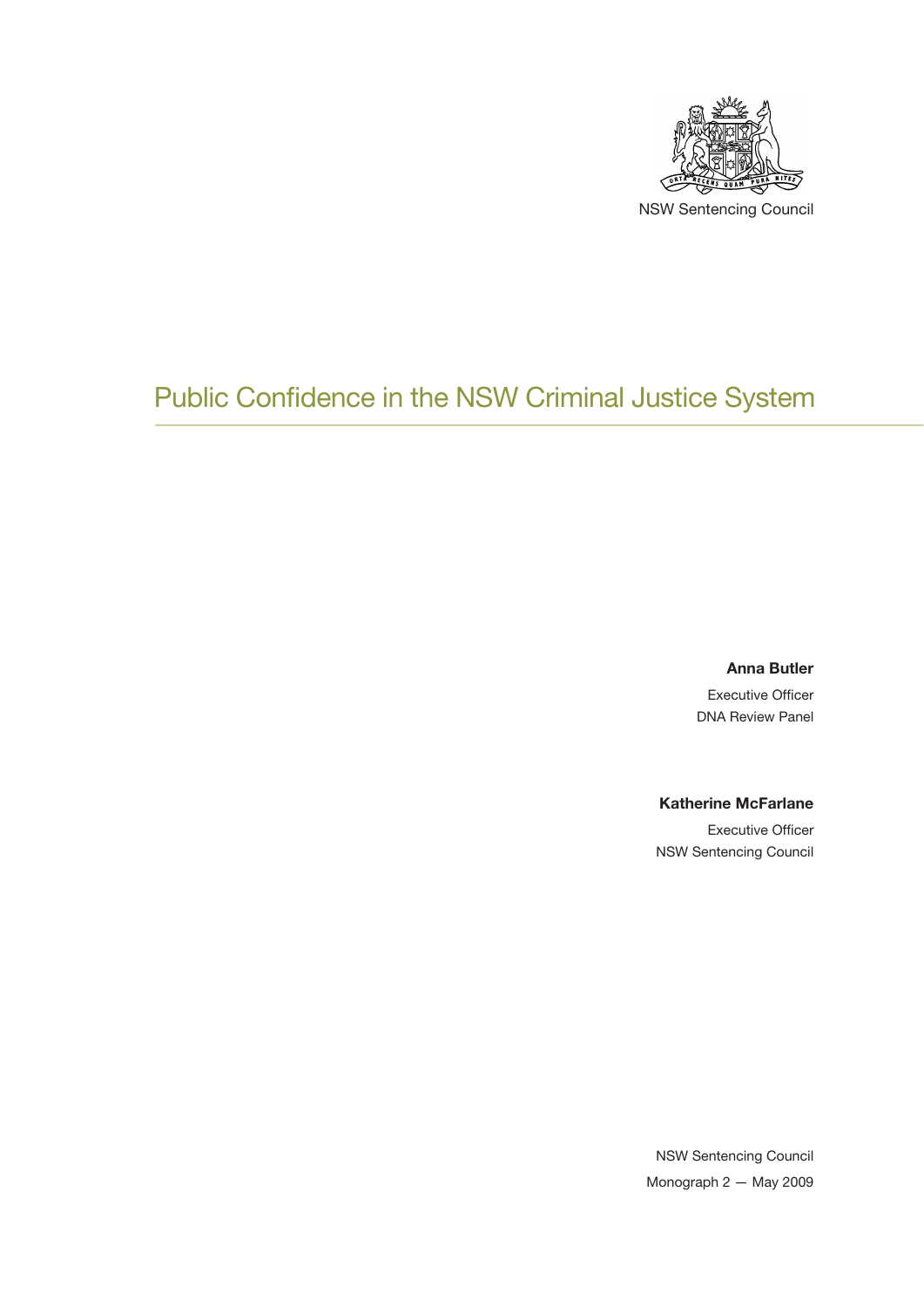Published in Sydney by the:

NSW Sentencing Council Box 6 GPO Box **SYDNEY** 

www.lawlink.nsw.gov.au/sentencingcouncil Email: sentencingcouncil@agd.nsw.gov.au

ISBN Print: 978-1-921590-03-0 Online: 978-1-921590-06-1

Editors: Anna Butler, Katherine McFarlane Graphic design and typesetting: Lorraine Beal Printed by: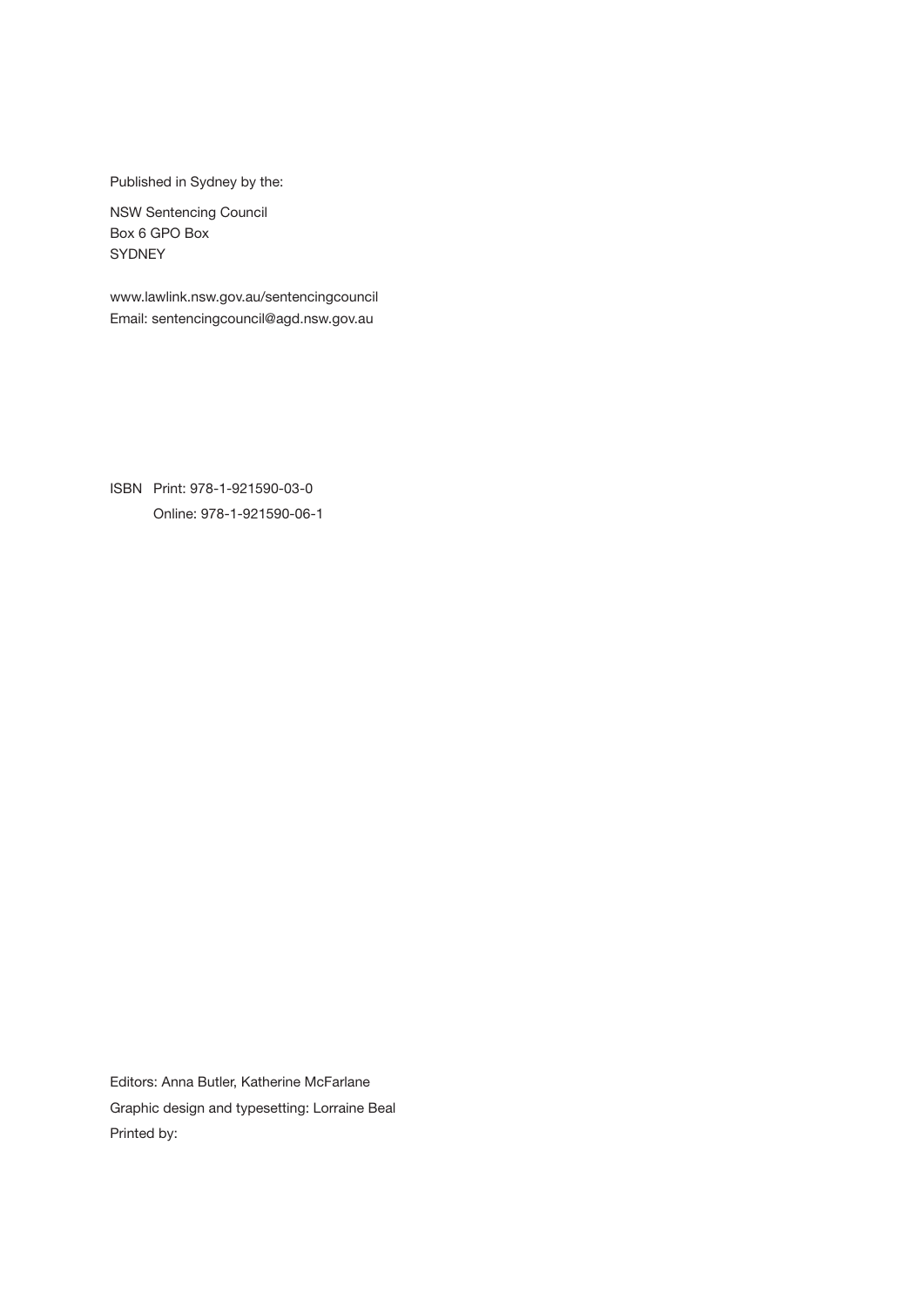## **Contents**

|  | 4. Sources of Information about the Criminal Justice System17                |
|--|------------------------------------------------------------------------------|
|  |                                                                              |
|  | 6. Strategies to Restore Public Confidence in the Criminal Justice System 29 |
|  |                                                                              |
|  |                                                                              |
|  |                                                                              |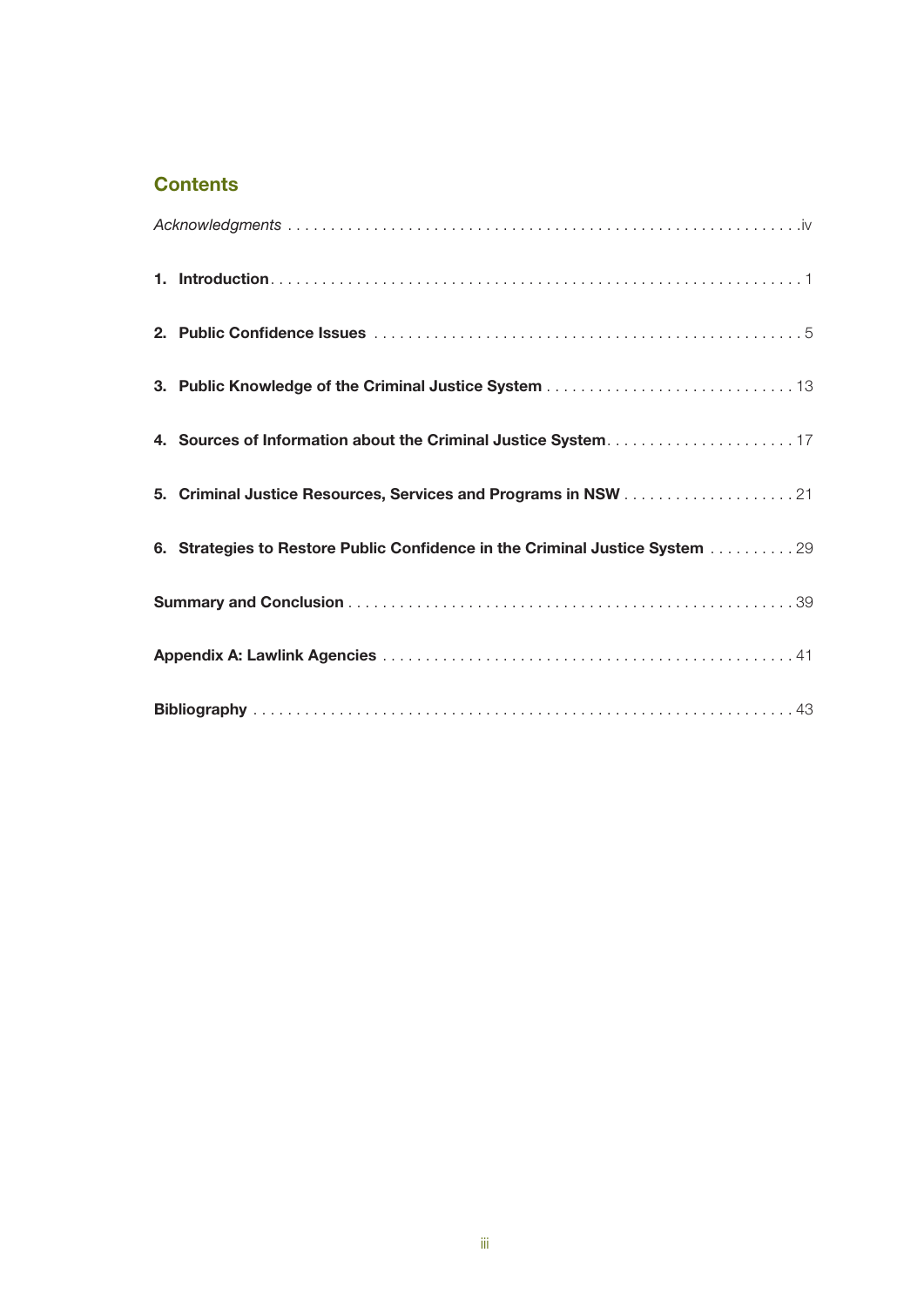## **Acknowledgments**

The authors wish to thank Pauline Kearney for her contribution to the research for this paper.

The authors wish also to acknowledge the comments on earlier drafts provided by the following people:

- Dr Don Weatherburn, Director, NSW Bureau of Crime Statistics and Research;
- Mr Craig Jones, Research Manager, NSW Bureau of Crime Statistics & Research; and
- The Communications Unit, NSW Attorney General's Department.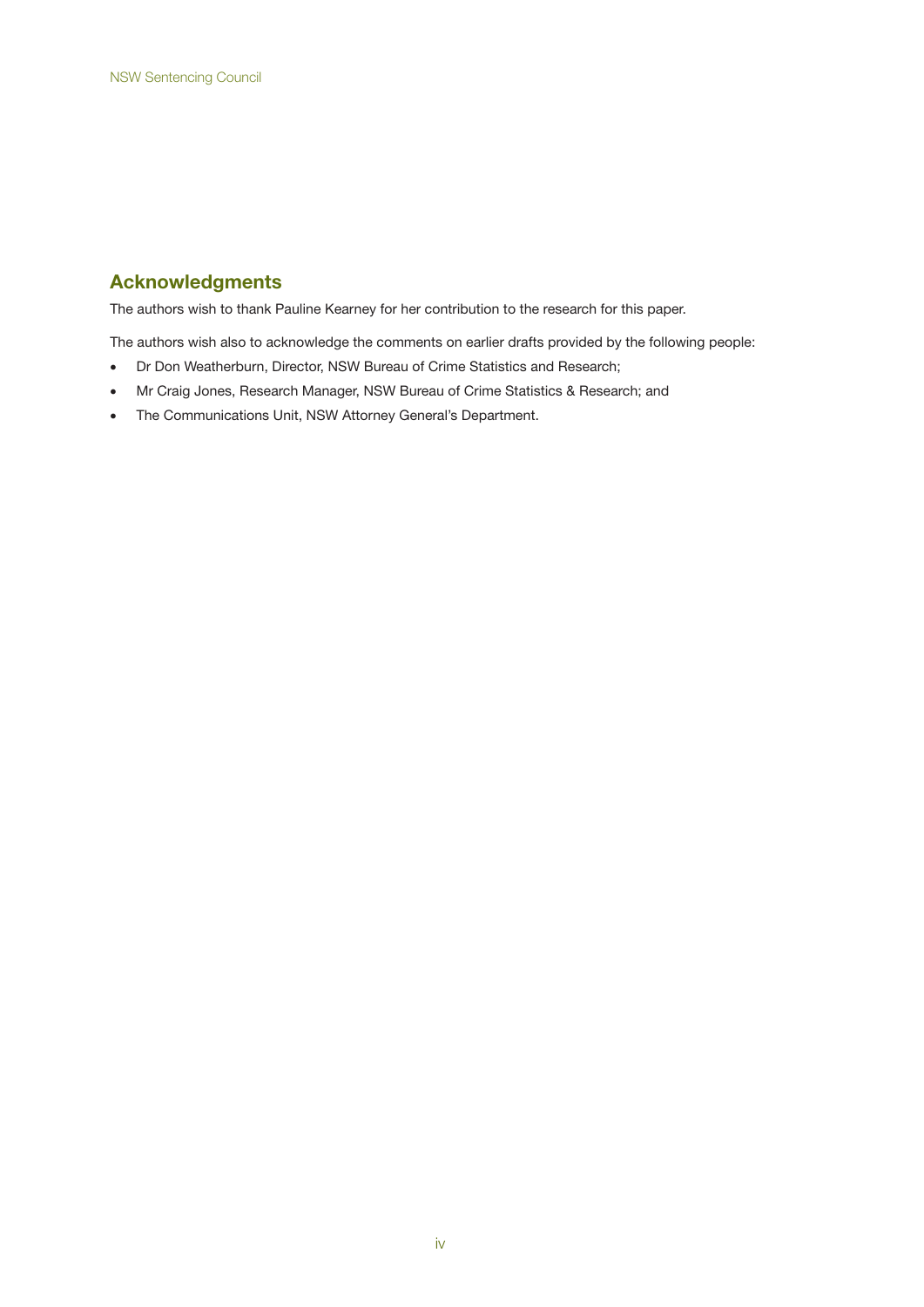# Introduction

*In a democracy, the rule of law is not achieved by raw power but by public acceptance of the law and by public confidence in the institutions which promulgate and administer it.*<sup>1</sup>

The importance of maintaining and promoting public confidence in the criminal justice system cannot be overstated. The criminal justice system is centrally concerned with securing public order by the exercise of power, however, a system that does not command public trust will fail to establish the requisite legitimacy and authority to fulfil this role.<sup>2</sup> Its effective operation relies on public confidence in a way that is distinctively different from other services such as health and education.<sup>3</sup> While public confidence is undoubtedly an aspiration of such systems, it is not critical in ensuring the public's participation in, or the fundamental legitimacy of, these services. The same cannot be said for the criminal justice system. Victims must have sufficient trust and confidence in the system to report crimes to the police and to participate in the prosecution process. Similarly, confidence in the process, outcomes and accountability of the administration of justice is crucial to ensure the co-operation and participation of jurors and witnesses in court proceedings. Accordingly, it is essential that the issue of public confidence be an ongoing priority for all criminal justice agencies.

In recognition of this priority and as part of its educative mandate,<sup>4</sup> the NSW Sentencing Council (the Council), together with the Bureau of Crime Statistics and Research (BOCSAR), recently undertook a survey to ascertain community attitudes of NSW residents towards the criminal justice system<sup>5</sup> ('the survey'). The first of its kind in NSW, the survey was based on the British Crime Survey (BCS)<sup>6</sup> questionnaire and involved telephone interviews with over 2000 respondents answered questions about their confidence in the criminal justice system, their views about sentencing, their knowledge of crime and justice and how they source information about crime and justice issues.

The survey's findings demonstrate that the majority of NSW residents lack confidence in particular aspects of the criminal justice system, namely the adequacy of sentences imposed by the courts, the extent to which victim's needs are met and the promptness with which

<sup>1</sup> Brennan, J., 'The Third Branch and the Fourth Estate' (Speech delivered at the Broadcasting Society and Law Lecture Series, University College, Dublin, 22 April 1997).

<sup>2</sup> Hough, M. and Roberts, J., 'Confidence in Justice: An international review' (2004) ICPR Research Paper No. 3, The Institute for Criminal Policy Research, School of Law, King's College, London, 7.

<sup>3</sup> Hough, M. and Roberts, J., 'Confidence in Justice: An international review' (2004) ICPR Research Paper No. 3, The Institute for Criminal Policy Research, School of Law, King's College, London, 7.

<sup>4</sup> In February 2007, s100J of the *Crimes (Sentencing Procedure) Act* 1999 was amended to extend the Council's functions to include the education of the public on sentencing matters.

<sup>5</sup> Jones, C. et al 'Public Confidence in the criminal justice system' (2008) Crime and Justice Bulletin no. 118, NSW Bureau of Crime Statistics and Research, Sydney.

<sup>6</sup> A large scale face-to-face survey by the UK Home Office, first conducted in 1982 and continuous since 2001, the BCS asks residents of England and Wales their experience of crime in the past 12 months as well as their attitudes to crime-relate issues, http://www.homeoffice.gov.uk/rds/bcs1.html, accessed November 2008.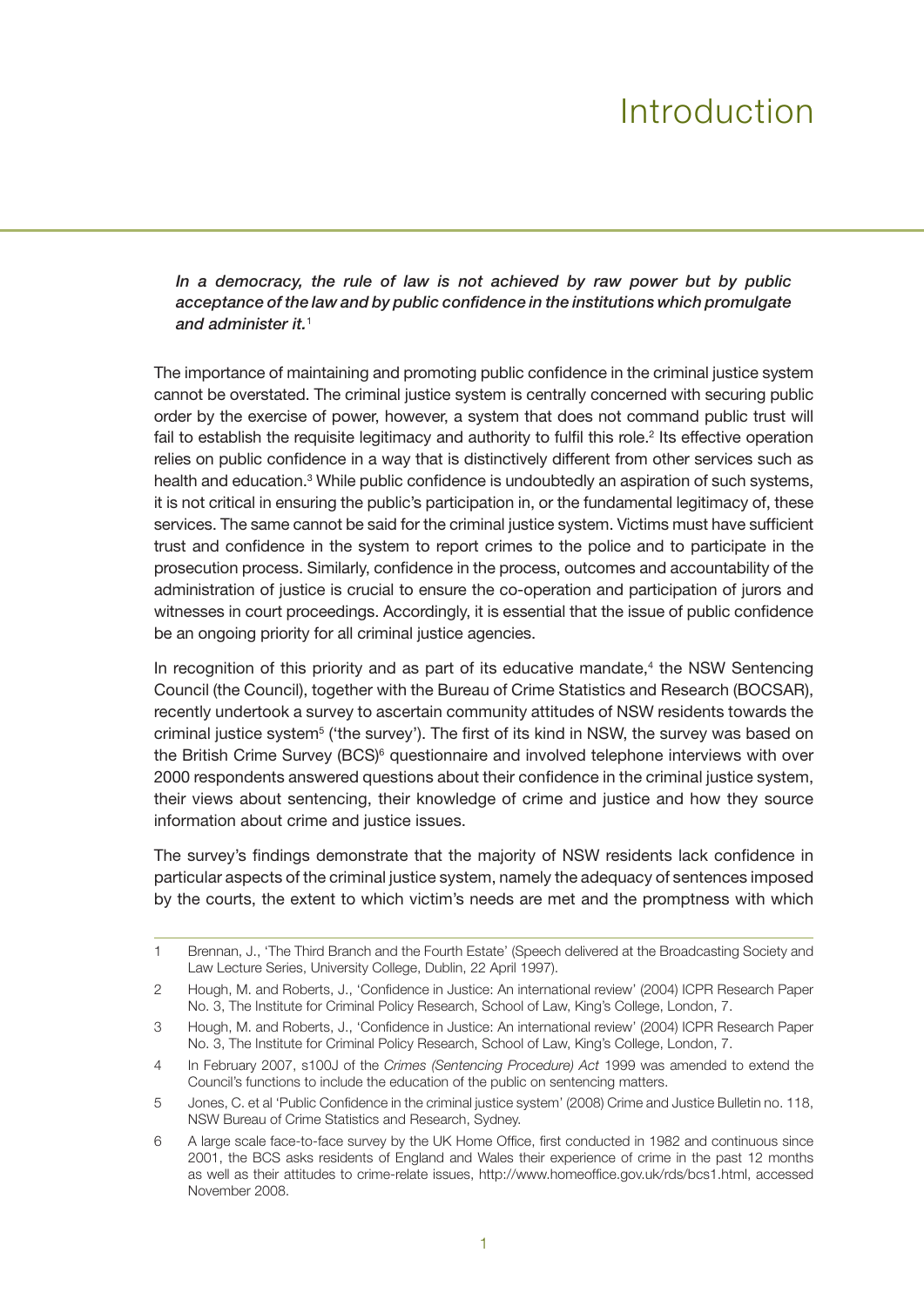cases are dealt. What also emerges is that the majority of NSW residents possess poor knowledge of crime and justice issues and have significant misperceptions about trends in crime and conviction and imprisonment rates. A further significant and positive finding is that the majority of participants indicated that they would be interested in learning more about the process of how judges sentence offenders.

The aims of this paper are:

- to explore these issues by reviewing the key findings of the survey in the context of the literature;
- • to examine existing public confidence initiatives from this and other jurisdictions; and
- to draw on this information for the purpose of considering what strategies might best redress the public's lack of confidence in the NSW criminal justice system.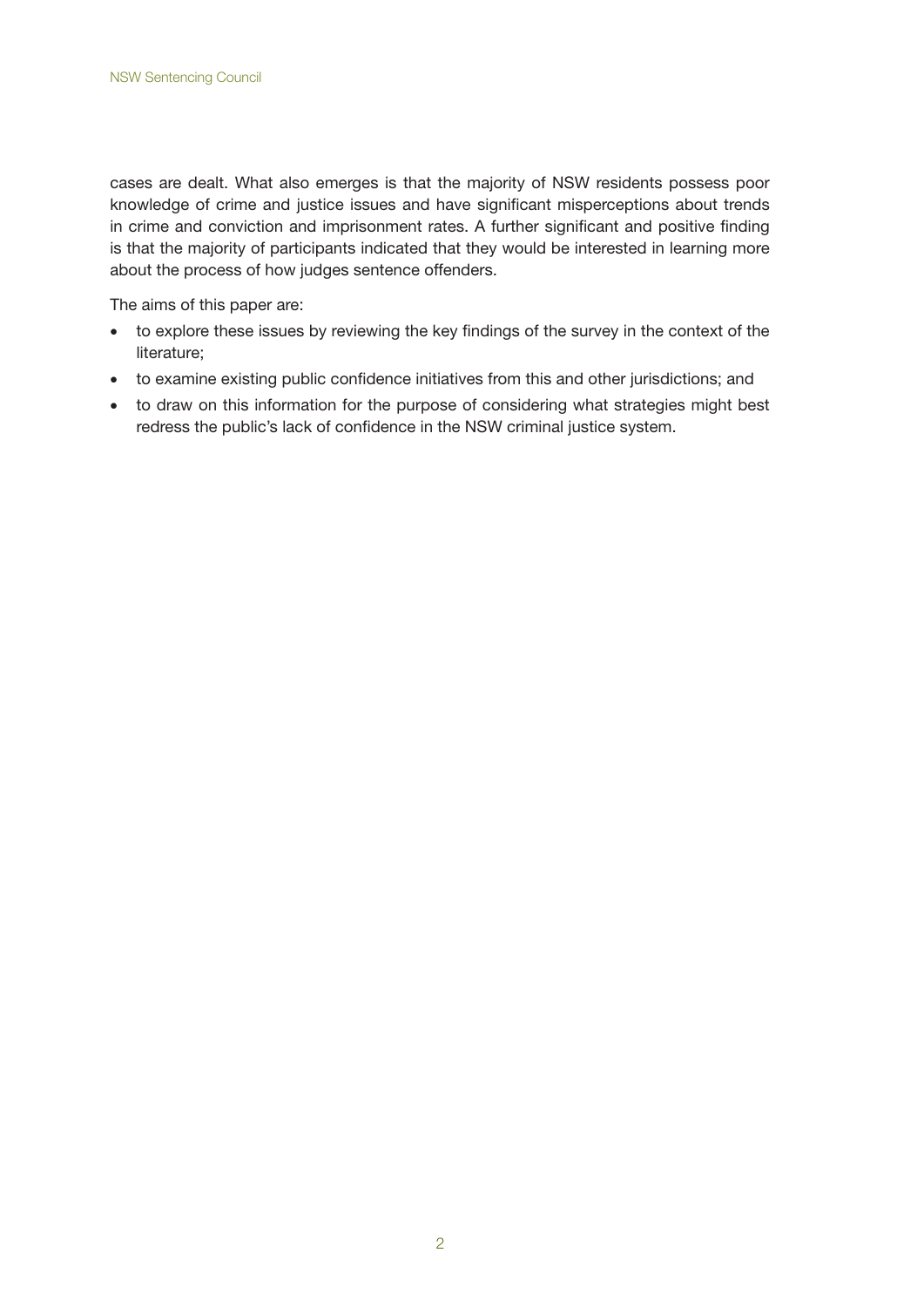# Part 1: Summary of Findings from the BOCSAR — NSW Sentencing Council Survey

Set out below is a summary of the key findings across the three categories of the survey; public confidence, knowledge, and sources of information about the criminal justice system. A basic overview of the relationship between confidence levels and socio-demographics is also presented.

#### **Public confidence in the criminal justice system**

- A majority (66 percent) of NSW residents believe that sentences handed down by the courts are too lenient;
- A majority (62 percent) of NSW residents think that the criminal justice system does not meet the need of victims;
- A majority (65.6 percent) of NSW residents think the criminal justice system does not deal with cases promptly;
- About half (51.9 percent) of NSW residents think the criminal justice system does not deal with cases efficiently;
- A majority (74.5 percent) of NSW residents think that the criminal justice system treats accused people fairly;
- • A majority (72.2 percent) of NSW residents think that the criminal justice system respects the rights of accused people; and
- A majority (54.9 percent) of NSW residents think that the criminal justice system brings people to justice.

#### **Public knowledge about the criminal justice system**

- • A vast majority (over 98 percent) of NSW residents overestimated the proportion of crime that involves violence or the threat of violence;
- 89 percent of NSW residents underestimated the imprisonment rates for home burglary;
- • 87 percent of NSW residents underestimated the conviction rates for assault and 86 percent underestimated the conviction rates for home burglary;
- A majority (80.8 percent) of NSW residents mistakenly believe that rates of property crime have increased over the last five years; and
- 81 percent of NSW residents overestimated the imprisonment rates for assault.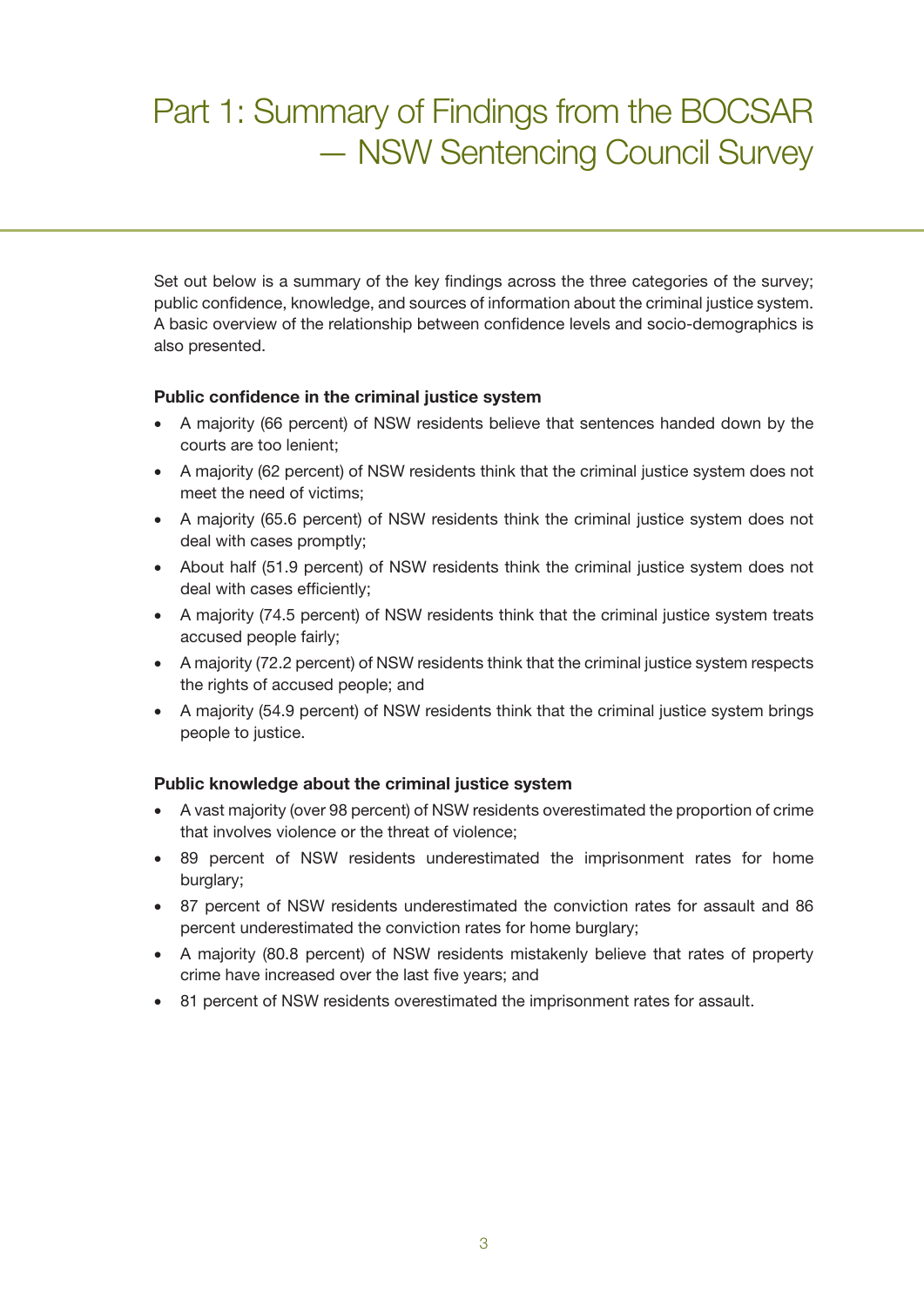#### **Most influential sources of information about the criminal justice system**

- Television/radio news (73.9 percent) Talk-back radio (21.6 percent)
- Broadsheet newspaper (48.2 percent) Personal experience (20.6 percent)
- Local newspaper (41.2 percent) Internet (18.4 percent)
- Tabloid newspaper (34.9 percent) Books (9.5 percent)
- 
- • Relatives'/friends' experiences (22.7 percent)
- 
- 
- 
- 
- Word-of-mouth (27.2 percent) Government publications (8.2 percent)
	- • Educational institutions (7.8 percent)

#### **Correlation between confidence and socio-demographics**

Lower levels of confidence in the criminal justice system were most prevalent among:

- Older people;
- Those who are less well educated;
- Those who are less well off; and
- Those who report drawing information about the justice system from talk-back radio, the experiences of others and/or television/radio.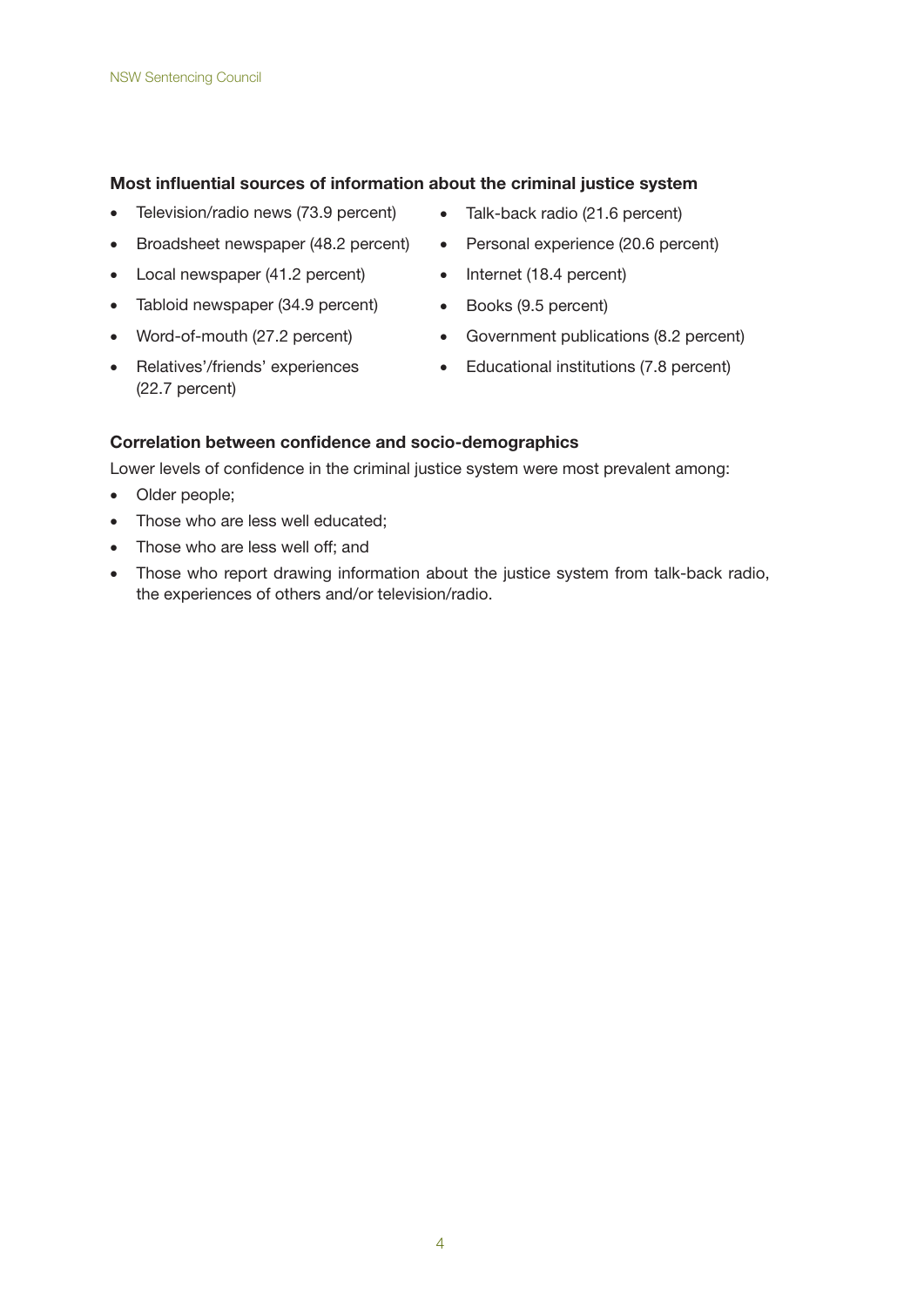## Part 2: Public Confidence Issues

This part reviews the major public confidence issues identified by the survey, namely the public's belief that:

- the courts impose sentences that are too lenient;
- the criminal justice system does not deal with cases promptly; and
- the criminal justice system does not meet the needs of victims.

#### **Perception that sentences are too lenient**

As noted by the Honourable Chief Justice James Spigelman;<sup>7</sup>

*Sentencing engages the interest, and sometimes the passion, of the public more than anything else judges do. The public's attitude to the way judges impose sentences determines, to a substantial extent, the state of public confidence in the administration of justice.*

If attitudes to sentencing are regarded as a barometer of the public's overall confidence in the criminal justice system, the results of the survey raise some significant concerns. Analysis of sentencing outcomes over the past 15 years shows that NSW criminal courts have generally become more harsh, both in terms of the use of imprisonment as a sanction and the length of sentence imposed. $8$  Regardless of this trend towards harsher sentencing, the survey demonstrates that the majority of NSW residents (66%) consider sentences imposed by the courts to be too lenient.

Public dissatisfaction with sentencing is far from unique. Despite differences in geography and methodology, research into public attitudes towards sentencing has consistently found that most people consider sentences imposed by the courts to be too lenient. For example, a 1987 study of public perception of sentencing in Perth revealed that 76 percent of respondents were of the view that sentences were '*not severe enough*'.9 The 2003 Australian Survey of Social Attitudes (AuSSA) showed similar results, with 70 percent of respondents agreeing with the statement '*people who break the law should be given stiffer sentences*'.10

The public's dissatisfaction with sentencing outcomes is also consistent across time. For example, in 1996 the British Crime Survey (BCS) included, for the first time in its history, a module devoted specifically to sentencing issues. In response to questions concerning the

<sup>7</sup> Spigelman CJ., 'Free, strong societies arise from participatory legal systems', Sydney Morning Herald, 16 May 2005.

<sup>8</sup> Lulham, R. and Fitzgerald, J., 'Trends in bail and sentencing outcomes in New South Wales Criminal Courts: 1993–2007' (2008) Crime and Justice Bulletin no. 124, NSW Bureau of Crime Statistics and Research, Sydney, 6.

<sup>9</sup> Indermaur, D., 'Public Perceptions of Sentencing in Perth, Western Australia' (1987) 20 *Australian and New Zealand Journal of Criminology* 163, 171.

<sup>10</sup> Indermaur, D. and Roberts, L., 'Perceptions of crime and justice' in S Wilson et al (eds), *Australian Social Attitudes: The First Report* (University of NSW Press, Sydney, 2005), 153.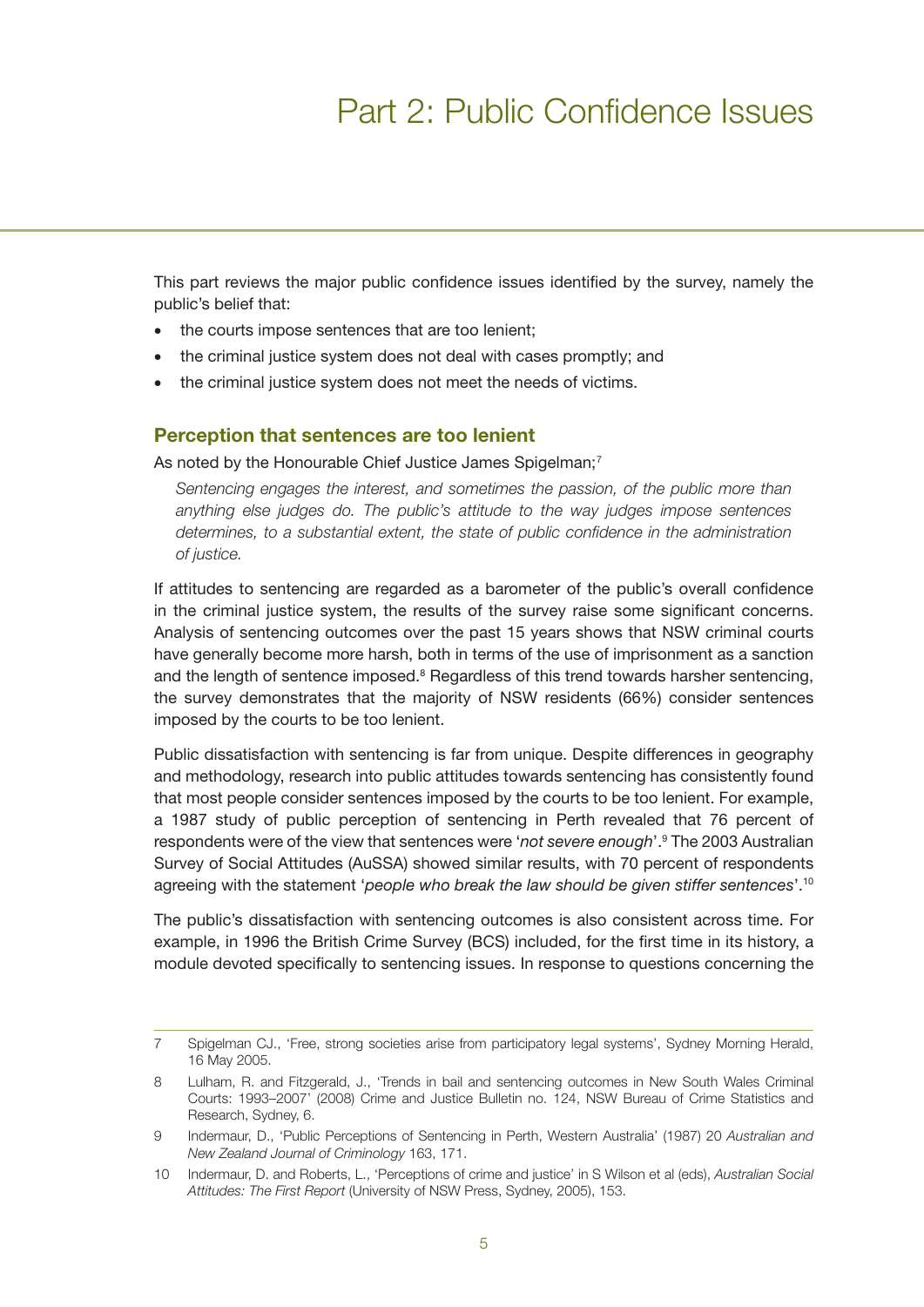adequacy of sentences, 79 percent of respondents considered that sentences were '*too lenient*' with 51 per being of the view that sentences were '*much too lenient*'.11 These figures have remained virtually unchanged in the nine subsequent sweeps of the BCS.<sup>12</sup>

Similar findings were reported by the General Social Survey<sup>13</sup>, one of the longest running national opinion polls in the United States, which asked respondents whether they think courts deal with criminals '*too harshly'*, '*about right*' or '*not harshly enough*'.14 Between 1972 and 2006 an average of 82.8 percent of respondents considered that courts impose sentences that are not harsh enough.<sup>15</sup> Public dissatisfaction with sentencing peaked in 1982 with 90.3 percent of respondents considering sentences to be inadequate. This level of dissatisfaction has, however, gradually improved, and by 2006 had reached 68.3 percent.<sup>16</sup>

In Canada too, sentencing outcomes have been identified as a concern. Nearly three-quarters of respondents (74 percent) to a 2005 public opinion survey considered that the courts were '*too lenient*'.17 This finding was consistent with Canadian polls over the preceding 30 year period.18

#### **Public knowledge and perceptions of leniency**

The relationship between public knowledge and perceptions of leniency has been considered in a number of studies. A comprehensive examination of public opinion toward sentencing, undertaken by the Victorian Sentencing Advisory Council,<sup>19</sup> suggests that the public has consistently demonstrated high levels of dissatisfaction with sentencing, not because it is substantially punitive, but because of a persistent lack of knowledge and misperceptions about sentencing trends and practices.20

- 14 Warr, M., 'Poll Trends. Public Opinion on Crime and punishment' (1995) 59 *Public Opinion Quarterly* 296, 307.
- 15 The National Opinion Research Centre (NORC) General Social Survey, dataset from 1972-2006, http:// www.norc.org/GSS+Website/Browse+GSS+Variables/Subject+Index/, accessed 2 February 2009.
- 16 The National Opinion Research Centre (NORC) General Social Survey, dataset from 1972-2006, http:// www.norc.org/GSS+Website/Browse+GSS+Variables/Subject+Index/, accessed 2 February 2009.
- 17 Roberts, J. et al, 'Public Attitudes to Sentencing in Canada: exploring recent findings' (2007) 49(1) *Canadian Journal of Criminology and Criminal Justice* 75, (on-line version) http://www.ccja-acjp.ca/en/ cjc/cjc49a1.html.
- 18 Roberts, J. et al, 'Public Attitudes to Sentencing in Canada: exploring recent findings' (2007) 49(1) *Canadian Journal of Criminology and Criminal Justice* 75, (on-line version) http://www.ccja-acjp.ca/en/ cjc/cjc49a1.html.
- 19 Gelb, K., 'Myths and Misconceptions: Public Opinion versus Public Judgment about Sentencing' (Sentencing Advisory Council, Victoria, July 2006), 13–14.
- 20 Gelb, K., 'Myths and Misconceptions: Public Opinion versus Public Judgment about Sentencing' (Sentencing Advisory Council, Victoria, July 2006), 14.

<sup>11</sup> Hough, M. and Roberts, J., 'Attitudes to punishment: findings from the British Crime Survey' (1998) Home Office Research Study No. 179, 17.

<sup>12</sup> Between 1998 and the 2007/08 sweep of the BCS an average of 77 percent considered sentences to be too lenient, http://www.homeoffice.gov.uk/rds/bcs1.html, accessed 2 February 2009.

<sup>13</sup> A large scale face-to-face survey carried out by the National Opinion Research Centre, the GSS was first conducted in 1972 and there has been 26 subsequent sweeps. The GSS includes a standard core of demographic, behavioural and attitudinal questions, plus topics of special interest, http://www.norc.org/ GSS+Website, accessed 10 February 2009.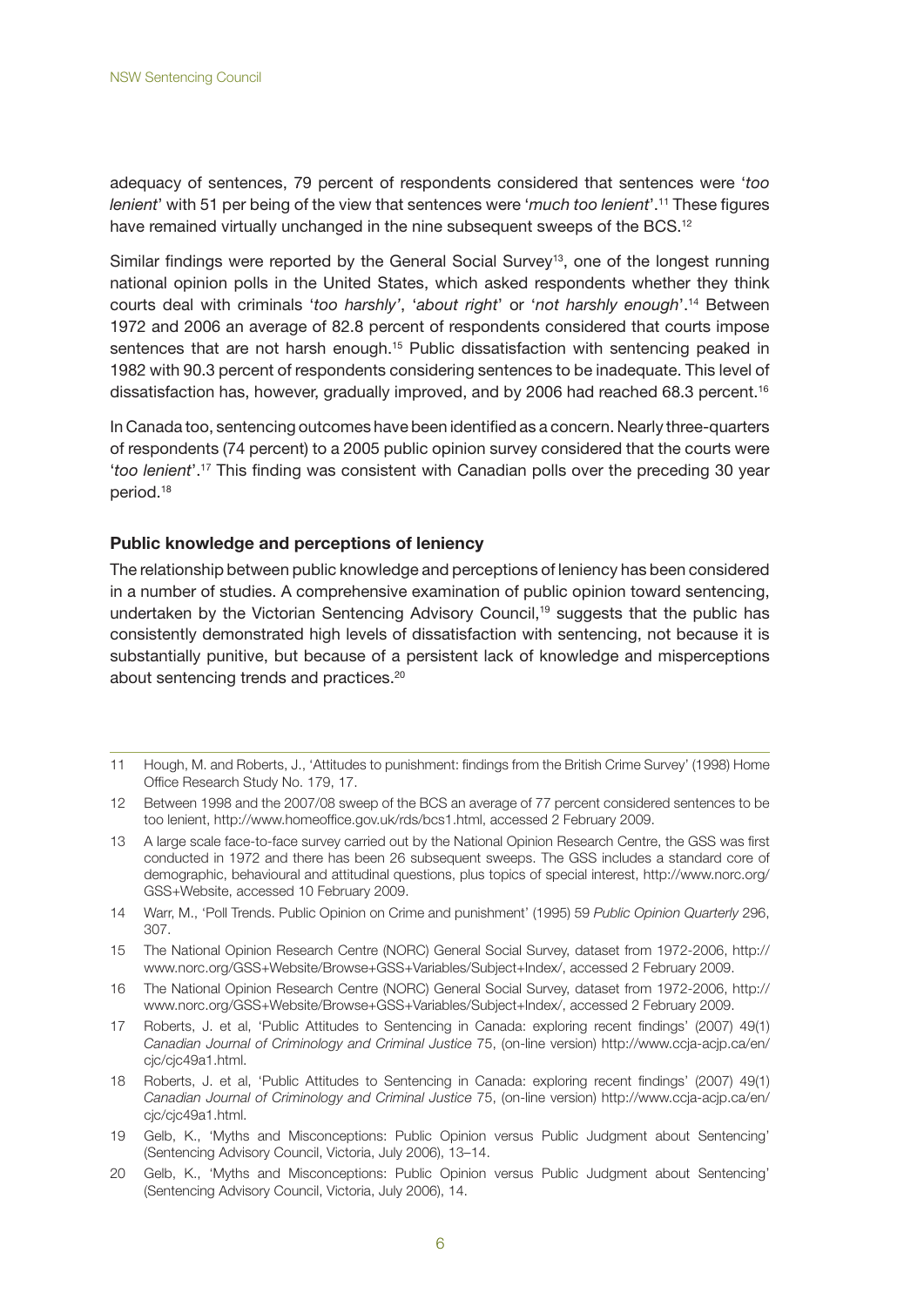A 2002 report considered survey findings in England and Wales<sup>21</sup> and noted the paradox that while much of the criticism of the criminal justice system is levelled at the perceived leniency of sentencing, most respondents significantly underestimated the severity of sentences imposed and had little knowledge of sentencing options.<sup>22</sup> The report noted that public knowledge of sentencing issues in England and Wales has been in a poor state for a long time.<sup>23</sup>

Similarly, in the United States and Canada, where some of the highest levels of dissatisfaction with sentencing have been documented, research has shown that the public have little awareness of statutory penalties and consistently underestimate the severity of sentences imposed by the courts.24

In an attempt to measure informed public opinion and true levels of public punitiveness, a number of studies have gone beyond the single question poll of whether sentences are '*too harsh, about right or too lenient*' to more detailed questions including the use of crime scenarios or vignettes.<sup>25</sup>

A series of studies conducted by the Canadian Department of Justice used real sentencing matters to compare the impact of information on perceptions of sentencing.26 The first respondent group was given only a brief description of the case (offence and sentence details) while the second was provided with a detailed case summary. The majority (80 percent) of respondents in the first group were of the view that the sentence imposed was too lenient; 7 percent thought it was about right; and only 3 percent felt the sentence was too harsh.<sup>27</sup> For the group provided with a full account of the matter, only 15 percent were of the view that the sentence was too lenient, with 30 percent considering the sentence to be about right and 45 percent being of the view that the sentence was too harsh.28

26 Doob, A. and Roberts, J., 'Sentencing: An analysis of the public's view of sentencing' (1983) Department of Justice, Canada.

<sup>21</sup> Roberts, J., 'Public Opinion and Sentencing Policy' in S Rex and M Tonry (eds) *Reform and punishment: the future of sentencing* (Willan Publishing, Cullompton, 2002).

<sup>22</sup> Roberts, J., 'Public Opinion and Sentencing Policy' in S Rex and M Tonry (eds) *Reform and punishment: the future of sentencing* (Willan Publishing, Cullompton, 2002), 23–24.

<sup>23</sup> Roberts, J., 'Public Opinion and Sentencing Policy' in S Rex and M Tonry (eds) *Reform and punishment: the future of sentencing* (Willan Publishing, Cullompton, 2002), 24.

<sup>24</sup> Roberts, J. and Stalens, L., *Public Opinion, Crime and Criminal Justice* (Westview Press, Boulder, 1994), 44–45.

<sup>25</sup> Broadhurst, R. and Indermaur, D., 'Crime Seriousness Ratings: The relationship of information accuracy and general attitudes in Western Australia' (1982) Australian and New Zealand Journal of Criminology 219; Doob, A. and Roberts, J., 'Sentencing: An analysis of the public's view of sentencing' (1983) Department of Justice, Canada; Hough, M. and Roberts, J., 'Sentencing Trends in Britain: Public knowledge and public opinion' (1999) 1 *Punishment & Society* 11.

<sup>27</sup> Doob, A. and Roberts, J., 'Sentencing: An analysis of the public's view of sentencing' (1983) Department of Justice, Canada, cited in Gelb, K., 'Myths and Misconceptions: Public Opinion versus Public Judgment about Sentencing' (Sentencing Advisory Council, Victoria, July 2006), 17.

<sup>28</sup> Doob, A. and Roberts, J., 'Sentencing: An analysis of the public's view of sentencing' (1983) Department of Justice, Canada, cited in Gelb, K., 'Myths and Misconceptions: Public Opinion versus Public Judgment about Sentencing' (Sentencing Advisory Council, Victoria, July 2006), 17.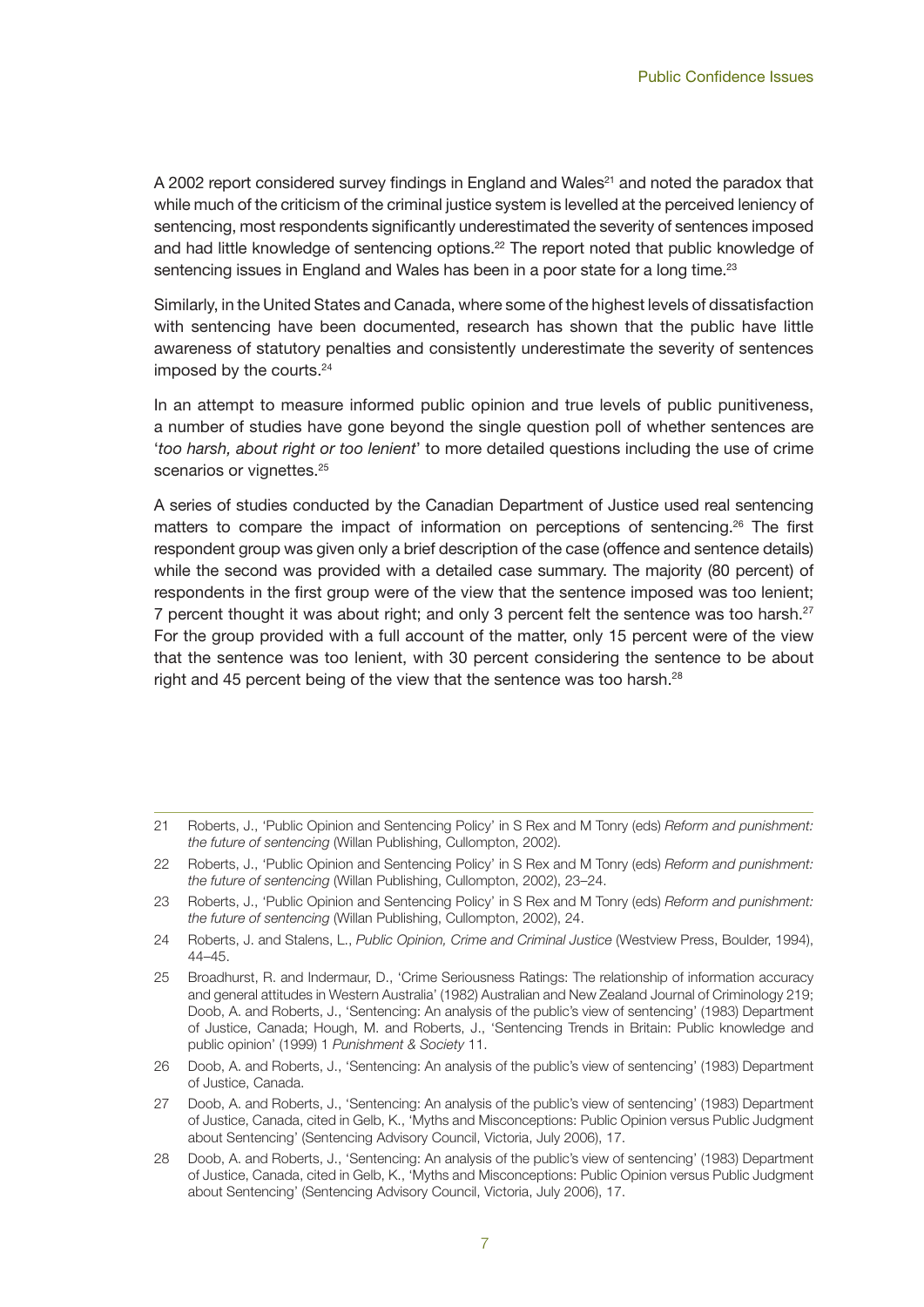A 2002 study by the UK Home Office found that the number of respondents who characterised sentences as '*about right*' increased with knowledge<sup>29</sup> and that respondents' overall confidence in the criminal justice system improved after being exposed to information about sentencing trends and practices.<sup>30</sup>

The impact of information on public confidence and attitudes to sentencing was investigated using a subset of respondents to the 2002/03 BCS.<sup>31</sup> Some of the subset group were given an information booklet about sentencing issues and the remainder were not. All of the subset group were re-interviewed two weeks later and again questioned about their confidence levels in the criminal justice system and their knowledge of crime and sentencing practices. One quarter of respondents had changed their views and there was an overall increase in confidence in the criminal justice system.32 The increase in confidence, however, was not limited to those who had received the booklet. Interestingly, both groups showed improved levels of confidence and satisfaction with sentencing, suggesting that simply engaging the public in discussions about sentencing issues has a positive effect on confidence levels.<sup>33</sup>

Advancing public awareness and knowledge in relation to sentencing issues is, therefore, essential in bridging the perceived gap between the public's expectations and the reality of sentencing practices.

#### **Perceptions of leniency and public understanding of crime causality**

Perceptions of undue leniency in sentencing have a further deleterious impact on confidence in terms of the public's understanding of crime causality. Findings of the 1996 BCS revealed that respondents saw a direct causal link between lenient sentencing and increasing crime rates.<sup>34</sup> Of the 76 percent of respondents who incorrectly perceived crime rates to be rising, nearly all (94 percent) cited lenient sentencing as a cause of the increase, with 26 percent regarding it to be the most important cause and 48 percent regarding lenient sentencing to be a major cause of rising crime.<sup>35</sup>

The most recent sweep of the BCS revealed that 11 percent of respondents were of the view that lenient sentencing is the main cause of crime and 40 percent considered it to be a major cause of crime.36

29 Chapman, B. et al, 'Improving public attitudes to the criminal justice system: the impact of information (2002) Home Office Research Study no. 245, Home Office, London, 32.

- 31 Salisbury, H., 'Public attitudes to the criminal justice system: the impact of providing information to British Crime Survey respondents' (2004) Home Office Online Report No. 64/04, Home Office, London.
- 32 Salisbury, H., 'Public attitudes to the criminal justice system: the impact of providing information to British Crime Survey respondents' (2004) Home Office Online Report No. 64/04, Home Office, London, 24.
- 33 Salisbury, H., 'Public attitudes to the criminal justice system: the impact of providing information to British Crime Survey respondents' (2004) Home Office Online Report No. 64/04, Home Office, London, 11–12.
- 34 Hough, M. and Roberts, J., 'Attitudes to Punishment: Findings from the British Crime Survey' Home Office Research Study No. 179, London, 31.
- 35 Hough, M. and Roberts, J., 'Attitudes to Punishment: Findings from the British Crime Survey' Home Office Research Study No. 179, London, 32.
- 36 Mole, S., 'Chapter 5: Public perception' in Kershaw C. et al (eds), *Crime in England and Wales* 2007/08. *Findings from the British Crime Survey and police recorded crime*, Home Office Statistical Bulletin, July 2008, 131.

<sup>30</sup> Chapman, B. et al, 'Improving public attitudes to the criminal justice system: the impact of information (2002) Home Office Research Study no. 245, Home Office, London, 33–35.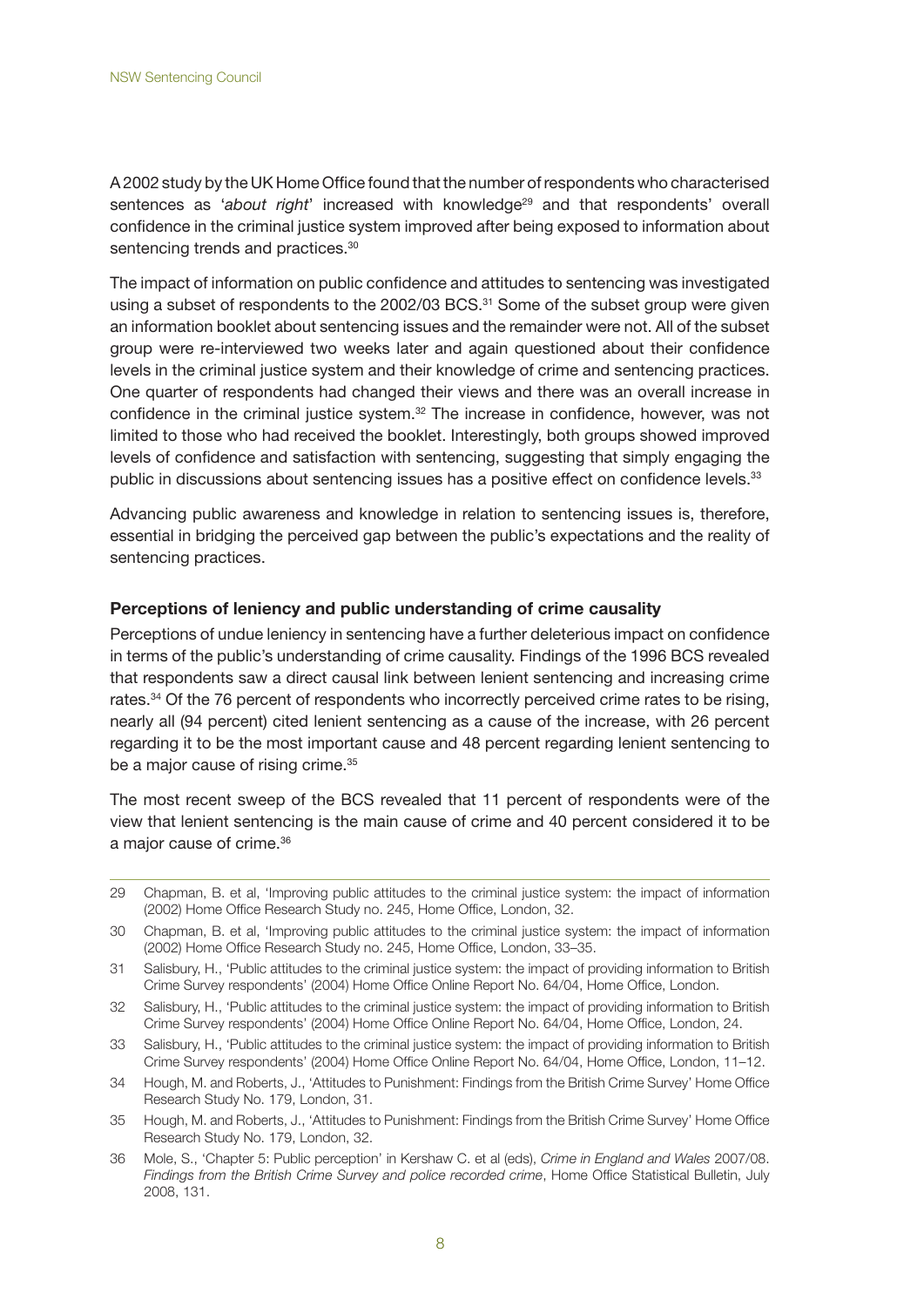Similar findings have emerged from the US where a recent poll found that when asked to identify the main cause of crime, 8 percent of respondents selected lenient sentencing<sup>37</sup> and 19 percent selected longer sentences as their top priority for '*dealing with crime*'.38

These studies demonstrate that a significant proportion of the community regard sentencing as an important crime control mechanism. Despite evidence that the factors affecting crime rates lie outside the reach of sentencers, $39$  the perception of leniency results in public dissatisfaction with judges and magistrates for failing to fulfil their perceived role in preventing crime and contributes to the erosion of public confidence in the criminal justice system as a whole. Advancing public awareness and understanding in relation to sentencing issues must, therefore, be an ongoing priority for all criminal justice agencies.

## **Perception that the criminal justice system does not deal with cases promptly**

A 2007 study by the UK Ministry of Justice sought to examine the process by which people formed their opinions when answering the BCS questions regarding confidence in the criminal justice system.40 Respondents were invited to freely name the various agencies which make up the criminal justice system. The findings revealed that respondents most frequently identified two agencies, namely the police and the courts.41 The criticism by BCS respondents that the criminal justice system fails to deal with cases promptly or efficiently $42$ can, therefore, be regarded as a lack of confidence in the ability of the police and the courts to deal with matters in a timely and effective manner.

The NSW survey differs from the BCS in that the promptness and efficiency with which cases are dealt are considered separately and as such a direct comparison of findings in relation to these issues cannot be made. There is, however, no reason to consider that the Ministry of Justice findings in relation to the public's understanding of the agencies that make up the criminal justice system would be markedly different in Australia. Accordingly, the survey's findings that a majority of respondents (65.6 percent) are of the view that the criminal justice system does not deal with cases promptly raises the issue of delay within the court system.

The adage that 'justice delayed is justice denied' has worldwide resonance and criticism of courts for the time taken to process matters is apparent in research from numerous countries.43

<sup>37</sup> 'The NCSC Sentencing Attitudes Survey: A Report on the Findings' (online) http://www.ncsconline.org/D\_ RESEARCH/Documents/NCSC\_SentencingSurvey\_Report\_Final060720.pdf, 19.

<sup>38</sup> 'The NCSC Sentencing Attitudes Survey: A Report on the Findings', (online) http://www.ncsconline. org/D\_RESEARCH/Documents/NCSC\_SentencingSurvey\_Report\_Final060720.pdf, 20.

<sup>39</sup> Gelb, K., 'Myths and Misconceptions: Public Opinion versus Public Judgments about Sentencing' (Sentencing Advisory Council, Victoria, July 2006), 14.

<sup>40</sup> Smith, D., 'Confidence in the criminal justice system: what lies beneath?' (2007) Ministry of Justice Research Series No. 7/07.

<sup>41</sup> Smith, D., 'Confidence in the criminal justice system: what lies beneath?' (2007) Ministry of Justice Research Series No. 7/07, 14.

<sup>42</sup> An average of 38 percent of respondents that they were very or fairly confident the criminal justice system deals with cases promptly and efficiently.

<sup>43</sup> For example, a 2004 study by the American Bar Association revealed that 75 percent of respondents thought that the court process takes too long and almost all (97 percent) of respondents to a 2003 survey in Belgium considered that criminal court cases proceeded to slowly.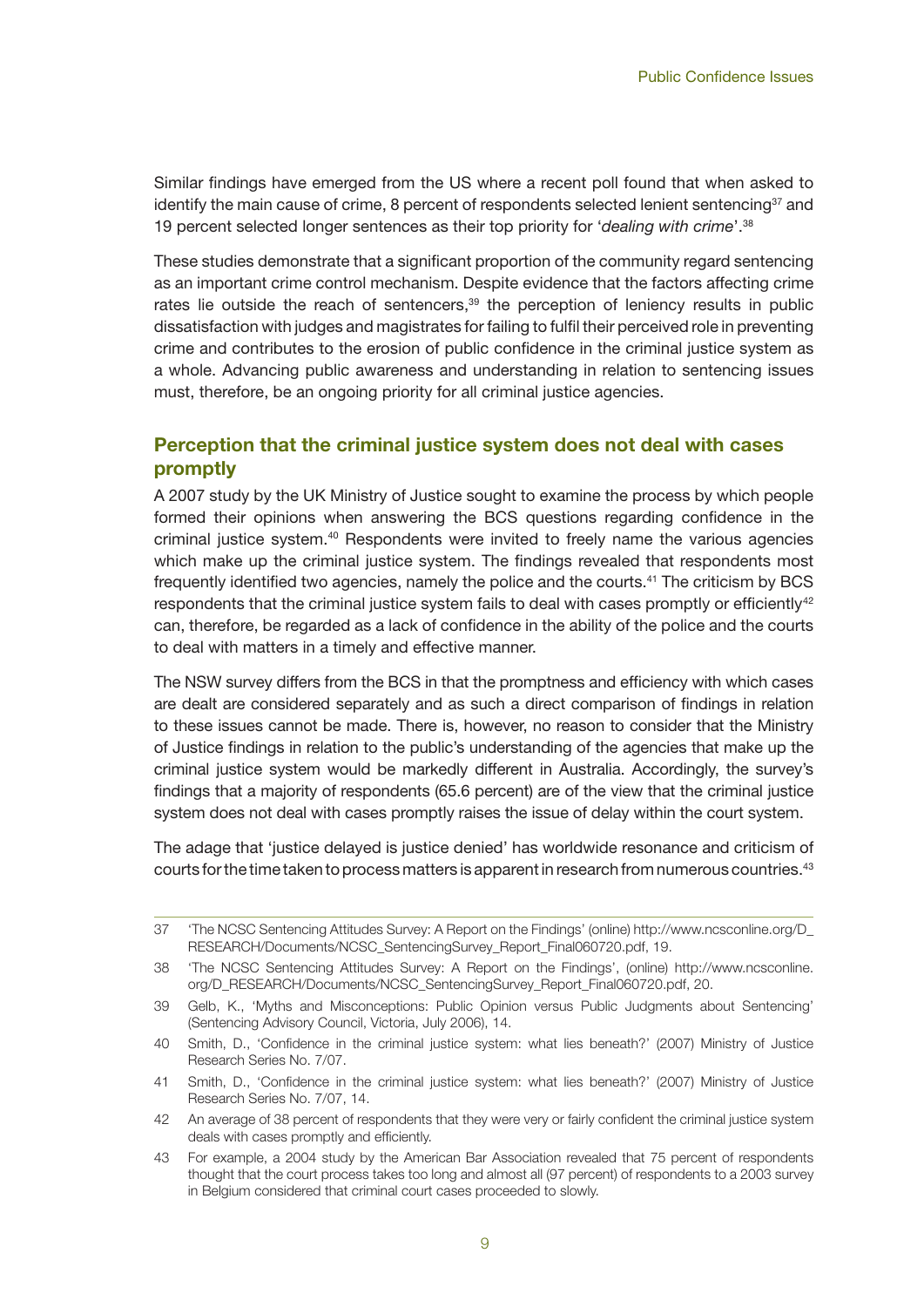As a criminal matter proceeds through the court system, delay affects the accused who may or may not be guilty, the victims and their family who have been aggrieved by the offences against them, and the community which demands justice, safety and protection.44

The validity of using delay as a benchmark against which criminal justice performance is measured has been the cause of considerable debate.<sup>45</sup> In response to suggestions that judicial work should be the subject of performance indicators the Honourable Chief Justice James Spigelman made the following comments;<sup>46</sup>

*Our system of justice is not the most efficient mode of dispute resolution. Nor is democracy the most efficient mode of government. We have deliberately chosen inefficient ways of decision making in the law in order to protect rights and freedoms.*  We have deliberately chosen inefficient ways of government decision making in order *to ensure that the government operates with the consent of the governed ... A critical reason why a consumer focus is inadequate, and indeed borders on the irrelevant, for the administration of justice is because courts are not merely a publicly funded dispute resolution service. To treat them as if that is all they are is far too narrow. Indeed, in my opinion, it is potentially subversive of the rule of law. It sets at nought the constitutional*  function of the courts to protect the integrity of institutions, especially the mechanisms of *governance. It sets at nought the role of the courts to protect society. It sets at nought the role of the courts to prevent abuse of power.* 

While performance indicators may not be an appropriate measure, the operation of an efficient and effective court system is crucial to the administration of justice and egregious examples of are delay are an anathema to justice.<sup>47</sup>

Delay is generally measured by examining the time taken for cases to progress through the court system from initiation to finalisation on the basis that the concept of total duration is quantifiable and statistically measurable.<sup>48</sup> Other relevant factors such as the number of new cases, the number of dispositions, and the pending caseload are also measured to provide a more complete picture of delay within the court system.<sup>49</sup> Analysis in these terms reveals that there has, in fact, been significant improvements in delay in NSW courts over the past two decades.

In 1988 it took more than 500 days for a trial to proceed from committal to outcome in the NSW District Court.50 This figure was reduced to 329 days by 1998 and further reduced to

<sup>44</sup> Payne, J., 'Criminal trial delays in Australia: trial listing outcomes' (2007) Australian Institute of Criminology Research and Public Policy Series No. 74, 2.

<sup>45</sup> Zdenkowski, G., 'Magistrates' courts and public confidence' (Paper presented at the Confidence in the Courts conference, Canberra, 9–11 February 2007), 5.

<sup>46</sup> 'Citizens and courts' (Address delivered at the International Conference on Regulation Reform Management and Scrutiny of Legislation, Parliament House, Sydney, 9 July 2001).

<sup>47</sup> Zdenkowski, G., 'Magistrates' courts and public confidence' (Paper presented at the Confidence in the Courts conference, Canberra, 9–11 February 2007), 6.

<sup>48</sup> Payne, J., 'Criminal trial delays in Australia: trial listing outcomes' (2007) Australian Institute of Criminology Research and Public Policy Series No. 74, 7.

<sup>49</sup> Callinan, R., 'Court Delays in NSW: Issues and Developments' (2002) NSW Parliamentary Library Research Service, Briefing Paper No 1/02, 6.

<sup>50</sup> Kuan, Y., 'Long term trends in trial processing in New South Wales, (2004) Crime and Justice Bulletin No. 82, NSW Bureau of Crime Statistics and Research, Sydney, 1.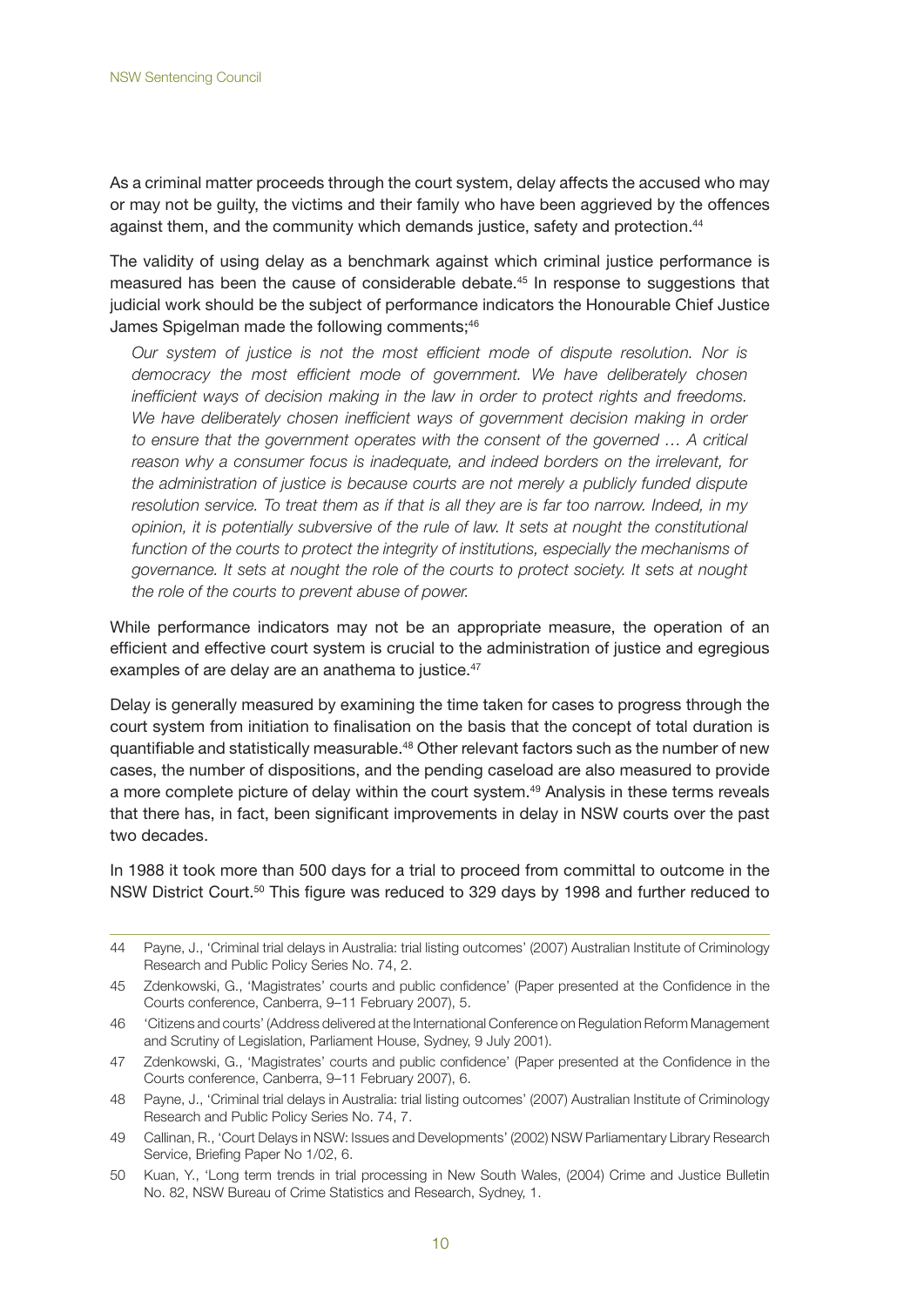238 days by 2007.<sup>51</sup> Similarly, the median delay from committal to outcome for finalised trials in the NSW Supreme Court has gone from 593 days in 1998 to 300 days in 2007.<sup>52</sup>

In 2006/07, for the fifth year in a row, the NSW Local Courts achieved the lowest backlog of criminal matters older than six months.<sup>53</sup> For non-appeal matters the NSW District Court ranked first in the country and the Supreme Court ranked second in terms of backlog for matters older than 12 months.<sup>54</sup>

The survey suggests that the public is largely ignorant of the many improvements that have been made in relation to court delays and again makes clear that communication from within the criminal justice system and the promotion of public knowledge is crucial in restoring and maintaining public confidence.

## **Perception that the criminal justice system does not meet the needs of victims**

In the 1970s researchers began to draw attention to the plight of crime victims, describing them as the 'forgotten party' in the criminal justice system.<sup>55</sup> Since that time, victimology has developed into a complex and diverse field which has produced a significant body of theoretical and empirical work.<sup>56</sup> It is now acknowledged that victims are not simply witnesses to a crime against the State but are central to the effective operation of the criminal justice system.57 Victim cooperation is essential for reporting incidents to police, providing information for the investigation and participating in the prosecution process. Victims also provide information which is crucial for the development of crime detection and prevention strategies.<sup>58</sup>

If the system fails, or is perceived to fail, to adequately recognise and meet the needs of victims, there is a risk that they will cease to cooperate and participate, rendering absent a critical element of a legitimate, functioning criminal justice system. The survey's finding that 62 percent of NSW residents feel that the criminal justice system fails to meet the needs of victims is, therefore, of considerable concern.

- 55 Wemmers, J., 'Where do they belong? Giving victims a place in the criminal justice process' (Paper presented at the National Victims of Crime Conference, Adelaide, 23–24 September 2008).
- 56 Wilson, P. et al, 'Strategies to Integrate and Co-ordinate Victims of Crime Services' (2001) Report for Families, Youth and Community Care Queensland, Bond University, 5.

58 Holder, R., 'The Quality of Justice: Operation of the Victims of Crime Act 1994 in the Australian Capital Territory 1996–2007' (2008) Victim Support ACT, Canberra, June 2008, 27–28.

<sup>51</sup> NSW Bureau of Crime Statistics and Research Summary statistics, http://www.bocsar.nsw.gov.au/lawlink/ bocsar/ll\_bocsar.nsf/pages/bocsar\_court\_stats, accessed 13 March 2009.

<sup>52</sup> NSW Bureau of Crime Statistics and Research Summary statistics, http://www.bocsar.nsw.gov.au/lawlink/ bocsar/ll\_bocsar.nsf/pages/bocsar\_court\_stats, accessed 13 March 2009.

<sup>53</sup> Productivity Commission's Report on Government Services 2008, Court Administration, 7.26; NSW Attorney General's Department, *Annual Report 2007/08* (2008), 12.

<sup>54</sup> Productivity Commission's Report on Government Services 2008, Court Administration, 7.26; NSW Attorney General's Department, *Annual Report 2007/08* (2008), 12.

<sup>57</sup> Wemmers, J., 'Where do they belong? Giving victims a place in the criminal justice process' (Paper presented at the National Victims of Crime Conference, Adelaide, 23–24 September 2008).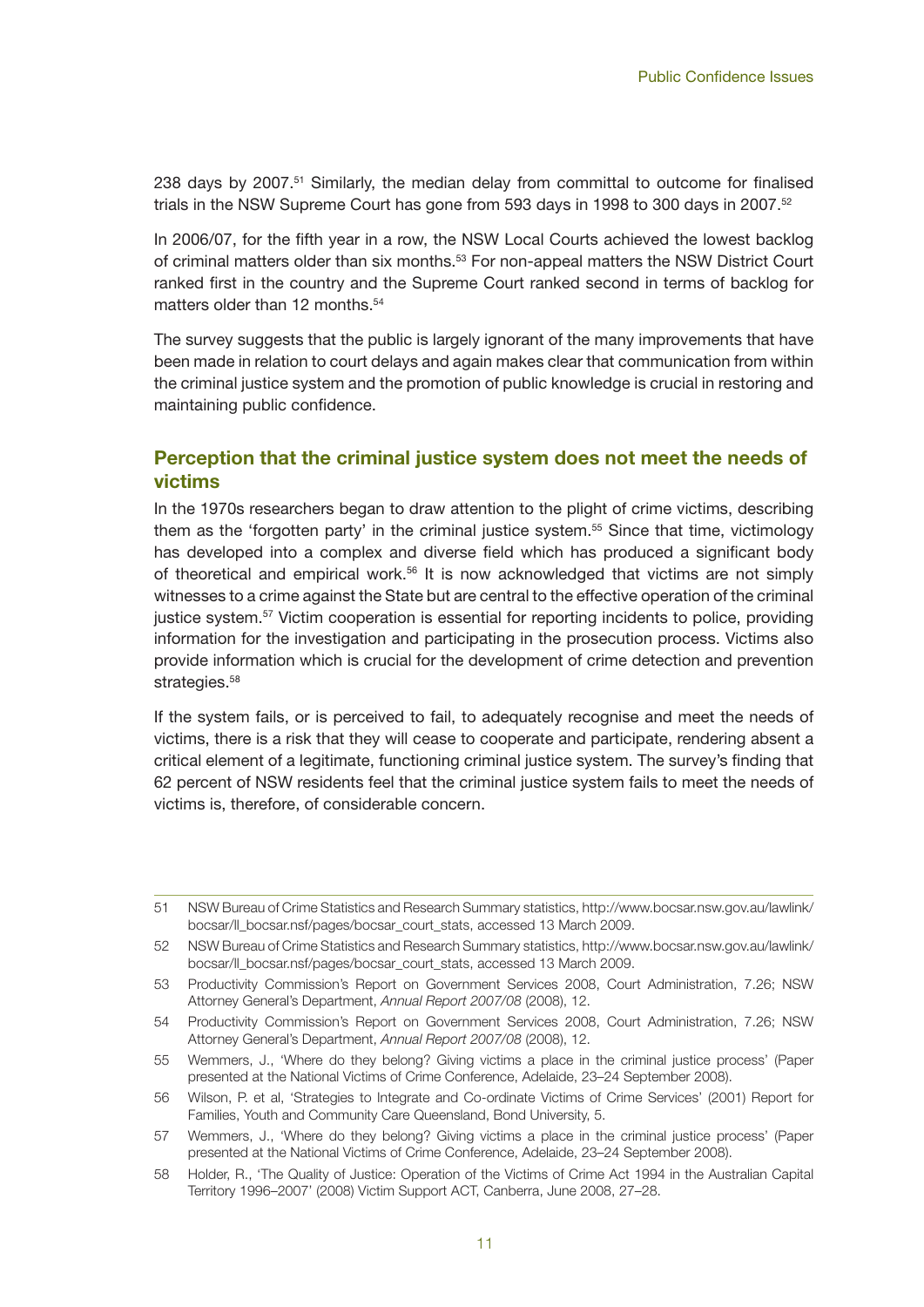This figure represents a slightly higher level of public confidence when compared with BCS, where between 2001 and 2007 an average of 67 percent of respondents were of the view that the criminal justice system does not meet the needs of victims.<sup>59</sup> It is otherwise difficult to place this aspect of the survey in an international context as most of the research, for example the International Crime Victimisation Survey (ICVS), has focused on the experiences of people who identify as victims of crime, and their satisfaction with the system measured in terms of the adequacy of support services and the response by police.

The ICVS commenced in 1989 to meet the need for reliable crime statistics that could be used for international comparisons and is regarded as the most far-reaching and reliable source of information about householders' experience of crime in different countries.<sup>60</sup> In terms of the needs of the victim being met by the criminal justice system, the ICVS measures victims' satisfaction with police response and support received after reporting to the police rather than a general question about satisfaction with the criminal justice system.

In the most recent sweep of the ICVS, Australian victims of crime reported high levels of satisfaction with the way their matter was handled by police and with the level of support received.<sup>61</sup> This finding of victim satisfaction is seemingly at odds with the dissatisfaction reported by respondents to the present survey.

Respondents to the present survey were not categorized as victims or non-victims of crime however it is interesting to note that only 20.6 percent cited 'personal experience' as the most influential source of information about the criminal justice system. It is suggested that this gives rise to the possibility that a similarly small proportion of respondents identify as victims. This, in turn, suggests that the apparent disparity set out above demonstrates that the general (non-victim) community is unaware of the significant progress that has been achieved in this State towards better meeting the needs of victims of crime.

Victims are critical stakeholders in the criminal justice system and the perception that it fails to meet their needs has the potential to significantly erode public confidence. Meeting the needs and rights of victims as they progress through the criminal justice system has been a priority for criminal justice agencies for some time and has resulted in the development of numerous victim's services in this State. The value of these services is, however, limited if the public is not aware of them. Accordingly, promoting public understanding about victim's issues and the range of services available to assist victims is vital in restoring and maintaining public confidence in the criminal justice system.

<sup>59</sup> Jansson K. et al, 'Extent and Trends' in Kershaw C. et al, *Crime in England and Wales 2007/08. Findings from the British Crime Survey and police recorded crime*, Home Office Statistical Bulletin, July 2008, 121.

<sup>60</sup> Dijk, J. van et al, 'Criminal victimisation in international perspective: Key findings from the 2004-2005 ICVS and EU ICS' (Boom Juridische Uitgevers, The Hague) 2008, 5.

<sup>61</sup> Johnson, H., 'Crime Victimisation in Australia. Key Results of the 2004 International Crime Victimisation Survey' (2004) Research and Public Policy Series No. 64, Australian Institute of Criminology, 45.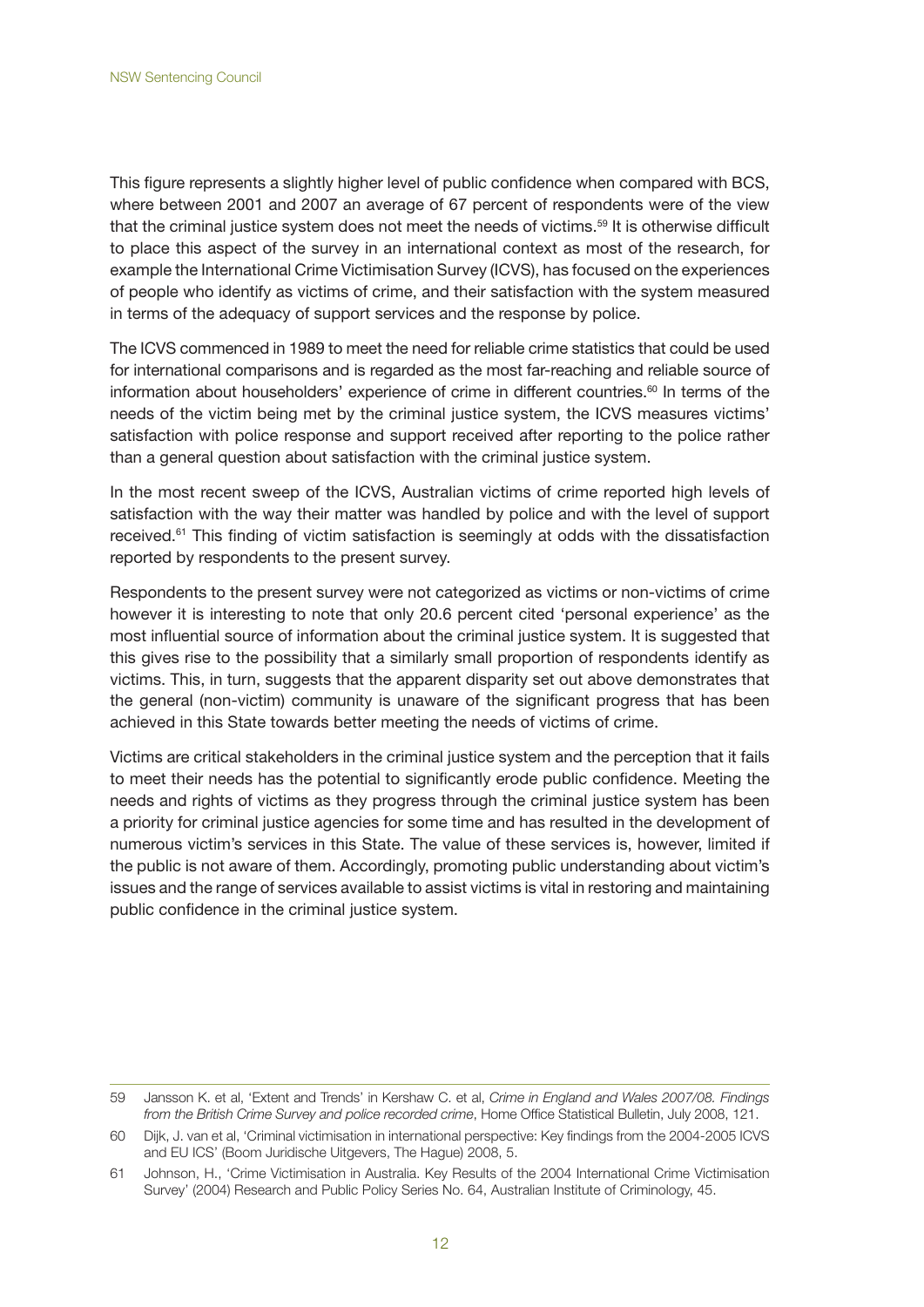## Part 3: Public Knowledge of the Criminal Justice System

One of the consistent findings of the research examining public opinion of criminal justice is that people have very little accurate knowledge of crime and the criminal justice system.<sup>62</sup> In particular, people have extensive misperceptions about the nature and extent of crime, court outcomes and the rates of imprisonment and parole. Despite this lack of knowledge, people maintain strong and steadfast views about crime and justice issues and these views play a critical role in shaping law and order policy.<sup>63</sup> Government spending priorities are undoubtedly influenced by public opinion and when governments increase their investment in law and order to address a non-existent or misapprehended problem it will inevitably leave genuine public policy issues underfunded or overlooked.<sup>64</sup>

The survey reveals a discouraging picture of public knowledge and demonstrates significant disparity between what the public believes and the reality of crime and justice in NSW. While comparable with the findings in other jurisdictions, such disparity should be of serious concern to both criminal justice agencies and the government as a whole.

#### **Misperception of increasing crime rates**

The NSW Recorded Crime Statistics for 2008 revealed that with the exception of fraud and shoplifting, recorded incidents of crimes in NSW have either declined or remained stable between January 2007 and December 2008.<sup>65</sup> Responses to the present survey demonstrated that the public is largely unaware of this downward/stable trend and revealed widespread misperceptions in relation to crime rates, with 80.8 percent of respondents mistakenly believing that property crime rates had increased in the past five years.

The gap between respondents' belief and the reality of crime is consistent with the findings of previous studies, both in Australia and internationally.

The Australian Survey of Social Attitudes 2003 (AuSSA) asked respondents whether crime had increased or decreased over the previous two years, and reported that more that two thirds of respondents believed it had increased, with over one third believing it had increased '*a lot*'.66 In fact the rate of crime reported to police during the relevant period had declined across the six major categories of crime.<sup>67</sup>

<sup>62</sup> Gelb, K., 'Myths and Misconceptions: Public Opinion versus Public Judgment about Sentencing' (Sentencing Advisory Council, Victoria, July 2006),13–14.

<sup>63</sup> Gelb, K., 'Myths and Misconceptions: Public Opinion versus Public Judgment about Sentencing' (Sentencing Advisory Council, Victoria, July 2006), 14.

<sup>64</sup> Weatherburn, D. and Indermaur, D., 'Public perceptions of crime trends in New South Wales and Western Australia' (2004) Crime and Justice Bulletin No. 80, NSW Bureau of Crime Statistics and Research, Sydney, 2.

<sup>65</sup> Goh, D. and Moffatt, S., 'New South Wales Recorded Crime Statistics 2008' NSW Bureau of Crime Statistics and Research, 2009, 11.

<sup>66</sup> Indermaur, D. and Roberts, L., 'Perceptions of crime and justice' in S Wilson et al (eds), *Australian Social Attitudes: The First Report* (University of NSW Press, Sydney, 2005), 142.

<sup>67</sup> Indermaur, D. and Roberts, L., 'Perceptions of crime and justice' in S Wilson et al (eds), *Australian Social Attitudes: The First Report* (University of NSW Press, Sydney, 2005), 142–143.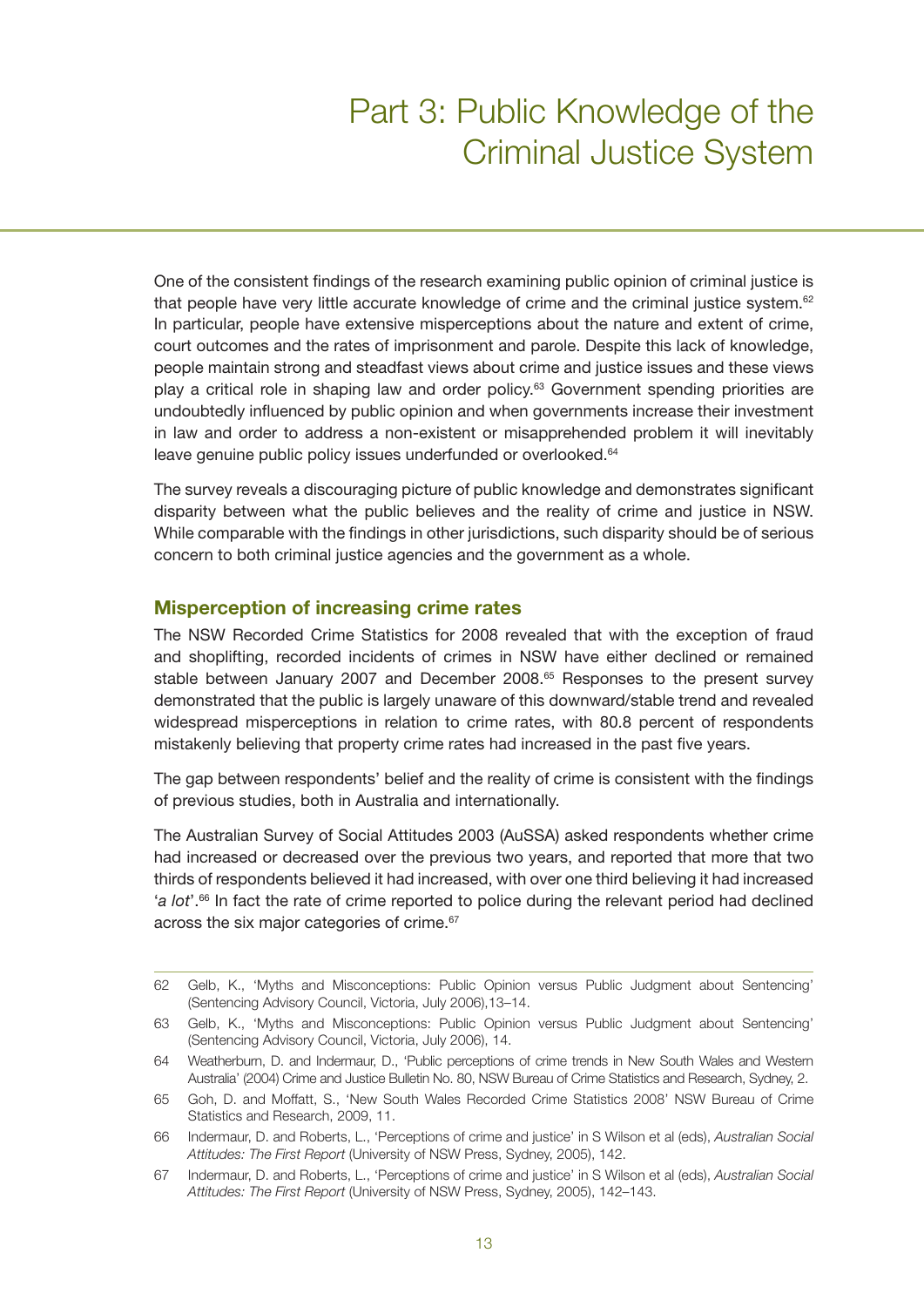A 2004 study of public perceptions of crime trends in NSW and Western Australia reported the results of telephone interviews conducted with 857 New South Wales residents and 252 Western Australian residents. Respondents were asked about crime trends over the previous two years in six common offences: home break-in, motor vehicle theft, robbery with a firearm, sexual assault, murder and shoplifting.<sup>68</sup> In New South Wales, respondents mistakenly believed that every category of crime had been rising during the previous two years. In fact, the incidence of each category of crime had declined or was stable, except shoplifting, which had increased.<sup>69</sup> In Western Australia, where the rates for all categories of crime remained stable, except that shoplifting had increased in one survey period and car theft had declined in the other, respondents also perceived crime rates to be rising.<sup>70</sup> The authors surmised that the level of public misapprehension about crime is unlikely to differ markedly in other Australian states and territories.<sup>71</sup>

In England and Wales the recorded rate of crime increased steadily through 1980s and 1990s, peaking in 1995.<sup>72</sup> Since then, crime rates have been steadily declining with the most recent BCS sweep revealing crime to be at its lowest ever level since 1981.<sup>73</sup> Despite this decline, which has now been apparent for over a decade, respondents to the BCS continue to believe that the rate of crime is increasing.

Similarly, a 2002 review of crime trends in five countries (the United States, Canada, the United Kingdom, Australia and New Zealand) demonstrated that in all five countries crime rates rose in the 1980s, began to decline by the early or mid-1990s, and by 2000 were either continuing to decline or were stable.<sup>74</sup> When asked about rates of crime, however, the majority of respondents from all five countries continued to believe that crime rates were escalating.75

- 69 Weatherburn, D. and Indermaur, D., 'Public perceptions of crime trends in New South Wales and Western Australia' (2004) Crime and Justice Bulletin No. 80, NSW Bureau of Crime Statistics and Research, Sydney, 3–6.
- 70 Weatherburn, D. and Indermaur, D., 'Public perceptions of crime trends in New South Wales and Western Australia' (2004) Crime and Justice Bulletin No. 80, NSW Bureau of Crime Statistics and Research, Sydney, 6–7.
- 71 Weatherburn, D. and Indermaur, D., 'Public perceptions of crime trends in New South Wales and Western Australia' (2004) Crime and Justice Bulletin No. 80, NSW Bureau of Crime Statistics and Research, Sydney, 7.
- 72 Jansson K. et al, 'Extent and Trends' in Kershaw C. et al, *Crime in England and Wales 2007/08. Findings from the British Crime Survey and police recorded crime*, Home Office Statistical Bulletin, July 2008, 21.
- 73 Jansson K. et al, 'Extent and Trends' in Kershaw C. et al, *Crime in England and Wales 2007/08. Findings from the British Crime Survey and police recorded crime*, Home Office Statistical Bulletin, July 2008, 21.
- 74 Roberts, J. et al, *Penal Populism and Public Opinion: Lessons from Five Countries* (Oxford University Press, Oxford, 2002), 12.
- 75 Roberts, J. et al, *Penal Populism and Public Opinion: Lessons from Five Countries* (Oxford University Press, Oxford, 2002), 12–15.

<sup>68</sup> Weatherburn, D. and Indermaur, D., 'Public perceptions of crime trends in New South Wales and Western Australia' (2004) Crime and Justice Bulletin No. 80, NSW Bureau of Crime Statistics and Research, Sydney, 2.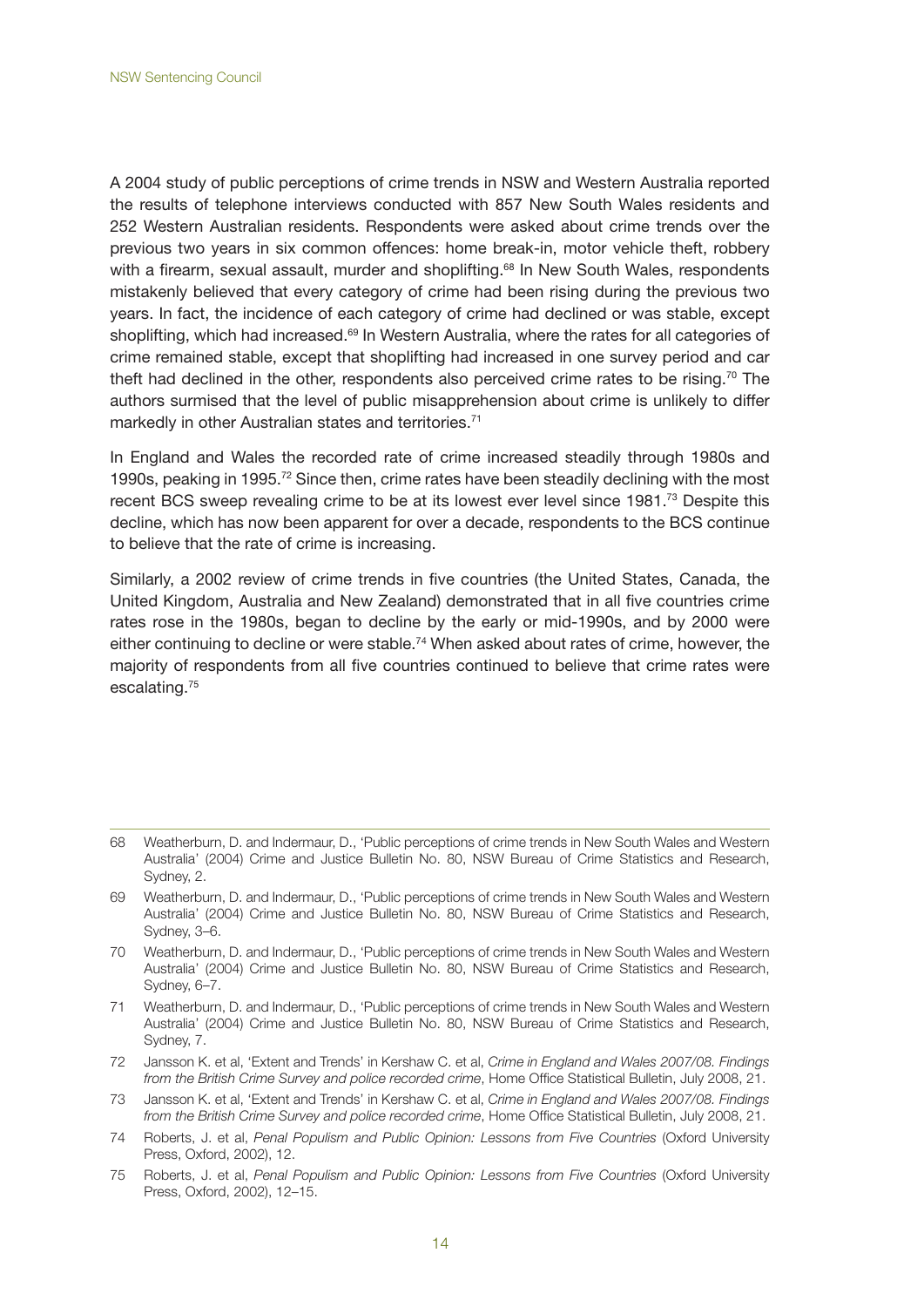### **Misperception of violent crime rates**

Research has demonstrated that the public not only mistakenly believes that crime is increasing but consistently overestimates the amount of crime that involves violence.

A 1987 survey of 554 Perth residents found that the majority of respondents overestimated the proportion of crime involving violence and that public perception of crime is dominated by images of violence.<sup>76</sup> Similarly, respondents to the 1996 BCS substantially overestimated the extent of crimes involving violence.<sup>77</sup>

A report by the Victorian Sentencing Advisory Council found that people tend to think about violent offenders when considering crime and justice issues when in fact, no more than about 10 percent of reported crimes in the United States, the United Kingdom, Canada and Australia involve violence.78

These findings were consistent with the survey, where nearly all the respondents (98 percent) overestimated the proportion of crime that involves violence or threat of violence.

Aside from potentially steering public policy in the wrong direction, the public's misapprehension about the rates of violent crime significantly increases fear of crime<sup>79</sup> which in turn contributes to the erosion of confidence in the criminal justice system. It has been suggested that:80

*If fear becomes extreme and residents retreat from public spaces, the result may be a gradual decline in the character of communities, which in turn can lead to disorder and crime.*

#### **Misperceptions of conviction and imprisonment rates**

The survey revealed a poor level of public knowledge regarding conviction and imprisonment rates. Eighty-seven percent of respondents underestimated the conviction rates for assault, and 86 percent underestimated the conviction rates for home burglary. Similarly poor levels of knowledge were demonstrated in relation to rates of imprisonment, with 89 percent of respondents underestimating the imprisonment rate for home burglary.

The 1996 BCS revealed a significant degree of public ignorance in relation to knowledge of conviction and imprisonment rates. $81$  Just over half of the respondents (56 percent) were aware that there had been a very substantial increase in the custodial population and a corresponding reduction in community penalties, about one quarter (27 percent) believed

<sup>76</sup> Indermaur, D., 'Public Perceptions of Sentencing in Perth, Western Australia' (1987) 20 *Australian and New Zealand Journal of Criminology* 163, 175.

<sup>77</sup> Hough, M. and Roberts, J., 'Attitudes to punishment: findings from the British Crime Survey' (1998) Home Office Research Study No. 179, 7–9.

<sup>78</sup> Gelb, K., 'Myths and Misconceptions: Public Opinion versus Public Judgment about Sentencing' (Sentencing Advisory Council, Victoria, July 2006), 12–13.

<sup>79</sup> Johnson, H., 'Crime Victimisation in Australia. Key Results of the 2004 International Crime Victimisation Survey' (2004) Research and Public Policy Series No. 64, Australian Institute of Criminology, 31.

<sup>80</sup> Johnson, H., 'Crime Victimisation in Australia. Key Results of the 2004 International Crime Victimisation Survey' (2004) Research and Public Policy Series No. 64, Australian Institute of Criminology, 29.

<sup>81</sup> Hough, M. and Roberts, J., 'Attitudes to punishment: findings from the British Crime Survey' (1998) Home Office Research Study No. 179, 7–16.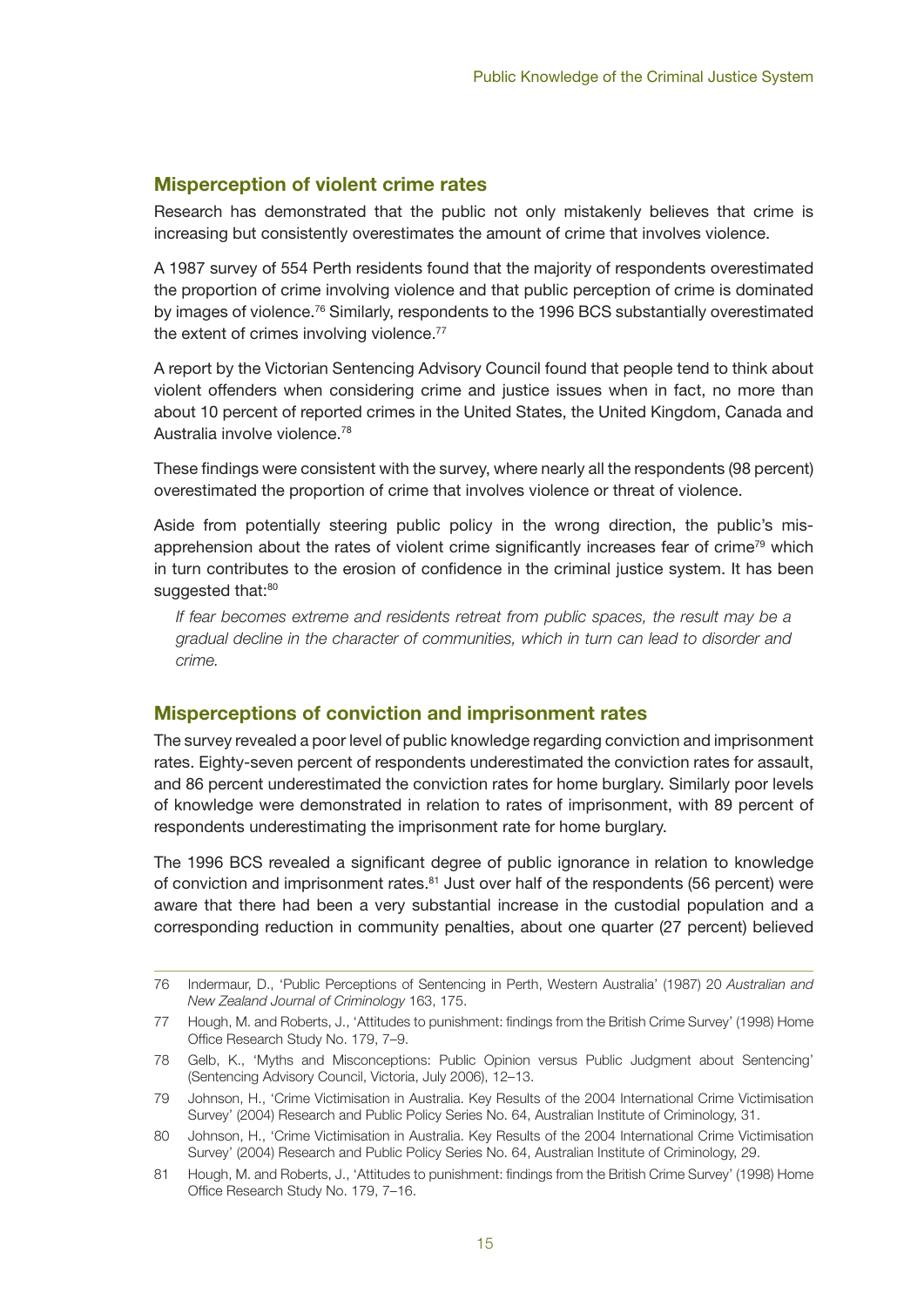there had been no change; and 15 percent believed there had been a fall. In relation to imprisonment rates for rape, mugging and home burglary convictions, large majorities of respondents nominated imprisonment rates that were much too low for all three crimes.<sup>82</sup>

### **Observations**

The findings set out in Parts 2 and 3 paint a troubled picture of the state of public confidence in the NSW criminal justice system. People are dissatisfied with fundamental aspects of the system and this has the potential to seriously undermine the legitimacy and authority of the administration of justice. Much of the public's dissatisfaction is, however, due to misperceptions and ignorance about crime and justice issues. Each of these issues fuels the other and unless the situation is appropriately addressed there is the risk of a crisis of confidence in the criminal justice system of this State.

Understanding the origins of public misperceptions and the reasons for such low levels of public knowledge about the criminal justice system is the essential first step in addressing the problems highlighted by the survey. Set out in the Part 4 is an examination of the survey findings regarding the ways by which people access information about crime and justice, together with a consideration of the role of the media in the provision of information.

<sup>82</sup> Hough, M. and Roberts, J., 'Attitudes to punishment: findings from the British Crime Survey' (1998) Home Office Research Study No. 179, 12–13.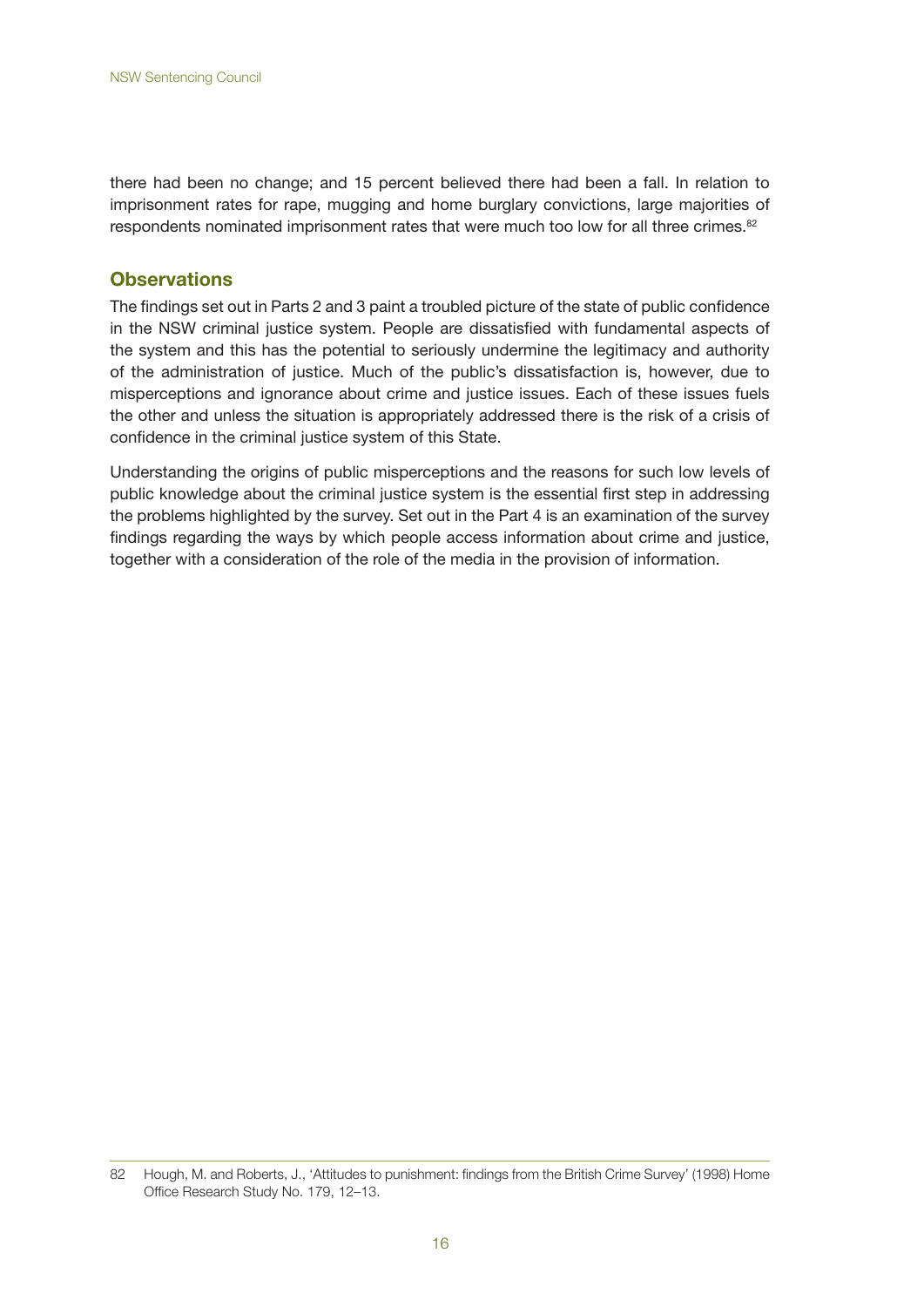## Part 4: Sources of Information About the Criminal Justice System

This part reviews the survey's findings in relation to how people obtain information about crime and justice issues and considers the impact of the media on public confidence levels.

## **Survey findings on sources of information about the criminal justice system**

Respondents to the survey most commonly nominated television and radio news programmes as sources of information about the criminal justice system (73.9 percent). Broadsheet (48.2 percent), local (41.2 percent), and tabloid newspapers (34.9 percent) were the next most influential sources of information. Word-of-mouth (27.2 percent), the experiences of relatives and/or friends (22.7 percent), talk-back radio (21.6 percent), personal experience (20.6 percent) and the Internet (18.4 percent) were less persuasive. Only a small proportion of respondents stated that they gained information about the criminal justice system from books (9.5 percent), government publications (8.2 percent) or an educational institution (7.8 percent).

These findings are in keeping with a considerable body of research which demonstrates that the news media is the most significant source of information about the criminal justice system used by the public.<sup>83</sup>

The survey also examined the relationship between sources of information and levels of confidence and found that respondents who reported drawing information from the experiences of others, television or radio news or talk-back radio tended to have lower levels of confidence in the justice system. Respondents who reported drawing information about the justice system from broadsheet newspapers, government publications, the Internet and educational institutions demonstrated higher levels of confidence in the justice system. Again, these findings are in keeping with the literature.<sup>84</sup>

## **The impact of the media on public confidence in the criminal justice system**

The news media, by its very nature, does not look at the whole spectrum of criminal offending, but rather aims to provide the public with information that is new, or out of the ordinary, and therefore newsworthy.85 However, as most people do not have first hand experience with the criminal justice system and are only exposed to crime and justice issues through this medium,86 selective presentation of the bizarre, the unusual and the macabre distorts the

<sup>83</sup> Broadhurst, R. and Indermaur, D., 'Crime Seriousness Ratings: The Relationship of Information Accuracy and General Attitudes in Western Australia' (1982) Australian and New Zealand Journal of Criminology 219, 229; Indermaur, D., Perceptions of Crime Seriousness and Sentencing (1990), 53.

<sup>84</sup> Indermaur, D. and Roberts, L., 'Perceptions of crime and justice' in S Wilson et al (eds), *Australian Social Attitudes: The First Report* (University of NSW Press, Sydney, 2005), 148.

<sup>85</sup> New South Wales Law Reform Commission, Juries and Sentencing, Issue Paper 27 (2006), 3.19.

<sup>86</sup> Gelb, K., 'Myths and Misconceptions: Public Opinion versus Public Judgment about Sentencing' (Sentencing Advisory Council, Victoria, July 2006), 15.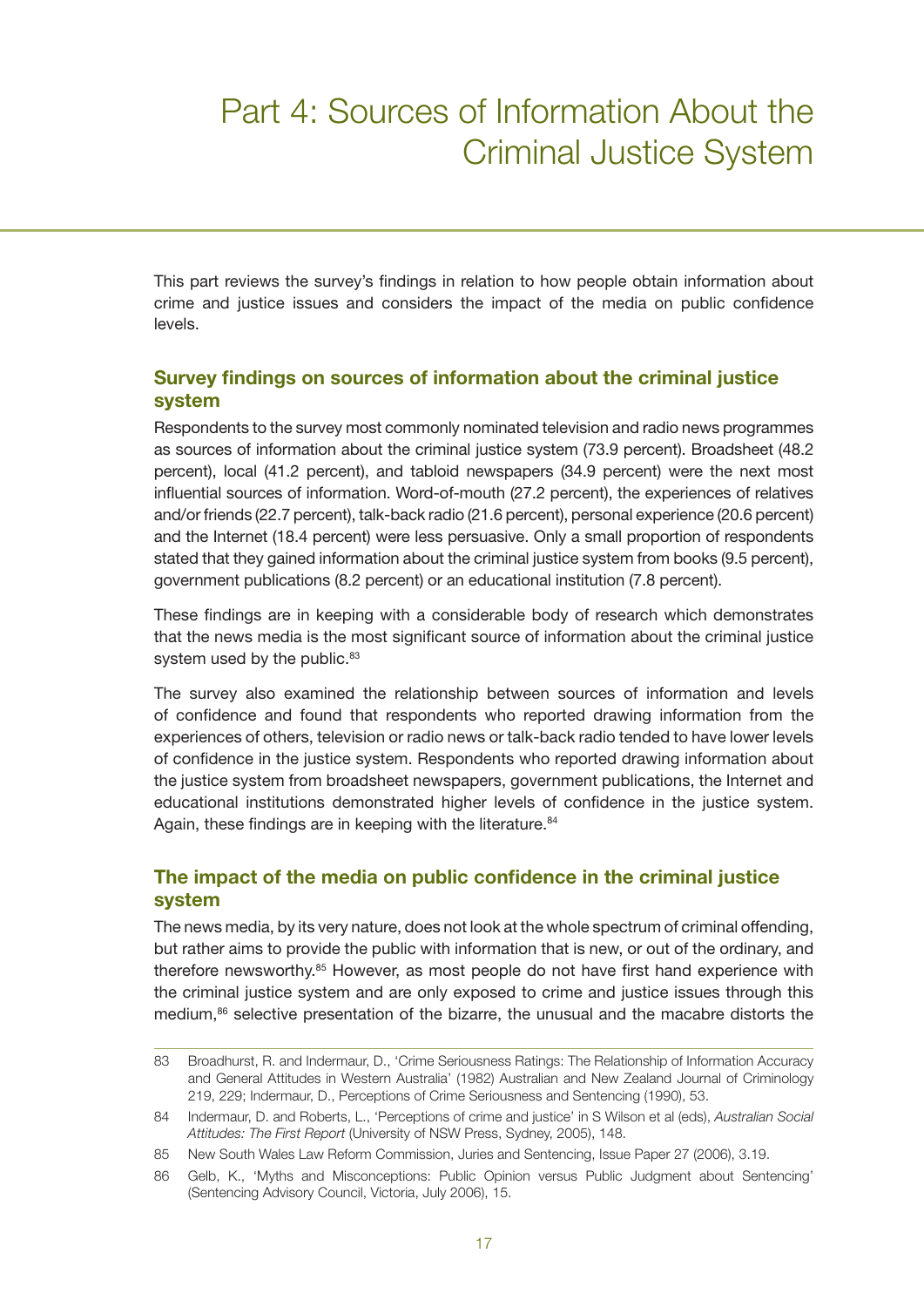public's perception of the general state of crime in the community and, therefore, has a negative impact on the public's levels of confidence in the criminal justice system.<sup>87</sup>

There are a number of features of news media coverage that have the potential to contribute to the public's misperceptions of crime and justice issues. These include:<sup>88</sup>

- an emphasis on violent crime;
- the absence of coverage of statistical trends to place incidents in context;
- an emphasis on street crime, and burglary rather than other forms of criminality;
- an emphasis on the failures of the system, regarding arrests or prosecution, suggesting to the public that either the framework of justice is failing or that criminal justice professionals are not doing their job;
- an emphasis on sentences that appear unduly lenient or disparate;
- an emphasis on crimes by offenders with extensive criminal histories; and
- coverage of victims who have had bad experiences within the criminal justice system.

These features combine to promote the public perception that crime is spiralling out of control and that the criminal justice system is failing to adequately fulfil its duty to the community.

Given the inherent 'newsworthiness' of criminal trials and sentencing, it is unsurprising that this aspect of the criminal justice system attracts significant media attention. It has been suggested by many commentators that media coverage of sentencing is the most probable cause of public misperceptions about crime trends and sentencing issues.<sup>89</sup> The media has been criticised for rarely making any attempts to explain the judicial reasoning underlying the decision, or to place the sentence imposed in some statistical context.<sup>90</sup>

In relation to media coverage of the High Court, the Honourable Justice Michael Kirby has made the following comments;<sup>91</sup>

*A few years back several of the major news outlets employed dedicated journalists who covered accurately the decisions of the High Court. Today, virtually no newspaper and no television network has such a special correspondent.*

*…*

*The hard yards of understanding, analysing and constructively criticising the decisions of the High Court are, it seems, often beyond the interest or talent of the Australian media.* 

<sup>87</sup> Casey, S. and Mohr, P., 'Law-and-order Politics, Public Opinion Polls and the Media' (2005) 12(1) *Psychiatry, Psychology and Law* 141, 146–147.

<sup>88</sup> Hough, M. and Roberts, J., 'Confidence in Justice: An international review' (2004) ICPR Research Paper no. 3, The Institute for Criminal Policy Research, School of Law, King's College, London, 83.

<sup>89</sup> Roberts, J. and Doob (1989); 499-501; Roberts, J. and Stalens, L., *Public Opinion, Crime and Criminal Justice* (Westview Press, Boulder, 1994), 216–217.

<sup>90</sup> Roberts, J., 'Public Opinion and Sentencing Policy' in S Rex and M Tonry (eds) *Reform and punishment: the future of sentencing* (Willan Publishing, Cullompton, 2002), 25.

<sup>91</sup> Kirby, M., 'Media and Courts – The Dilemma' (Speech delivered at Southern Cross University Graduation Ceremony, 27 April 2002).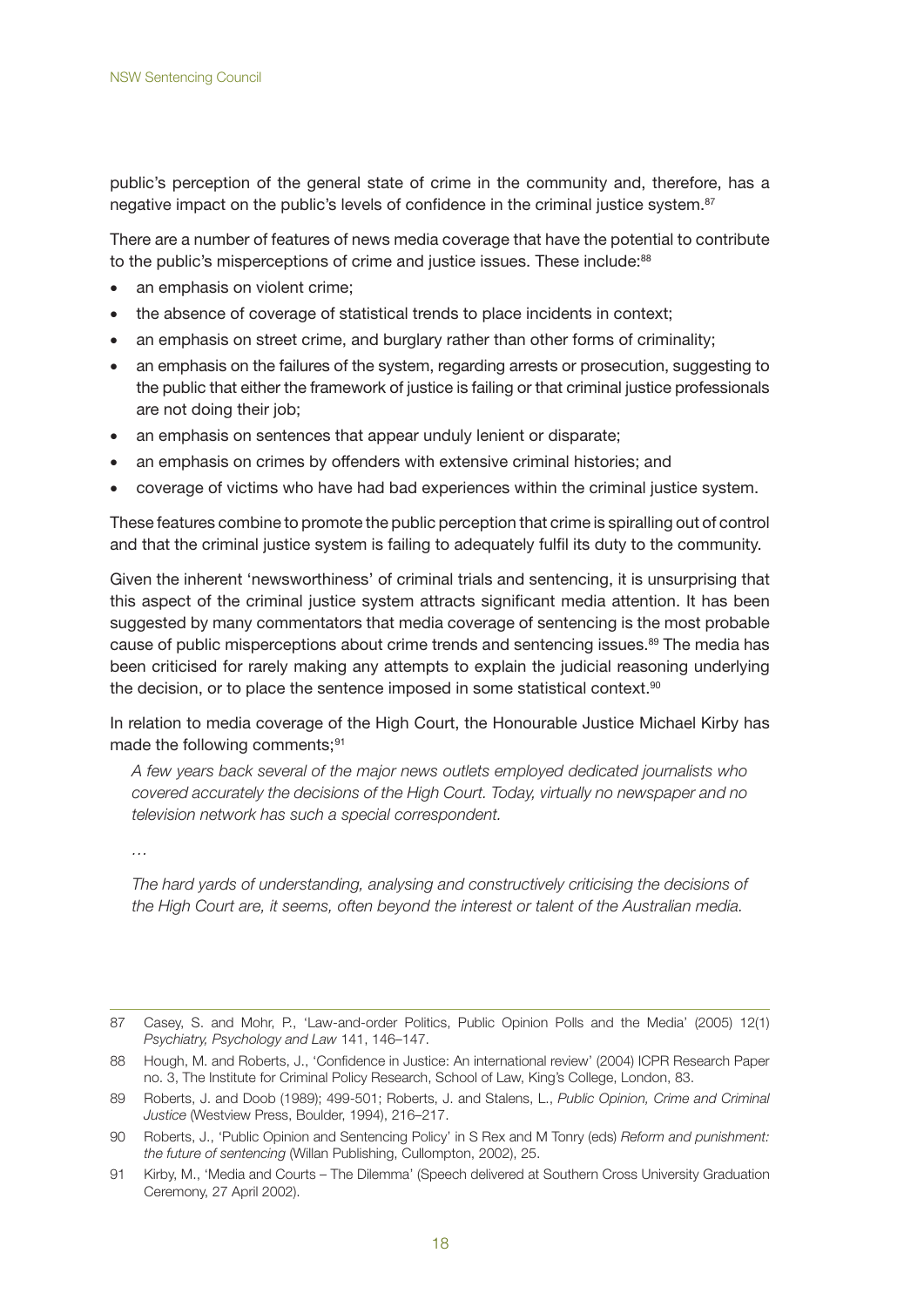#### However, his Honour went on to say:<sup>92</sup>

*To some extent, the blame for this neglect must be shared by judges themselves. Their* reasons are detailed. They make few concessions to easy communication. They are in *writing, not oral. There are no summaries. No interviews. No press conferences. No "angles"*  or "spins". Decisions tend to come down together, often in large numbers. It is all to difficult *to digest and communicate them.*

This acknowledgment is an important one and while his Honour was referring specifically to the relationship between the media and the courts, the potential for improving communication and co-operation with the press needs to be considered by all criminal justice agencies.

The Honourable Chief Justice Spigelman once commented that complaining about the media is like complaining about the weather.<sup>93</sup> The news media is a reality that is never going to abate. Rather than adopting a combative standpoint, the criminal justice system, and the courts in particular, need to improve relations and promote a more open dialogue with the media. This issue is considered in more detail in Part 6.

<sup>92</sup> Kirby, M., 'Media and Courts – The Dilemma' (Speech delivered at Southern Cross University Graduation Ceremony, 27 April 2002).

<sup>93</sup> 'A new way to sentence for serious crime' (Speech presented at the Annual Opening of Law Term Dinner, Sydney, 31 January 2005).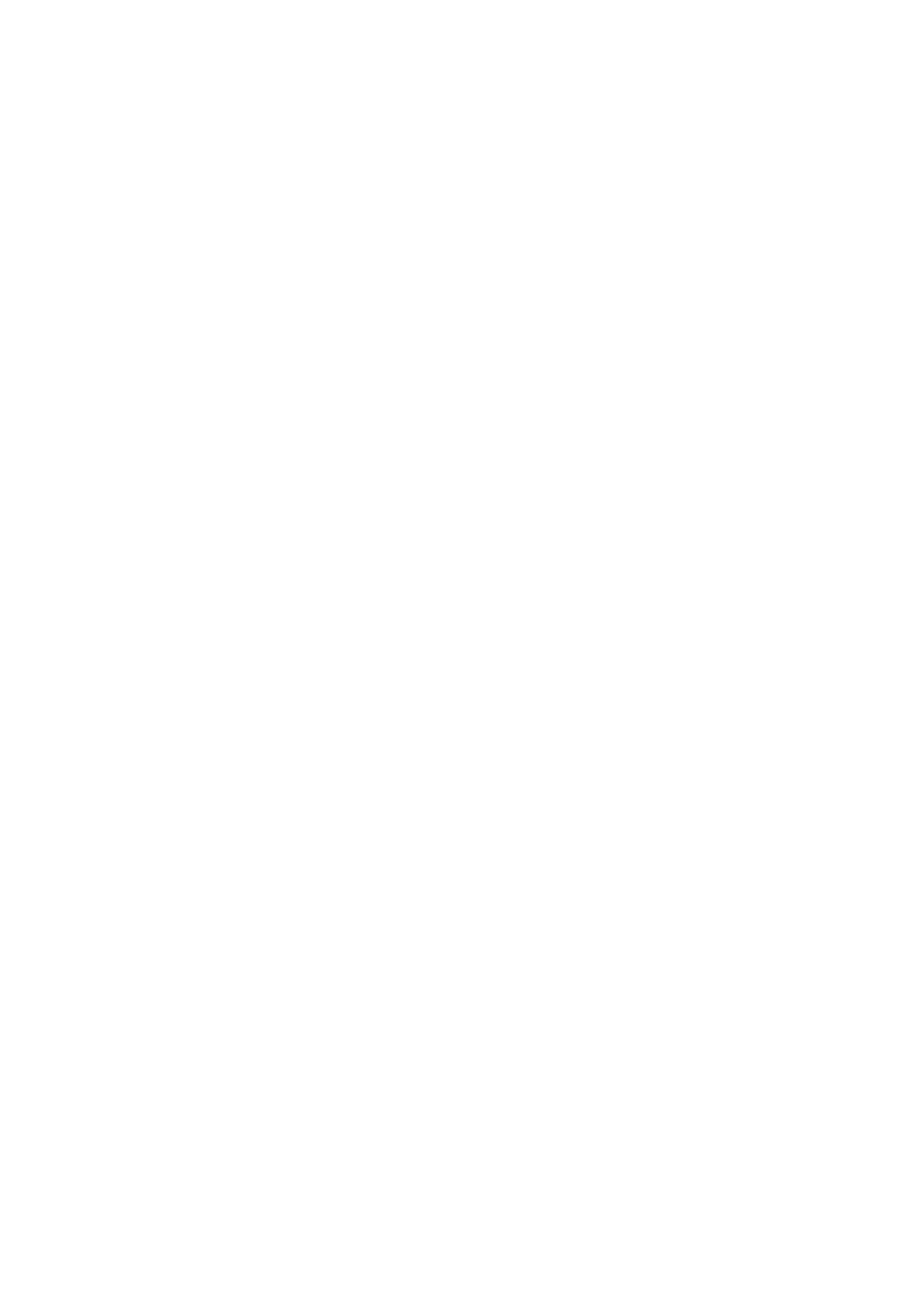# Part 5: Criminal Justice Resources, Services and Programs in NSW

Parts 2 and 3 of this report focused on the issues raised by the survey that have contributed to declining levels of public confidence in the criminal justice system in New South Wales. It is, however, important to note that the survey also demonstrates the strength of public confidence in relation to other aspects of the criminal justice system, such as respecting the rights of the accused, treating people fairly and bringing people to justice. It is suggested that this strength is partly attributable to the substantial efforts that have been made in this State to improve access to a diversity of criminal justice resources, services and programs.

In recent years criminal justice agencies in NSW have worked to improve the production and dissemination of relevant, accessible information, particularly through the development of interactive websites. Such sites constitute an ideal medium for rendering complex, detailed information about crime and justice in an accessible way and for providing it in a way that is convenient to a large proportion of the public. As a result of this effort, a vast and comprehensive array of criminal justice resources are now available to the general public. A number of the key resources, services, and programs are set out below.

## **Criminal justice resources**

#### **LawLink NSW**

Hosted by the Attorney General's Department, LawLink NSW is an umbrella site to more than 40 law and justice agencies, providing access to an enormous variety of crime and justice websites that provide specific information and assistance on legal issues. <sup>94</sup> A full list of the LawLink agencies is set out in Appendix A.

#### **NSW Sentencing Council**

The NSW Sentencing Council was established in February 2003 to advise and consult with the Attorney General in relation to sentencing matters. The first agency of its kind in Australia, the Council prepares research papers on subjects in connection with sentencing and advises the Attorney General on sentencing trends and practices.

All reports, references, papers and information packages produced by the Council are published on its website, providing detailed and comprehensive information on a broad range of sentencing issues, including:

- penalties relating to sexual offences in NSW;
- periodic detention;
- how to promote consistency in sentencing in the Local Courts; and
- the effectiveness of fines as a sentencing option.

<sup>94</sup> http://www.lawlink.nsw.gov.au/, accessed 10 March 2009.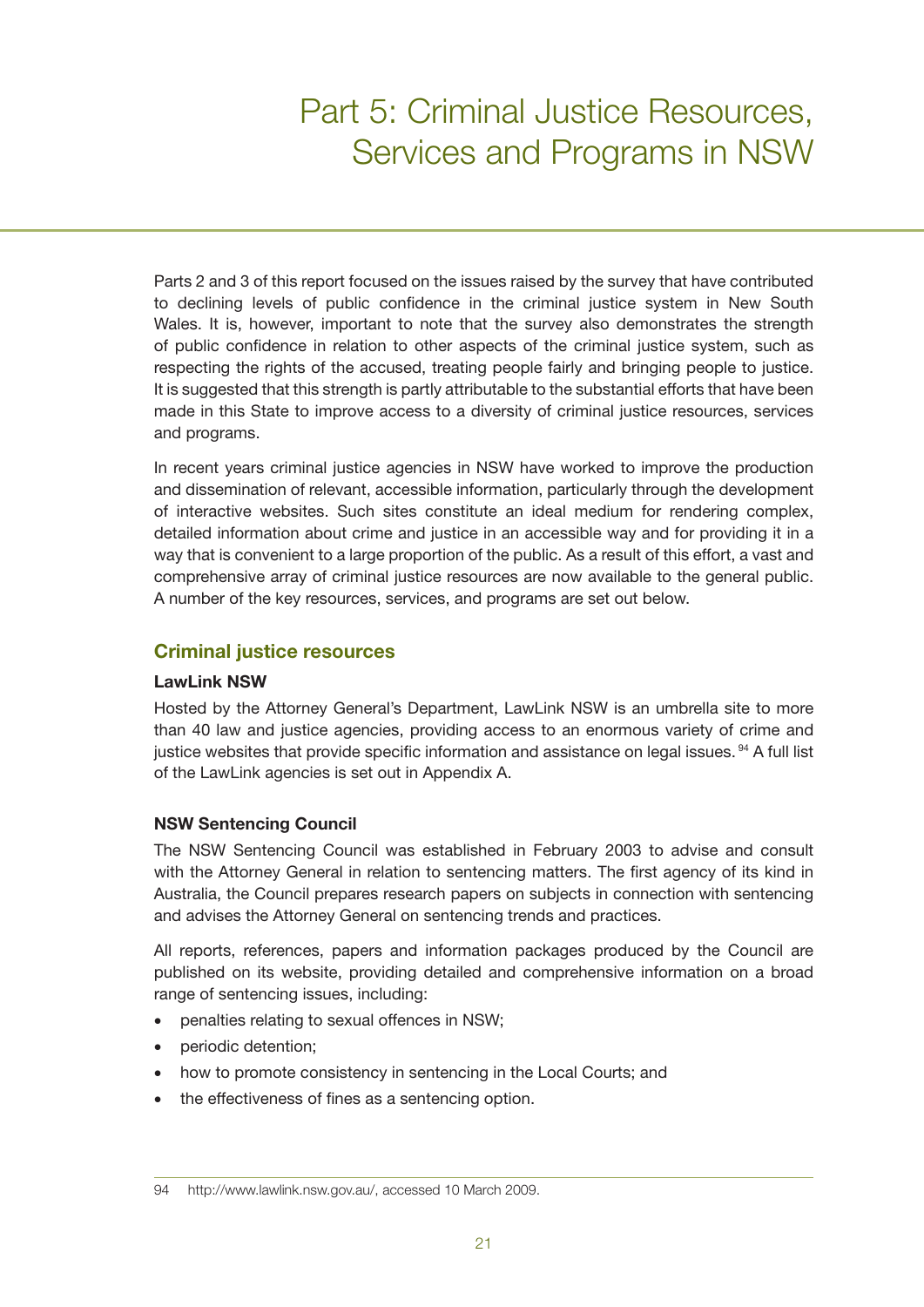In February 2007 the function of the Council was extended to include an educative role. This has seen the Council collaborate with other agencies to produce the *Sentencing Information Package*, an information booklet that explain the sentencing process in Plain English. As part of its educative mandate the Council will continue to work with various groups to update existing resources and produce new material addressing issues relevant to the community. For example, the Council is in the process of preparing a booklet on what it means to receive a sentence, which will involve an explanation of parole, employment restrictions, and alternatives to custodial sentences.

#### **NSW Bureau of Crime and Research Statistics (BOCSAR)**

BOCSAR is a statistical and research agency within the NSW Attorney General's Department. Established in 1969, the Bureau produces information relating to the distribution, frequency and trends in crime and criminal justice with a view to supporting the implementation of strategies to reduce crime and provide a more efficient, effective and equitable justice system.<sup>95</sup> The Bureau maintains statistical databases on crime and criminal justice in NSW, conducts research on crime and criminal justice issues and problems, monitors trends in crime and criminal justice, and provides information and advice on crime and criminal justice in NSW.

The Bureau publishes regular reports which summarise statistical information on recorded crimes and criminal court appearances and identify trends in crime and justice. Publications and statistical information dating back to the 1990s are available on the Bureau's website.

#### **Courtwise**

Launched in October 2007, Courtwise is an interactive website designed to assist witnesses and victims of crime to navigate the criminal justice process.<sup>96</sup> The site was developed by Victims Services and other AGD Business Centres, in cooperation with various departments including the NSW Police Force, NSW Health and the Director of Public Prosecutions. It provides comprehensive information for court preparation and includes a tour of a typical courtroom with details about the legal system throughout the journey. The website was carefully designed for relevance to people of all ages and backgrounds, including people with a disability.

#### **Caselaw NSW**

Caselaw is an online service providing published judgments and decisions of New South Wales Courts and Tribunals.<sup>97</sup>

#### **Judicial Commission of New South Wales**

Established by the *Judicial Officers Act* 1986, the Judicial Commission is an independent statutory corporation and forms part of the judicial arm of government.

<sup>95</sup> http://www.bocsar.nsw.gov.au/lawlink/bocsar/ll\_bocsar.nsf/pages/bocsar\_aboutus, accessed 10 March 2009.

<sup>96</sup> http://www.courtwise.nsw.gov.au/lawlink/victimsservices/ll\_courtwise.nsf/pages/courtwise\_about\_us; NSW Attorney General's Department, *Annual Report 2007/08* (2008).

<sup>97</sup> http://www.lawlink.nsw.gov.au/lawlink/caselaw/ll\_caselaw.nsf/pages/cl\_index, accessed 10 March 2009.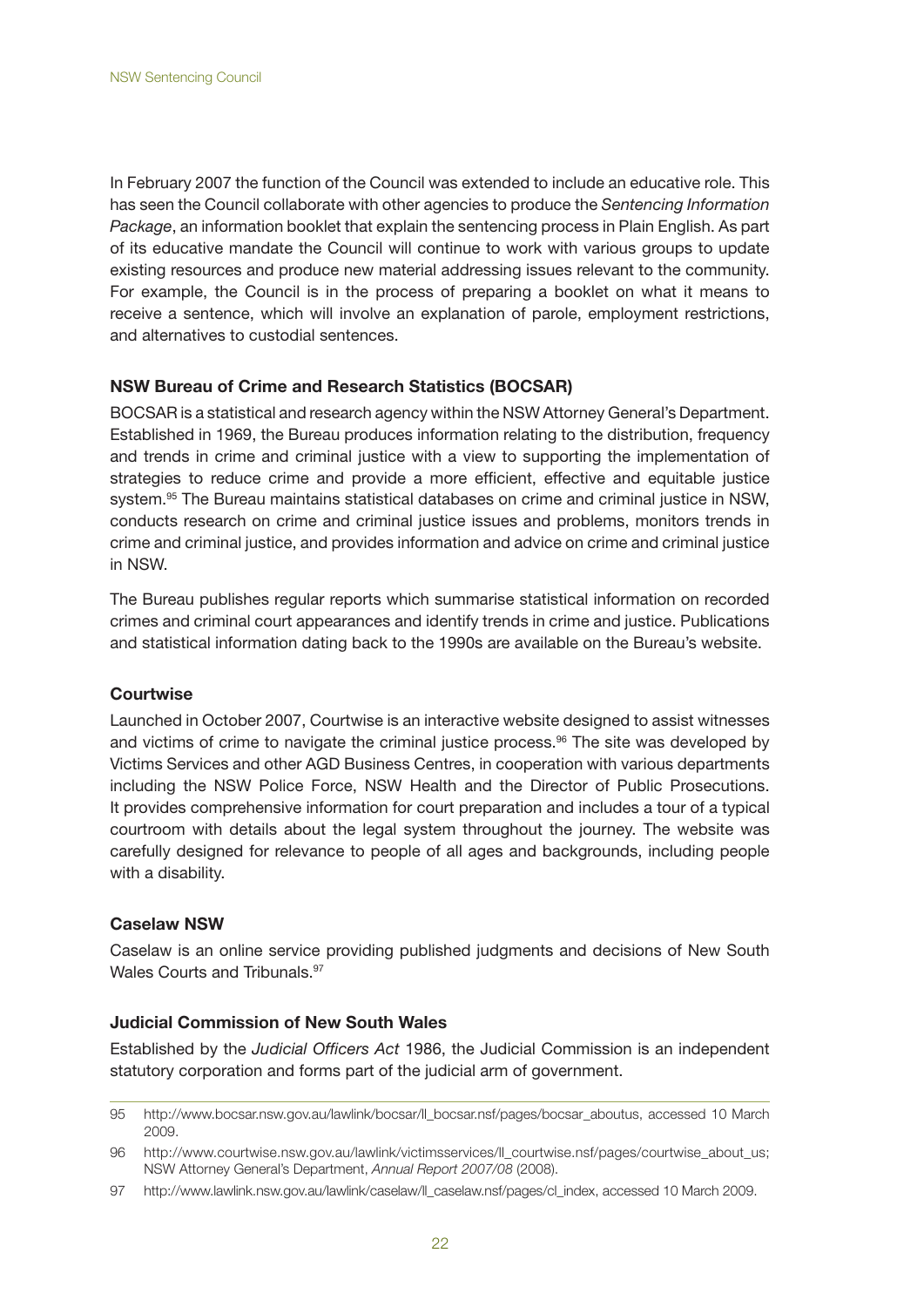The Commission's principal functions are to:<sup>98</sup>

- assist the courts to achieve consistency in sentencing;
- organise and supervise an appropriate scheme of continuing education and training of judicial officers; and
- examine complaints against judicial officers.

To meet these objectives, the Commission provides relevant information on-line, undertakes original research and publishes material which covers criminal law, sentencing, judicial administration, practice and procedure and social context issues.

The Judicial Information Research System (JIRS) is an online source of primary, secondary and statistical reference material for judicial officers, the courts, the legal profession and government agencies that play a role in the justice system. Developed by the Commission, JIRS contains case law, legislation, principles of sentencing, sentencing statistics and other information.<sup>99</sup>

#### **Legal Information Access Centre (LIAC)**

The Legal Information Access Centre (LIAC) is a specialist information service of the State Library of NSW which provides access to information about the law for all members of the community in NSW. Based in the State Library of NSW, LIAC:<sup>100</sup>

- publishes the series Hot Topics: legal issues in plain language;
- coordinates the Find Legal Answers service available in NSW public libraries and online;
- provides a targeted service to assist HSC legal studies students and teachers;
- provides legal research assistance and access to the State Library's extensive legal information resources (including current and historical legislation and case law); and
- has produced an information package.

## **Criminal justice services**

#### **LawAcess NSW**

LawAccess NSW was launched in July 2002, the result of a partnership between the Attorney General's Department of NSW, Legal Aid Commission of NSW, Law Society of NSW, and NSW Bar Association. Acting as the 'first port of call' for legal assistance, LawAccess NSW:101

- provides legal information, managed referrals and legal advice to members of the public who have a legal problem in NSW;
- works with other legal assistance services to streamline the provision of services to customers; and
- collects data on legal problems in the community.

<sup>98</sup> http://www.judcom.nsw.gov.au/, accessed 30 April 2009.

<sup>99</sup> http://www.judcom.nsw.gov.au/research-and-sentencing/judicial-information-research-system-jirs, accessed 30 April 2009.

<sup>100</sup> http://www.liac.sl.nsw.gov.au/about/, accessed 10 March 2009.

<sup>101</sup> http://www.lawaccess.nsw.gov.au/, accessed 10 March 2009.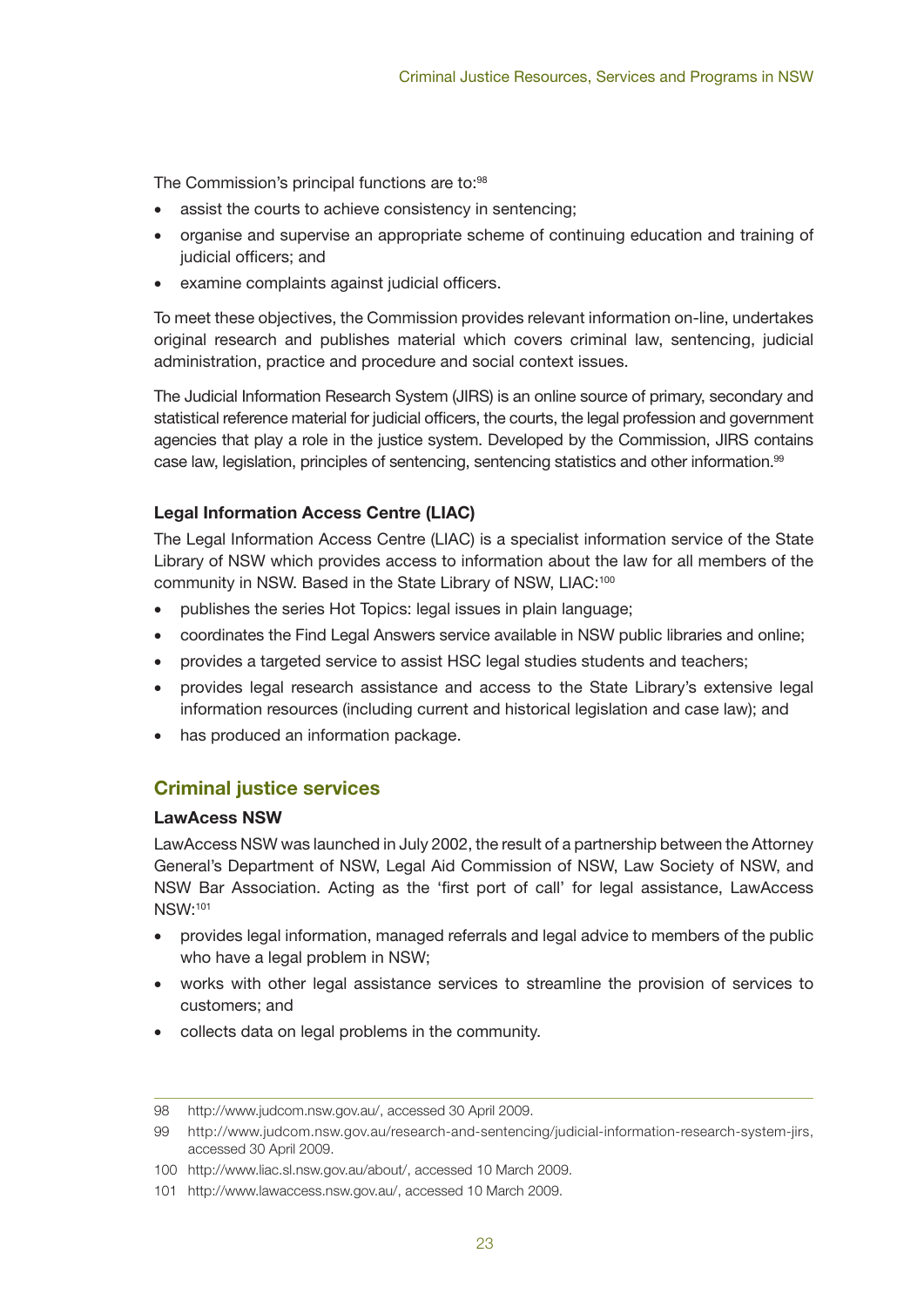Through its call centre and website, LawAccess provides effective high volume legal assistance to the community and prioritises groups traditionally disadvantaged in accessing free legal services, such as:

- people from rural, regional and remote areas;
- Aboriginal communities;
- people from a non English speaking background;
- people with a disability; and
- • people at risk (eg. victims of domestic violence, people in custody, homeless people).

LawAccess NSW has assisted over 531,000 customers and provided over 63,600 legal advice sessions since it commenced in September 2001. In 2006 LawAccess NSW assisted over 117,500 customers, provided 13,838 advice sessions and received 202,900 visitors to LawAccess Online.

## **Services for victims of crime**

#### **Victims Services**

Victims Services New South Wales administers the Victims of Crime Bureau and the Victims Advisory Board which provide crucial services to victims of crime in NSW. Victims Services also provides information sessions and forums about the Charter for Victims Rights, services, and entitlements for victims of crime across NSW to a range of service providers including; migrant resource centres, local courts, Office of the Director of Public Prosecutions, Department of Community Services, sexual assault services, university students, volunteers, lawyers and school counsellors.102

#### **The Victims of Crime Bureau**

The VCB is a support and referral service which provides a critical link between victims of crime and service providers throughout NSW.103 The VCB is administered by the NSW Attorney Generals' Department and provides crucial support to victims of crime through:

- a 24 hour Victims Support Line:<sup>104</sup>
- the Approved Counselling Scheme and accrediting counsellors;<sup>105</sup>
- monitoring the Charter of Victims Rights;
- hosting an Interagency forum of key stakeholders in victims' services;
- publishing the newsletter, the Victims of Crime Chronicle; and
- providing information and developing resource materials relating to support services for victims of crime.

<sup>102</sup> 'Key Fact 2006/07' The Victims of Crime Chronicle, Victims Services, Attorney General's Department of NSW, Vol 12 No. 1, May 2008.

<sup>103</sup> Victims Services NSW, The Victims of Crime Bureau http://www.lawlink.nsw.gov.au/lawlink/victimsservices/ ll\_vs.nsf/pages/VS\_aboutus#bureau, accessed 2 February 2009.

<sup>104</sup> In 2006/07 over 38,000 calls were received by the Victim Support Line, Key Fact 2006/07.

<sup>105</sup> Under the Approved Counselling Scheme 4,767 applications for initial counselling were approved in 2006/07, Key Fact 2006/07.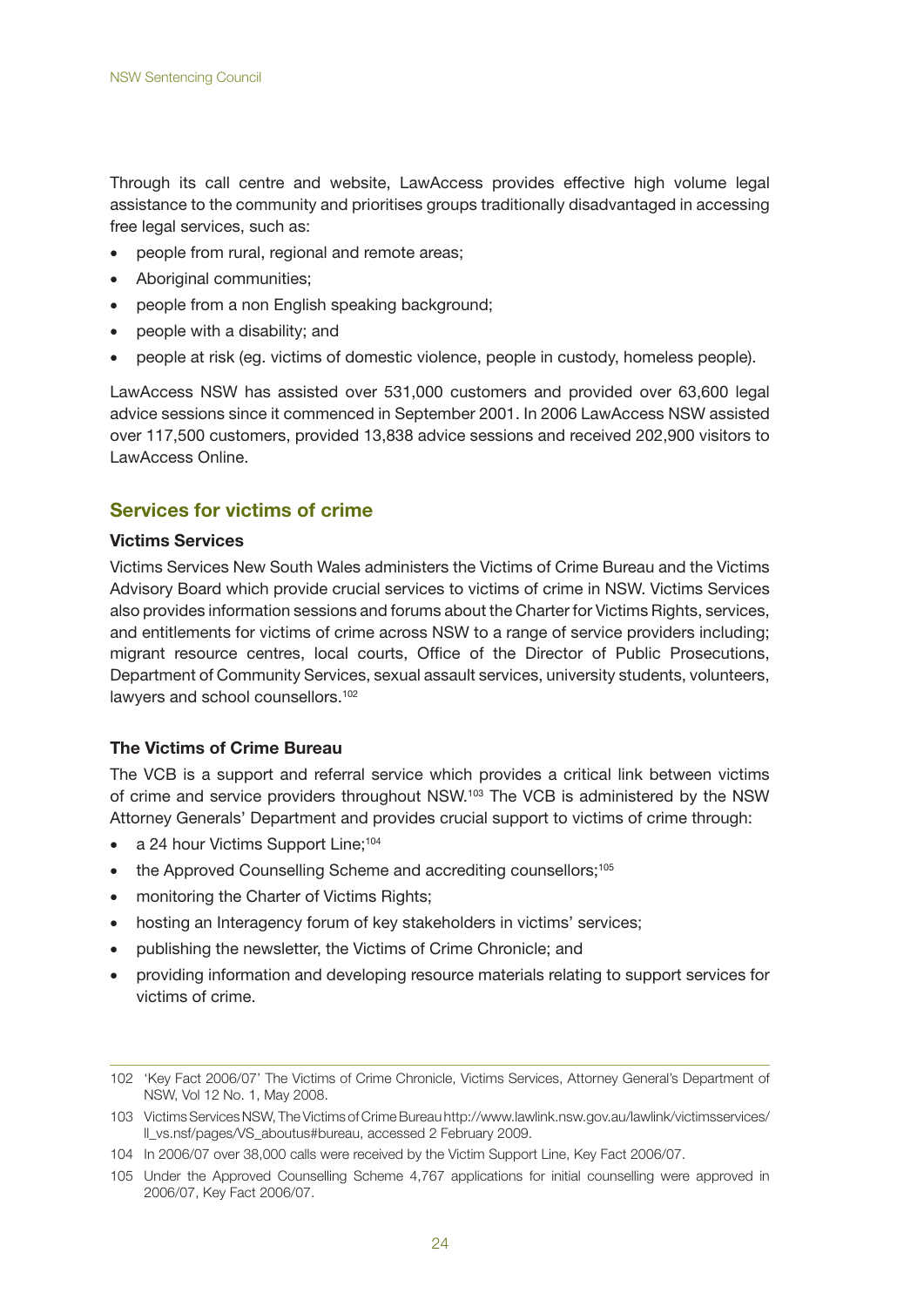### **The Victims Advisory Board**

The VAB was established to advise the Attorney General of NSW on policies, practices and reforms relating to victims compensation and support services, and to consult victims of crime and community and government support agencies on issues and policies concerning victims of crime.106 The VAB also hosts the *Victims of Crime – Advice and Information* website<sup>107</sup> which provides practical information for victims of crime and service providers assisting victims.

### **The Charter of Victims' Rights**

In New South Wales, the *Victims Rights Act* 1996 reflects the obligations under the 1985 United Nations *Declaration of Basic Principles of Justice for Victims of Crime and Abuse of Power*. The Declaration is regarded by many commentators as a watershed in the debate about victimization and the responsibilities of the State and provides a framework for jurisdictions to acknowledge and act upon victim interests within the criminal justice system.<sup>108</sup>

The Charter is the guiding principle for all NSW government employees who are in contact with victims of crime and places a statutory obligation on all government agencies to ensure victims are:109

- treated with courtesy, compassion, respect and cultural sensitivity;
- provided with information about, and access to, welfare, health and counselling services;
- protected; and
- kept informed and, where appropriate, given the opportunity to participate, throughout the criminal justice process.

#### **Legislative provisions**

Over the past three decades various legislative amendments have also been enacted to try and minimising the distress of victims giving evidence in criminal proceedings. These include:

- limitations on the cross-examination of complainants and the admission of evidence relating to a complainant's prior sexual history in sexual assault matters;
- the use of non-publication orders in certain matters;
- allowing a witness to be accompanied by a support person;
- the use of screens to obscure the witness's view of the accused;
- allowing pre-recorded interviews to be used as evidence in chief;

<sup>106</sup> Victims Services NSW, The Victims Advisory Board http://www.lawlink.nsw.gov.au/lawlink/victimsservices/ ll\_vs.nsf/pages/VS\_aboutus#advisoryboard, accessed 2 February 2009.

<sup>107</sup> http://www.lawlink.nsw.gov.au/lawlink/victimsservices/ll\_voc.nsf/pages/voc\_index.

<sup>108</sup> 'The Quality of Justice. Operation of the *Victims of Crime Act* 1994 in the Australian Capital Territory' (2008), ACT Victims of Crime, 1; Wemmers, J., 'Where do they belong? Giving victims a place in the criminal justice process' (Paper presented at the National Victims of Crime Conference, Adelaide, 23–24 September 2008).

<sup>109</sup> Victims Services NSW, The Charter of Victims Rights – Summary , http://www.lawlink.nsw.gov.au/lawlink/ victimsservices/ll\_vs.nsf/pages/VS\_victimsrightscharter, accessed 2 February 2009.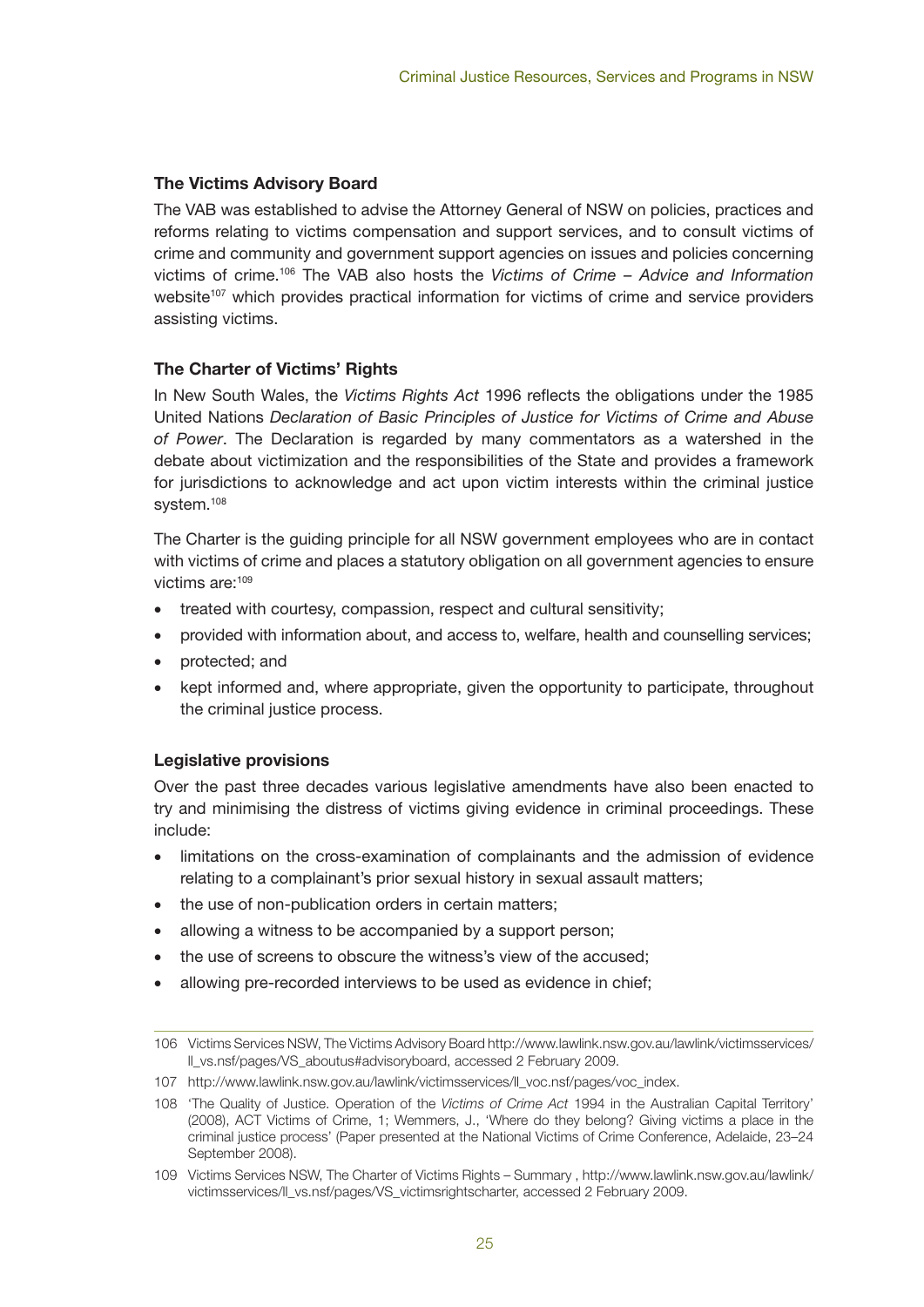- recorded evidence in chief and cross examination in re-trials; and
- the introduction of closed circuit television or remote witness video facilities for particularly vulnerable witnesses.

#### **Witness Assistance Service (WAS)**

The Witness Assistance Service (WAS) is part of the Office of the Director of Public Prosecution and provides a range of services to meet the needs of victims of crime and witnesses appearing in court matters prosecuted by the DPP. The WAS provides victims and witnesses with information about:<sup>110</sup>

- what to expect at court:
- their rights and entitlements such as victims compensation;
- the progress of a matter in the court system;
- information about victim impact statements; and
- other services and support available

### **Crime and justice programs**

#### **Law Week NSW**

Law Week was established in New South Wales to promote greater understanding within the community of the law, the legal system and the legal profession. The Attorney General's Department of NSW participates in Law Week each year and this year's program, titled 'The Law in Your Community', is designed to engage local communities in a series of events to promote a greater understanding and awareness of a legal and justice issues. The 2009 program includes:111

- information session addressing legal issues for older people;
- information session addressing legal issues for young people;
- information sessions addressing legal issues between neighbours; and
- mock trial events including the 'Clued up kids' program at Belmont Court

Law Week provides an opportunity for legal professionals to become involved in the community and demonstrate their skills, and for the community to learn about the law and the legal system. It is a week-long campaign that provides numerous learning opportunities for both the community at large and the legal profession in what is generally considered to be one of the best legal community education programs offered annually.

#### **Public Justice Forums**

A significant and positive finding from the survey was that most respondents indicated an interest in learning more about the sentencing process. In February 2009 the Attorney General responded with the announcement of a series of justice information forums to be conducted across NSW.

<sup>110</sup> http://www.odpp.nsw.gov.au/was/was.html, accessed 10 March 2009.

<sup>111</sup> http://www.lawweek.com.au/, accessed 10 March 2009.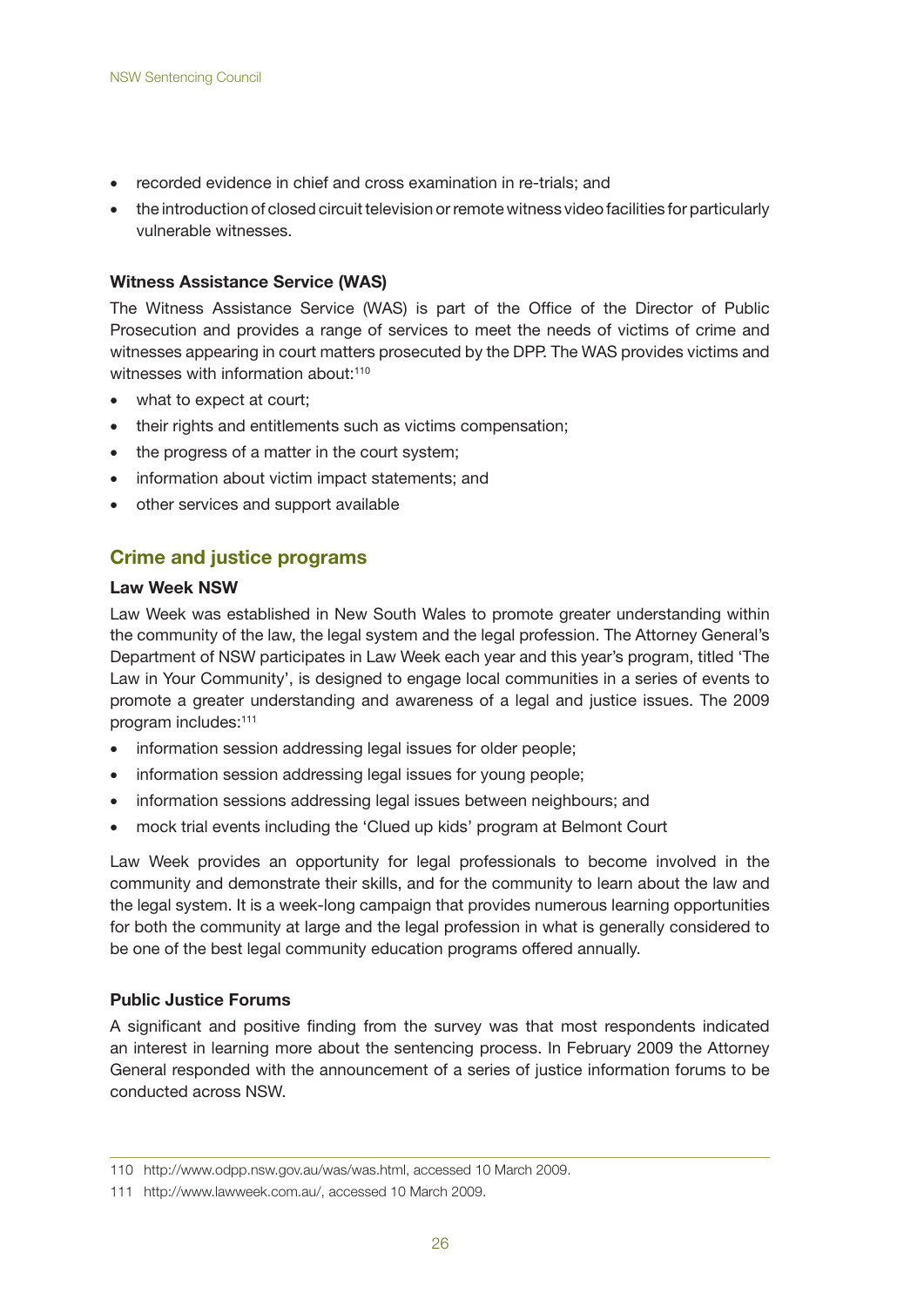The first of the forums was held at Parramatta in April 2009 and provided members of the community an opportunity to hear first-hand, expert accounts of crime and justice issues, and to participate in a Q&A session. The panel membership for the first sentencing forum included:

- NSW Attorney General, John Hatzistergos;
- Mr Ian Pike, Retired Chief Magistrate and Chair of the NSW Parole Board,
- Dr Don Weatherburn, Director of BOCSAR;
- Howard Brown from the Victims of Crime Assistance League; and
- Luke Grant, Assistant Commissioner of the Department of Corrective Services.

Additional forums will be conducted across NSW throughout 2009.

### **Supreme Court Public Education Program**

Each week the NSW Supreme Court's registrars address high school students and community groups in relation to the Court's jurisdiction and daily operations. After the lecture, the group is taken to an appropriate courtroom to observe a Supreme Court trial. Demand for these groups remains high, particularly amongst high school legal studies students.112 More than 1,300 students and members of the public attended these lectures in 2007.

### **Toronto Courthouse Workshop**

In November 2008 Toronto Courthouse hosted a Community Engagement Day which included mock trials, information stalls and workshops for high school students and their parents. Participating organisations included the NSW Attorney General's Department, the NSW Police Force, the Salvation Army, and other.<sup>113</sup>

## **Observations**

It is clear that an enormous amount of work has been done by numerous criminal justice agencies to provide the residents of NSW with some of the best possible resources, services, and programs in relation to crime and justice. It is suggested that this effort is reflected in the positive aspects in the survey. Any person actively seeking information or assistance in relation to a particular crime or justice issue would undoubtedly have their query satisfied by one of the agencies set out above. However, it is suggested that the negative findings of the survey indicate that the general public, most of whom have never had or sought contact with the criminal justice system, are largely unaware of the efforts made in this regard. There is, of course, little value in resources and services about which the general public has no knowledge and it is suggested that greater promotion, together with the development of additional programs, is crucial to begin redressing the negative public confidence issues identified by the survey. This issue is considered in more detail in the next section.

<sup>112</sup> Supreme Court of NSW, *Annual Report 2007/08* (2008).

<sup>113</sup> The Hon John Hatzistergos MLC, Attorney General, (Media Release, 13 November 2008).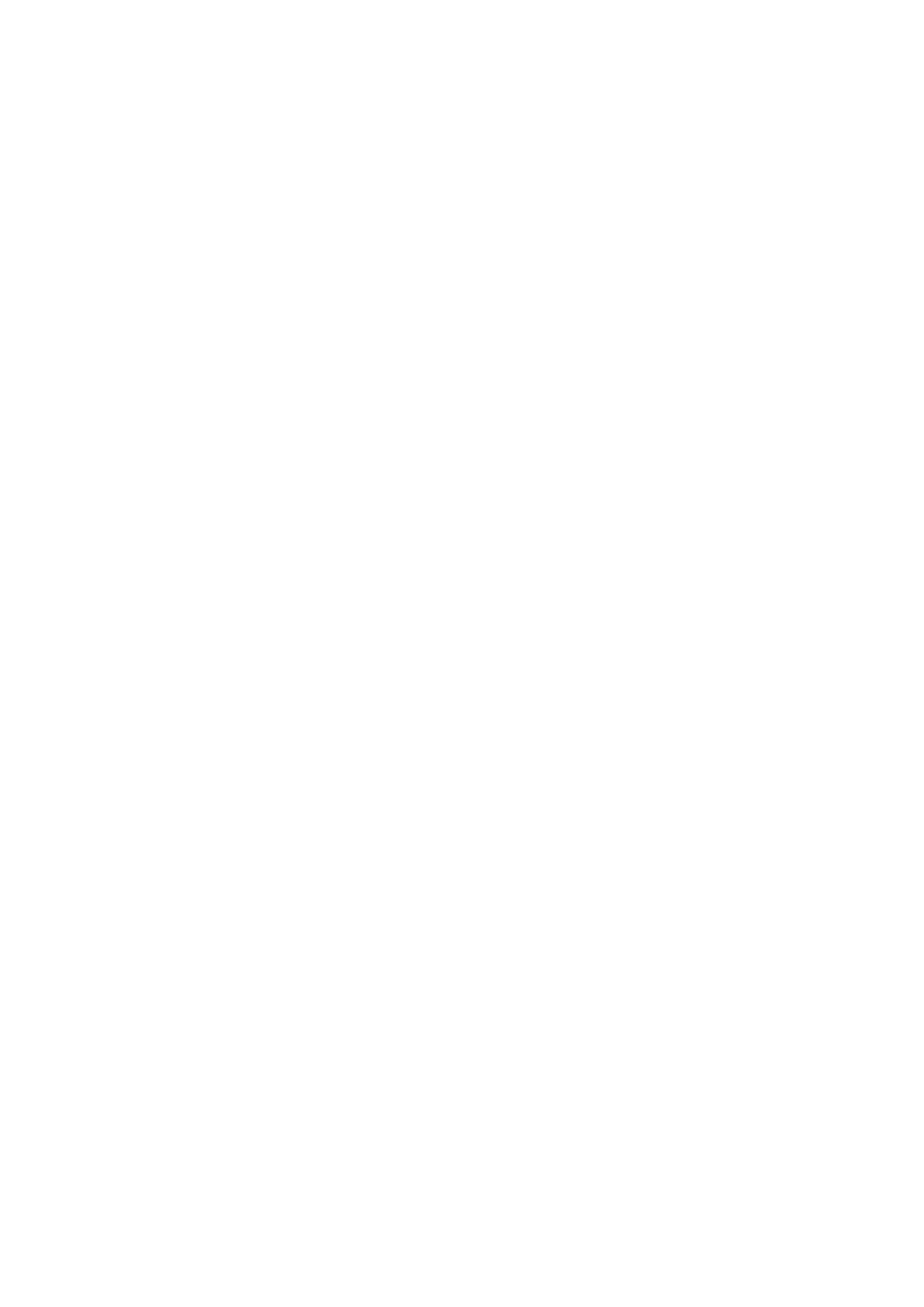## Part 6: Strategies to Restore Public Confidence in the Criminal Justice System

As has been noted, aspects of the BOCSAR — Sentencing Council survey present a troubled picture of public confidence in NSW. We are, it would appear, a community that believes that crime is escalating, violent crime abounds, offenders are unpunished or under punished, and that the needs of victims are disregarded. While these perceptions of crime and justice are misguided and largely unjustified, nonetheless the problem this presents for the criminal justice system is very real and requires an immediate response.

The key to addressing waning public confidence is improving the public's knowledge and understanding of crime and justice issues. The positive impact of knowledge on public perceptions of sentencing has already been discussed and provides an excellent example of how the perceived gap between public expectations and reality is closed by the provision of information.

Without adequate knowledge of crime and justice issues or the way in which the criminal justice system operates, the general public is left unarmed against the selective and sensational reporting of the news media which is, for most people, the primary information source about crime and justice issues. The news media depiction of crime and justice becomes the public's 'reality' and dissatisfaction with the criminal justice system escalates. While the media must accept some responsibility for this, it is within the purview of the criminal justice system itself to begin redressing the current state of public confidence through clear and meaningful engagement with the public.

In order to develop, maintain and promote public confidence in the criminal justice system a three pronged approach is suggested, comprising:

- ongoing public consultation by way of regular surveys;
- improving and promoting public knowledge of crime and justice issues through the development of public education programs and ongoing provision of readily accessible and up to date information; and
- development of a dedicated media strategy to promote cooperation and open dialogue between the criminal justice system and the press.

## **Ongoing public consultation**

The essential preliminary step in addressing the issue of public confidence in the criminal justice system is the ongoing production of qualitative local data through which the community sentiment can be gauged.114

Whether members of the public do in fact have confidence in their criminal justice institutions will depend in large measure on what they expect of those institutions and whether they are satisfied that their expectations are being fulfilled.<sup>115</sup> Creating a source of independent high-

<sup>114</sup> New South Wales Law Reform Commission, Role of Juries in Sentencing, Report 118 (2007), 5.9.

<sup>115</sup> Campbell, E. and Lee, H.P., *The Australian Judiciary* (Cambridge University Press, 2001), 278.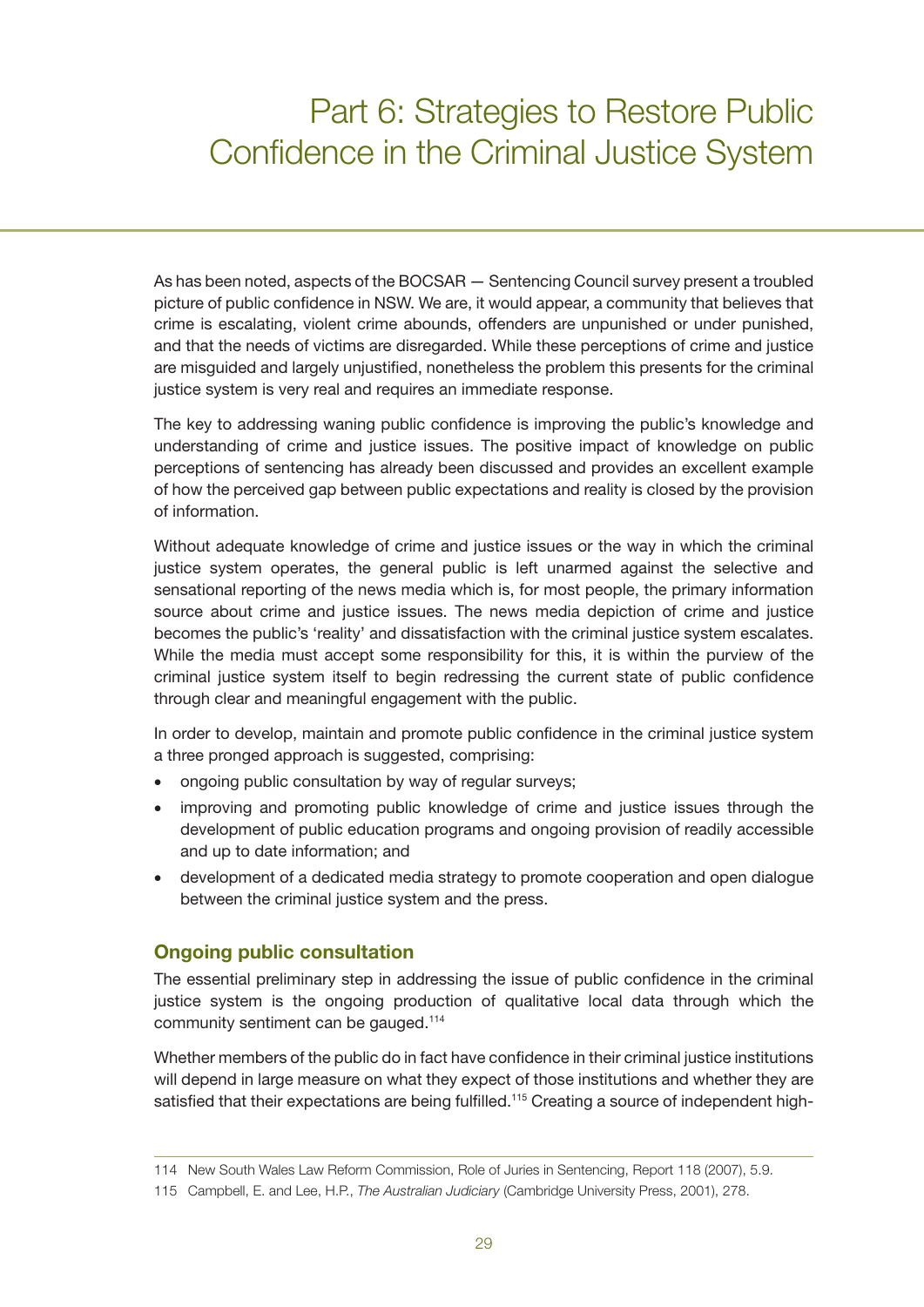quality information enables the efficacy of crime policies to be evaluated and is the essential first step in advancing appropriate crime and justice policies and implementing meaningful programs to improve and promote public confidence.<sup>116</sup>

As the survey revealed, the majority of respondents (60%) wanted to know more about the criminal justice system. The desire for information exists: the challenge for criminal justice agencies is how to make that information available and accessible.

#### **Improving and promoting public knowledge of crime and justice issues**

Addressing the public's lack of understanding and promoting knowledge of crime and justice is a multifaceted endeavour which requires appropriate outreach and education to various sectors of the community. As much of the public's dissatisfaction with the criminal justice system has been directed at the courts, it is unsurprising that many public confidence initiatives have developed from within the court system.

While not an exhaustive catalogue, the following initiatives have shown some promise.

#### **US court based initiatives**

As noted earlier in this report, throughout the 1980s and 1990s the United States criminal justice system, and the courts in particular, experienced extremely low levels of public confidence. In an attempt to redress the crisis of confidence, this jurisdiction has developed a broad and diverse range of public education strategies. These efforts have included:117

#### *Court sessions 'on the road' and in schools*

- The 'Justice on Wheels' programs gives people in outlying regions of Wisconsin the opportunity to hear oral arguments of the Supreme Court.
- Colorado's Supreme Court and Court of Appeals travel twice yearly to high schools throughout the state to hear oral arguments as students observe. Attorneys from the local Bar Associations visit classrooms to discuss the judiciary, the law, and the cases in order to prepare the students for the experience.

#### *School education programs*

- The 'Judges in the Classroom' program is a law related education curriculum for high school students in Hawaii. The students learn about the juvenile justice and family court systems, the disposition process and sentencing options and have the opportunity to chat online with a State judge.
- The New York higher courts have prepared a set of teaching tools for elementary, middle, and high school students to help them better understand the role of the judiciary in society.

<sup>116</sup> Indermaur, D. and Hough, M., 'Strategies for changing public attitudes to punishment' in J Roberts and M Hough (eds) *Changing attitudes to Punishment: Public Opinion, Crime and Justice* (Willan Publishing, Devon, 2002), 214.

<sup>117</sup> National Centre for State Courts – Public Trust and Confidence Forum. http://www.ncsconline.org/projects\_ initiatives/ptc/publicunderstand.htm, accessed 12 November 2008; Hough, M. and Roberts, J., 'Confidence in Justice: An international review' (2004) ICPR Research Paper No. 3, The Institute for Criminal Policy Research, School of Law, King's College, London, 92–93.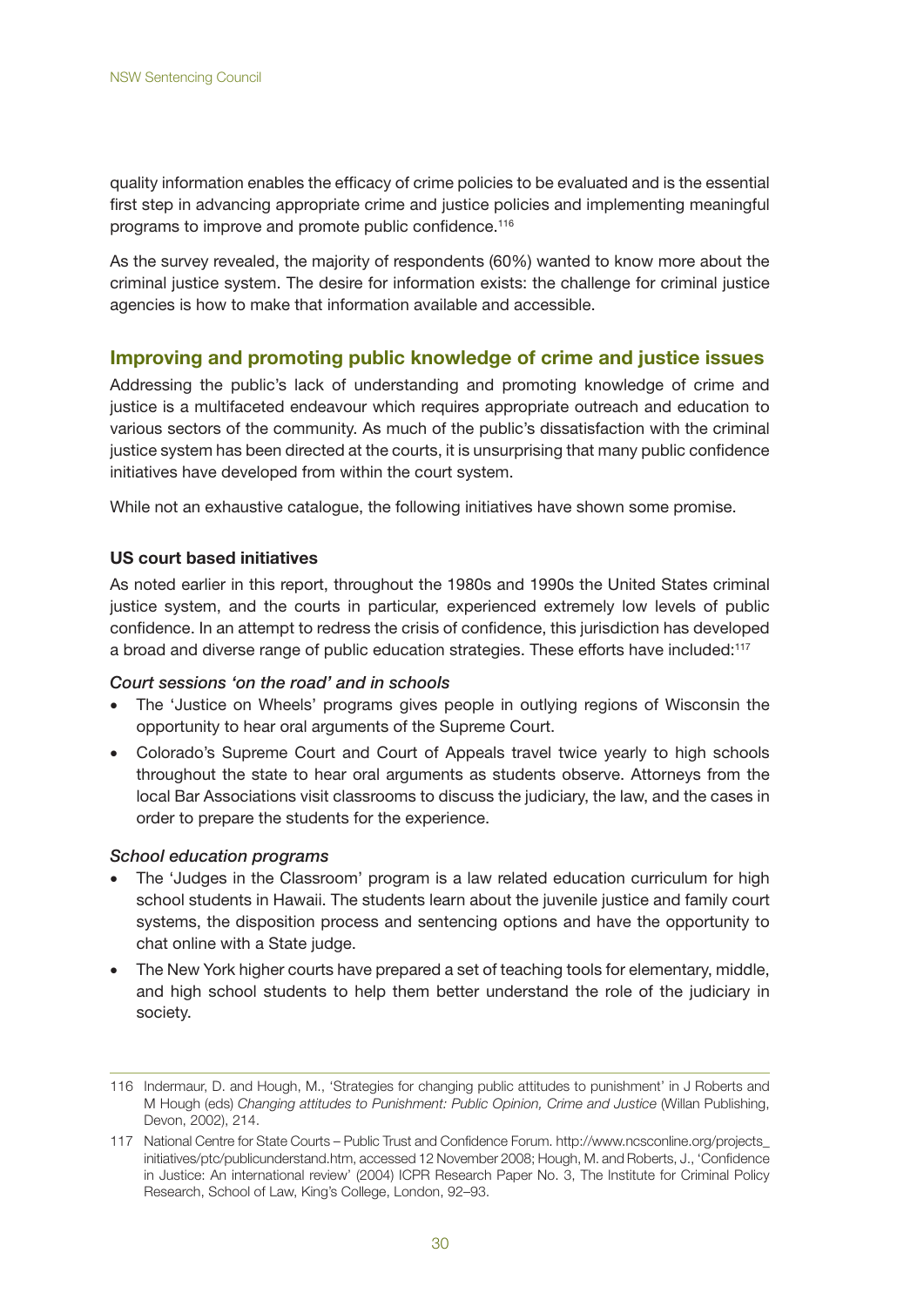- In Kentucky, lawyers are given CLE credits for presenting legal information sessions to high school students.
- In Massachusetts the state courts host the Judicial Youth Corps, a Summer mentoring program for high school students. The program includes discussions with judges, attorneys, probation officers, court personnel and law enforcement officers as well as mock trials, visits to courthouses, jails and law firms.

#### *Public awareness programs*

- Hawaii's State judiciary sponsors 'Lunch 'n' Learn the Law' sessions once a month in a courtroom of the Supreme Court. Participants bring their lunch and a volunteer presenter (eg judges, attorneys) discuss specific areas of the law and courts.
- Nearly all states have implemented a Judicial Speakers Bureau which involve members of the judiciary speaking at public meetings and community group forums on a variety of court and justice topics.
- Hotheet Your Court' is a television show aimed at increasing public knowledge about Minnesota's courts. The show, hosted by the presiding judge, explains the issues that confront the Hennepin County District Court and describes how courts assist with community problems.
- 'Meet Your Judges' programs in Arkansas offer an evening of dialogue with members of the judiciary giving the audience an opportunity to question panellists regarding court policies and procedures.

With so many varied public education programs implemented across the US, it is difficult to measure the success of any one project. What is apparent, however, is that there has been a steady improvement in levels of public confidence in US courts since programs of this kind have been put in place.

### **Australian court based initiatives — the South Australian Courts Consulting the Community program**

While Australia has not, to-date, experienced the kind of crisis in public confidence seen in the US, in 2000 the Courts Administration Authority (CAA) in South Australia developed the Courts Consulting the Community program to investigate the community's attitudes towards the justice system.<sup>118</sup> The initiative of Chief Justice John Doyle, the project commenced with the development of a survey to ascertain public trust and confidence in the courts of South Australia. A total of 1,000 telephone interviews were conducted and the results discussed at a two day conference workshop attended by around 100 delegates.

Out of the conference a series of strategies were developed to improve public attitudes towards the justice system. Three themes were identified; better communication with the community about the work and decisions of the courts; better understanding of the needs of people attending court; and improved continuing education for judicial officers and staff.119

<sup>118</sup> http://www.courts.sa.gov.au/community/conference\_2006/survey\_results.pdf, accessed February 2009.

<sup>119</sup> http://www.courts.sa.gov.au/community/conference\_2006/survey\_results.pdf, accessed February 2009.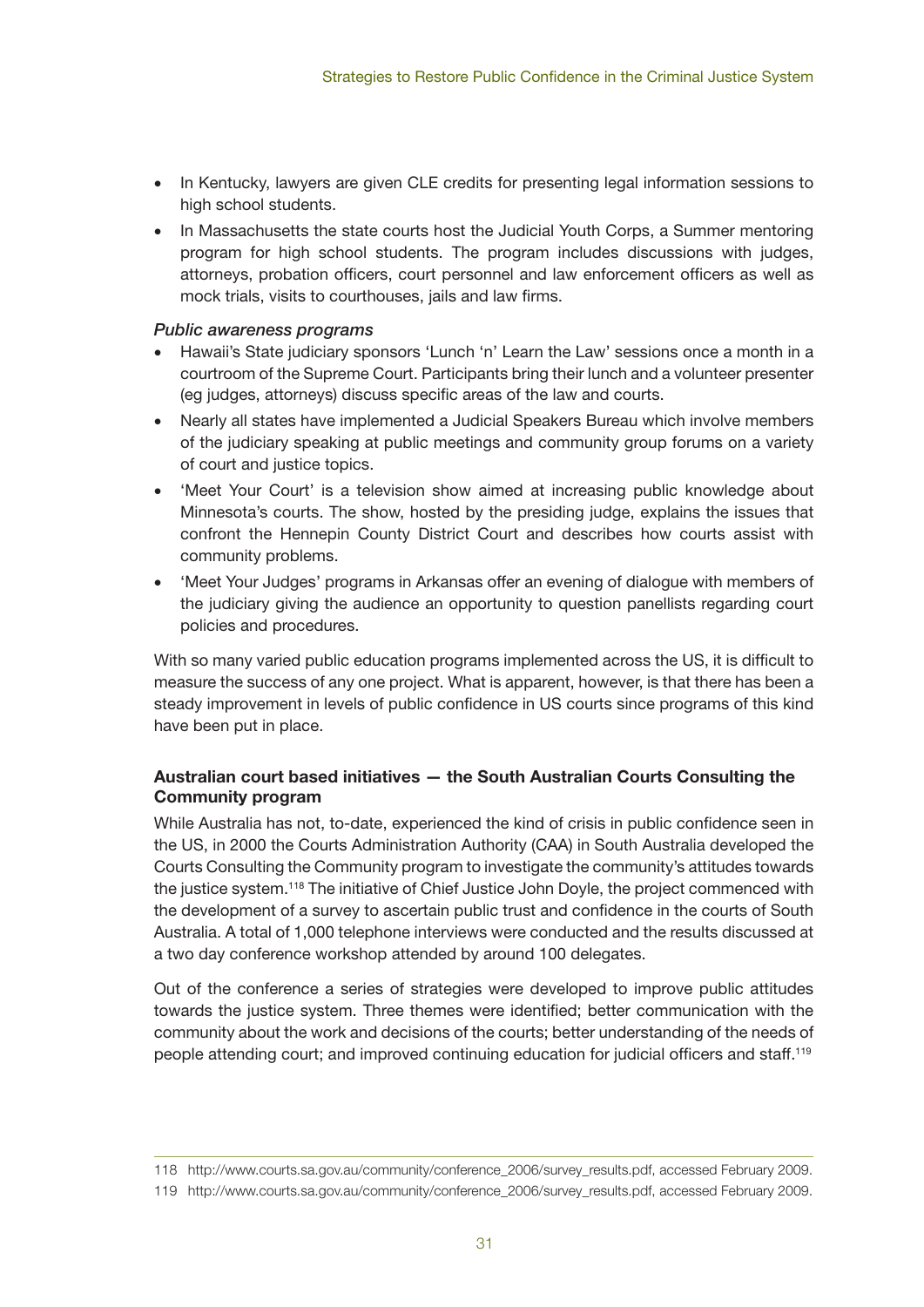As part of the first theme of improved public communication about the work and decisions of the court, a number of strategies to educate the public and raise awareness of crime and justice issues were developed and implemented. These strategies are ongoing today and incorporate many of the kinds of programs developed in the US, including:<sup>120</sup>

#### *Court open days*

Court open days provide the general community the opportunity to take a tour of the courthouse, attend mock trials and mock family conferences, and participate in information sessions.

#### *Formation of a Community Reference Group (CRG)*

The CRG is made up of representatives from 11 community groups and actively offers suggestions and comments to the CCA Community Relations Committee on the effectiveness and appropriateness of its activities.

#### *Public education sessions*

Over 32,000 students and 3000 teachers have taken part in face-to-face workshops; mock court hearing role-plays which are presented at various locations around the state including Kangaroo Island, Peterborough, and the mid-North and West Coast; and the Courts Challenge which is an inquiry based approach to learning and is run within various high schools.

#### *Ask the Judge*

This is a tool on the CAA website that allows students to ask questions about the courts. The site can also be accessed by the general public who can view the questions and answers that have been given.

#### *Workshops*

Around 30 general court information workshops are conducted each year for community groups like Probus and Neighbourhood Watch etc. The workshop cover a range of topics such as 'who does what' in the courtroom and the sentencing process

#### *Establishment of Information Stations*

Over 30 computers have been installed in public waiting areas around the courts providing interactive information on court processes.

#### *Resources for litigants*

A number of resources have been produced to assist self-represented court users including videos, web-based information and a guide for people appearing in the higher courts.

In 2006 the original Courts Consulting the Community survey was replicated and the results again workshopped at a conference. While the results between 2000 and 2006 were largely static, there were some significant improvements in public perceptions of the South Australian Courts, including:121

a 12 percent decrease (to 68 percent) of respondents who agreed with the statement '*the courts are too soft on offenders*';

<sup>120</sup> http://www.courts.sa.gov.au/community/conference\_2006/survey\_results.pdf, accessed February 2009.

<sup>121</sup> http://www.courts.sa.gov.au/community/conference\_2006/survey\_results.pdf, accessed February 2009.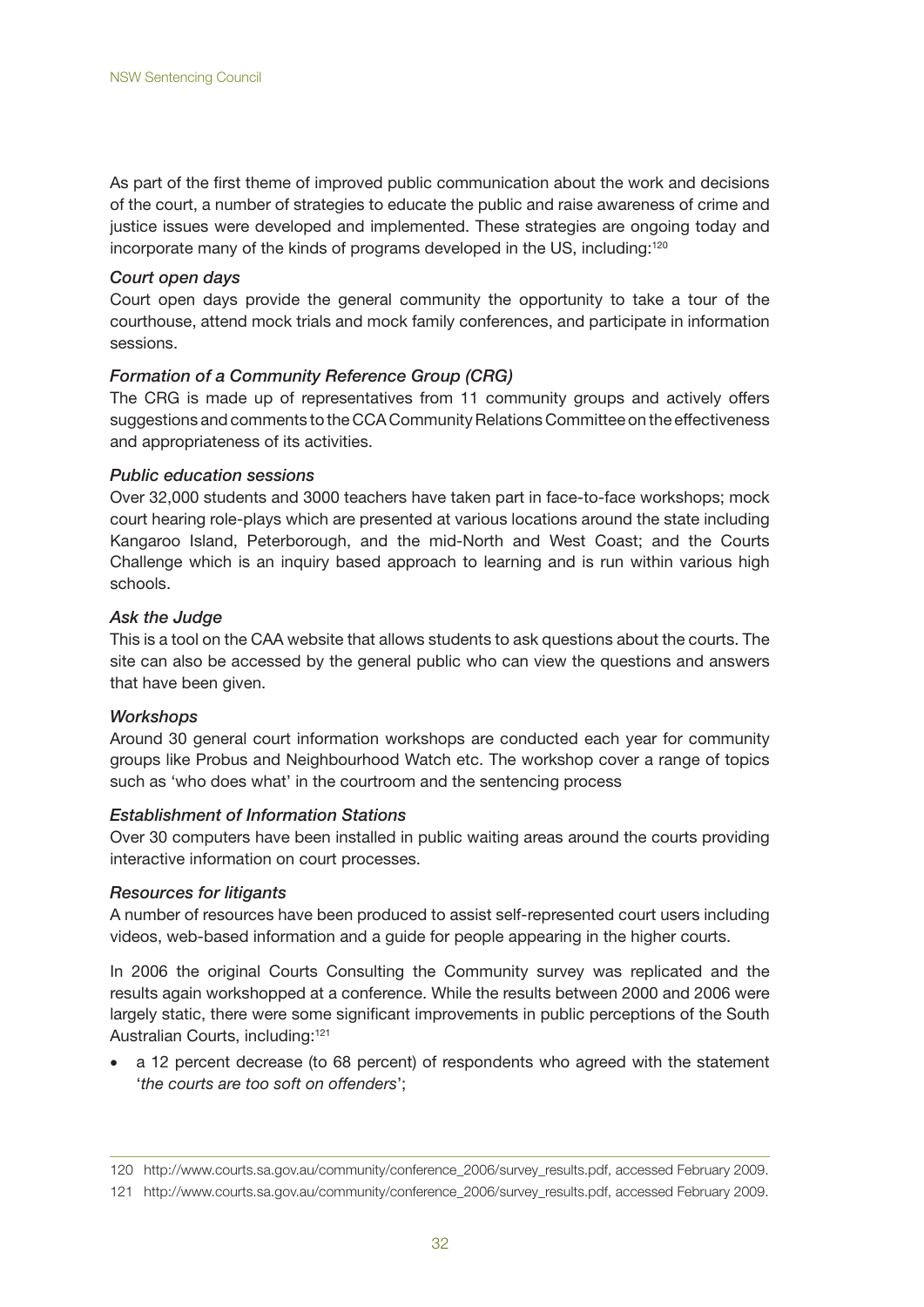- • a 12 percent decrease (to 61 percent) of respondents who agreed with the statement '*it is about time the Courts caught up to the real world*'; and
- a 12 percent decrease (to 53 percent) of respondents who agreed with the statement '*victims of rape and physical abuse do not have their emotional wellbeing considered during Court cases*'.
- an 11 percent increase (to 44 percent) of court users who described their court experience as good;
- a 16 percent increase (to 74 percent) of court users who reported a good or satisfactory understanding of what was happening in their court matter; and
- a 19 percent increase (to 60 percent) of court users who identified being able to access useful and relevant information.

The results of the South Australian project clearly demonstrate that notwithstanding the fact that public attitudes towards the criminal justice system may be firmly entrenched, with concentrated effort over time, the community can be educated and negative misperceptions can start to be overcome.

It is suggested that there is a dearth of public education programs within NSW. While programs such as Law Week and the recently developed sentencing forums are an excellent starting point to improving public awareness, additional community outreach programs along the lines of those implemented by the US and the South Australian courts would, in time, have a positive impact on public confidence in this criminal justice system of this state.

## **Improving access to crime and justice information**

As noted in Part 5, this State already has the benefit of excellent criminal justice resources and services, however their value is limited if the general public is unaware of their existence.

It is suggested the communication strategy employed by LawAccess NSW provides a good framework for community outreach, aspects of which could be incorporated into all criminal justice agencies. Their communication activities include:<sup>122</sup>

- White pages listings, including a listing in the Community Services section throughout NSW;
- posters and wallet cards in courts, local libraries and legal aid commission offices;
- the LawAccess website and links from other criminal justice agency websites;
- inclusion in the Depart of Education and Training 'Next: Life after school' magazine which is distributed to 70,000 school leavers each year;
- presentations to staff of stakeholder agencies such as the courts, Legal Aid, Office of Industrial relations and Centrelink; and
- targeting of local assistance services through mail-outs, presentations, training sessions, agricultural fairs and Law Week events.

<sup>122</sup> http://info.lawaccess.nsw.gov.au/lawaccess/lawaccess.nsf/files/Communications\_Strategy.pdf/\$FILE/ Communications\_Strategy.pdf, accessed 10 March 2009.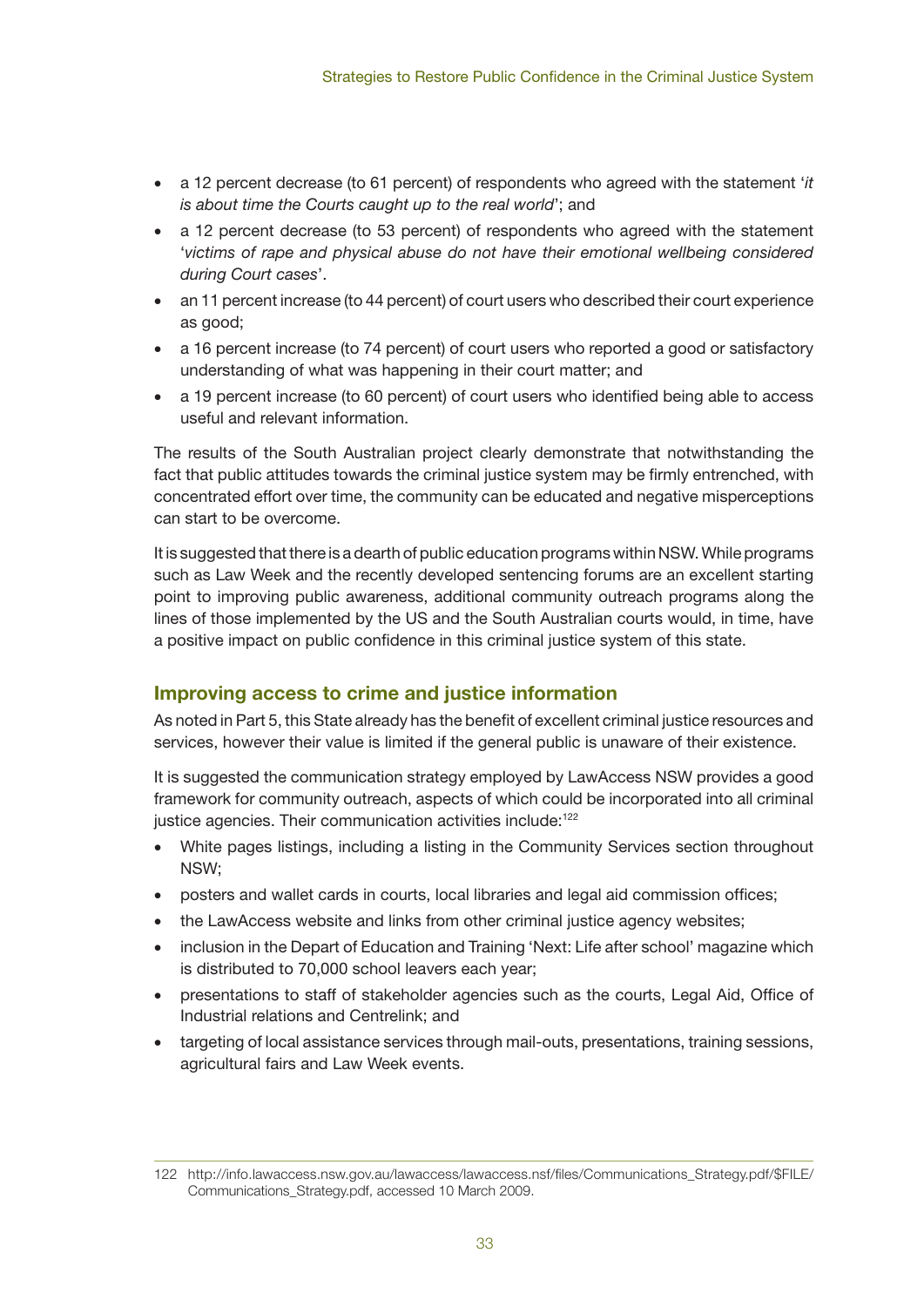## **Improving the relationship between the media and the criminal justice system**

As the primary conduit of crime and justice information for the general public, the mass media undoubtedly influences the public's confidence in the criminal justice system. It has been suggested that the most effective way to ensure accurate and balanced portrayal of the criminal justice system is to improve dialogue with the news media.<sup>123</sup> Further than that, it has been suggested that on the basis that the community has a right to accurate information, the criminal justice system has a responsibility to assist the media.124 Accordingly, in order to promote public awareness and confidence, the justice system, and in particular the courts, need to take account of the significance of the work of the media and the constraints on legal journalists and take steps to facilitate the dissemination of information about their work.125

The Honourable Justice Michael Kirby, who has long advocated improving dialogue with the news media, has suggested that if the relationship between the courts and the media is to be improved:<sup>126</sup>

- judges need to appreciate media pressures such as deadlines and the need for brevity;
- judicial reasons need to include concise summaries that readily provide clear and comprehensible information to the public;
- media liaison officers need to take on a more proactive role;
- judges should reconsider the use of cameras in the courts under strict conditions.
- specialist court reporters should be reinstated; and
- the judiciary needs to take advantage of advances in technology to explain and promote the work of judges.

#### **Public Information Officers**

In New South Wales, the appointment of a Public Information Officer (PIO) has been seen as a welcome development to improving the relationship between the media and the courts.<sup>127</sup> The PIO is the principal media spokesperson for the superior NSW courts and provides a professional court-media liaison service. The major role of the position is to provide the media with information about the NSW court proceedings in the NSW Supreme Court, the Land and Environment Court, the Industrial Relations Commission of NSW and the District Court of NSW.<sup>128</sup> The PIO works with the media to ensure that judicial decision are correctly interpreted and reported to the community, and that initiatives taken by the courts

<sup>123</sup> Doyle, CJ., 'The Courts and the Media: What reforms are needed and why' (1999), 1 *UTS Law Review* 13.

<sup>124</sup> Doyle, CJ., 'The Courts and the Media: What reforms are needed and why' (1999), 1 *UTS Law Review* 13.

<sup>125</sup> Keyzer, P., 'What the Courts and the Media Can Do To Improve the Standard of Media Reporting of the Work of the Courts', 1 *UTS Law Review* 150.

<sup>126</sup> Kirby, M., 'Improving the Dialogue Between Courts and the Media' (Speech delivered at the Victorian Law Foundation Legal Reporting Awards, Melbourne, 8 May 2008).

<sup>127</sup> Keyzer, P., 'What the Courts and the Media Can Do To Improve the Standard of Media Reporting of the Work of the Courts', 1 *UTS Law Review* 150.

<sup>128</sup> Supreme Court of NSW, *Annual Report 2007/08* (2008).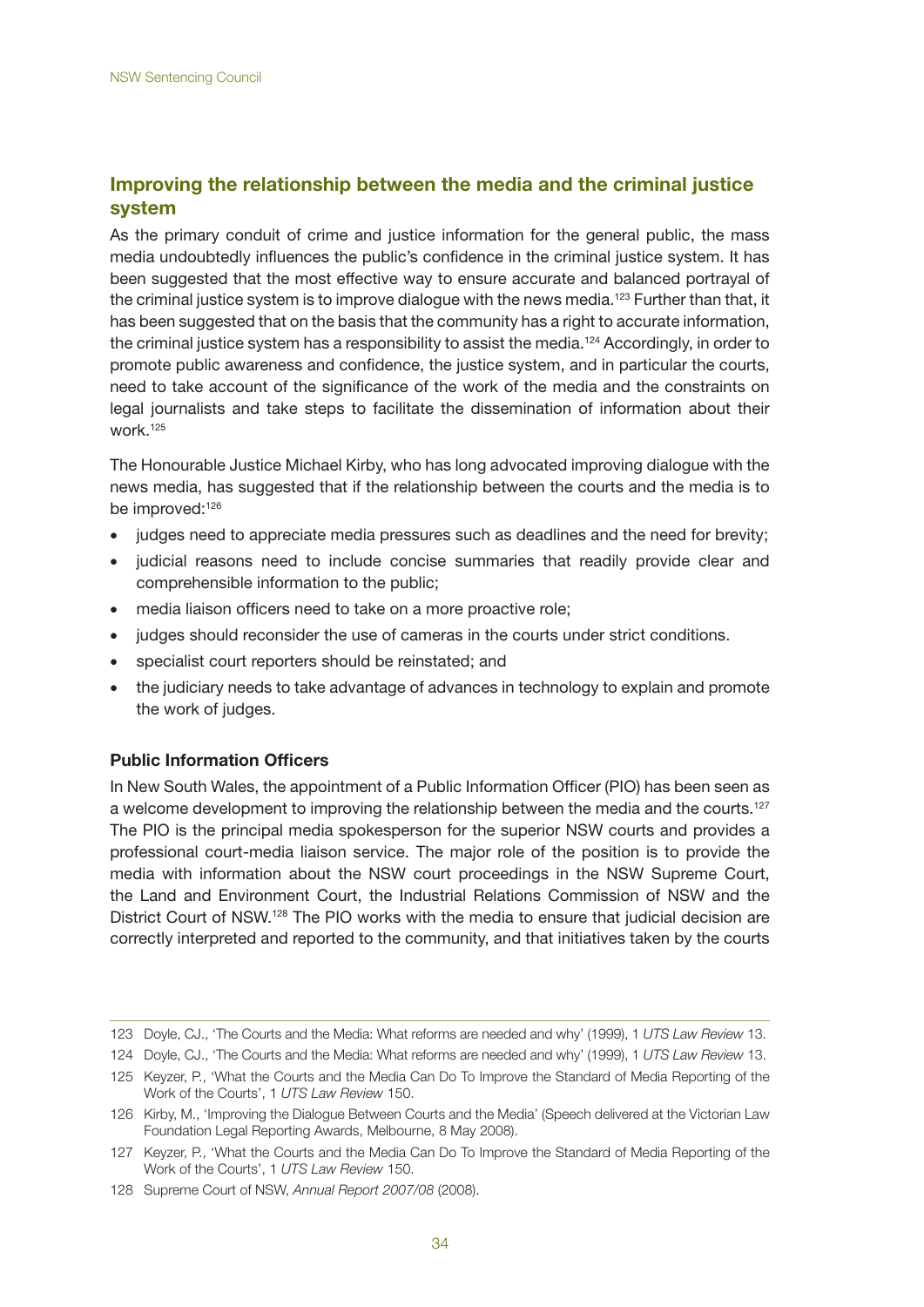to enhance access to justice are widely promoted. The PIO is also responsible for ensuring that media outlets are alert to any suppression orders issued in proceedings, and that they are familiar with the terms of these orders. During 2007 the PIO handled 2,004 enquiries from the media.

While the establishment of the PIO is indeed a positive step towards improving the relationship between the media and the courts, it is suggested that a more wide-ranging and comprehensive media strategy is required to promote a better working relationship between the criminal justice system and the press.

### **US court media strategies**

Again, the dire state of public confidence in the US courts through the 1980s and 1990s, coupled with the recognition of the extent of the power of the media, has seen this jurisdiction develop a comprehensive strategy aimed at improving the relationship between the courts and the media.

The National Centre for State Courts (NCCS), in consultation with various justice agencies, has developed a seven point plan for promoting co-operation between the courts and the media.<sup>129</sup>

#### **1. Identify and educate one or more court contacts for the media**

The majority of US state courts designate an office or an individual to liaise with the media. The role of the media officer is to provide information, keep court communications consistent and facilitate relationships with the local media engendering trust and credibility.

#### **2. Prepare and periodically update a media policy**

A media policy establishes the objectives, methods, and ground rules through which the court seeks effective relationships with the print, electronic, and other media. NCCS set out that a truly effective media police should be made public.

## **3. Actively foster good relationships with the media**

Many US state and local courts foster relationships with the media by soliciting feedback, being receptive to suggestions to improve policies, working with media representatives on joint committees, and providing educational programs.

Judicially sponsored educational programs, media conferences, and seminars are held to be useful tools for the promotion of mutual understanding between the courts and, ultimately, the general public. Periodic meetings with the editorial boards of local newspapers and newsrooms also promote accurate and fair coverage of the courts. In addition, the NCCS sets out that a well-rounded media policy incorporates outreach to the minority media.

<sup>129</sup> National Centre for State Courts, Public Trust News, Vol 3 No. 1, Fall 2004, http://www.ncsconline.org/ projects\_Initiatives/PTC/PublicTrustNews6.htm, accessed 1 February 2009.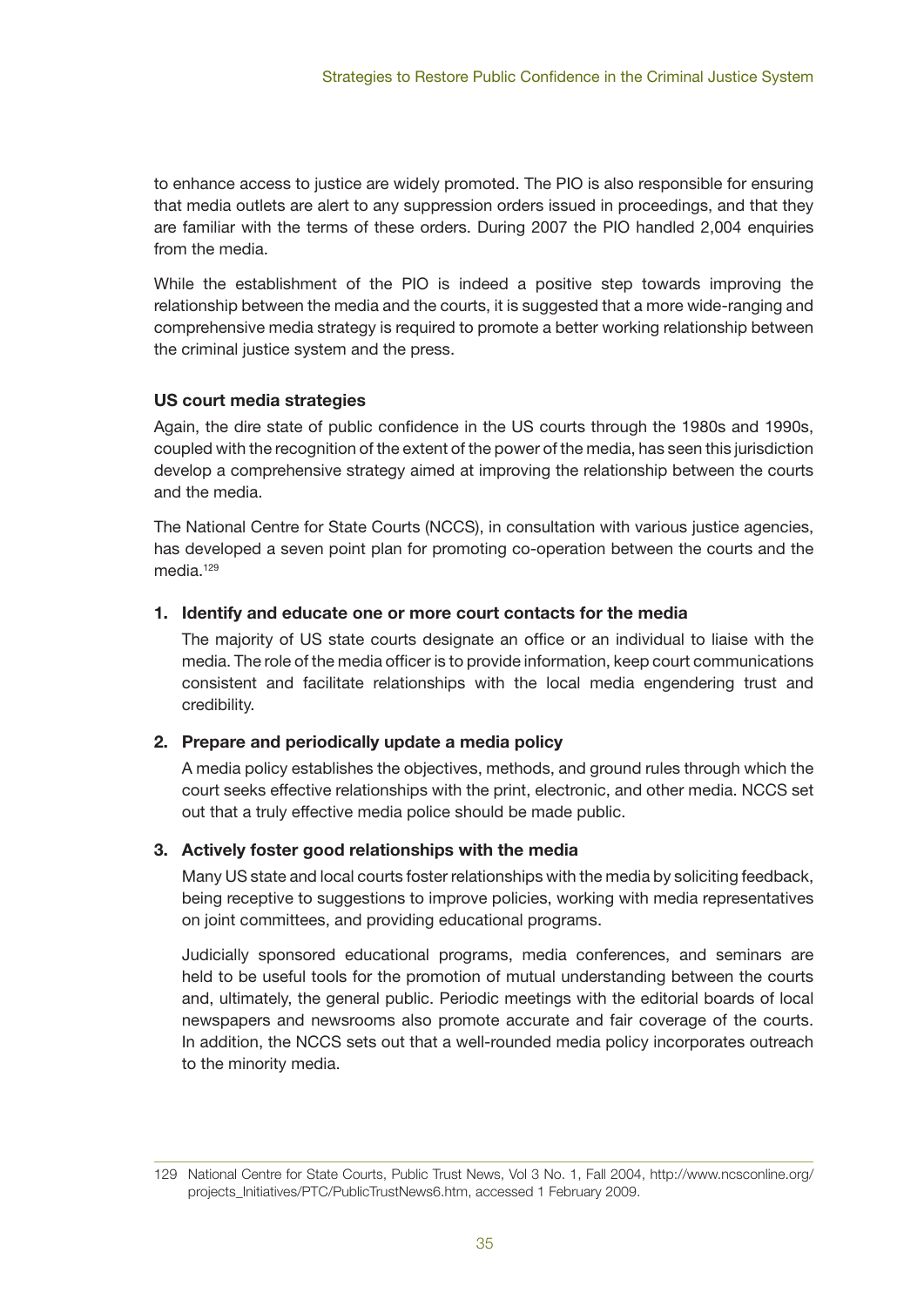For example:

- Colorado's Judicial Branch and the Colorado Bar Association organize and conduct a seminar/workshop for reporters to increase reporters' knowledge of the judicial system and the law. The workshop features several judges and a session on the laws and guidelines for open records in Colorado. The workshop is said to have opened up many lines of communications with reporters, helping to ensure more accurate stories.
- The Delaware Bar Bench Media Conference consists of representatives of the Delaware media, judiciary, and legal community. The program was designed to develop and foster the judiciary-media relationship by serving as a forum for discussion of matters of concern for all aforementioned parties. Meetings are open to all members of the public, and records of proceedings are available for public inspection.
- The Michigan Judicial Institute offered "A Journalist's Guide to Michigan Courts" in September 2004. This workshop covered topics such as the challenge of covering the courts; an overview of Michigan civil, criminal, and family proceedings; an overview of federal and appellate criminal proceedings; the setting of precedents; and media law.
- The Louisiana Supreme Court, the Louisiana State Bar Association, and the New Orleans Press Club cosponsored a "Law School for Journalists" to help the press become better informed about the judicial system.

#### **4. Provide easy access to electronic and written court information**

Court Web pages provide a powerful vehicle for making readily accessible to the media explanations of the court system, immediate access to court decisions, speeches by judges, and press releases. Web sites also help familiarize media representatives with court procedures and policies. The NCSC notes that some US state and local courts have compiled media reference kits and published guidelines for media.

#### **5. Generate good publicity and address negative press**

The NCSC sets out that courts should actively publicise the ways in which they serve the public and should respond to criticism by addressing problems and righting inaccurate perceptions. It is suggested that special events can help focus media attention on positive and ongoing programs and that op-ed pieces by judges offer a further opportunity for the courts to promote their accomplishments and educate the public through the media.

#### **6. Educate the bench and court staff on the media**

The NCSC Working effectively with the media requires that judges and court staff be somewhat conversant with the process by which topics for news stories are selected, investigated, and turned into an article or news segment. They also need to understand the timelines under which different media operate. As appropriate, individual judges and court staff should be trained in the skills that are conducive to accurate and persuasive coverage of the court.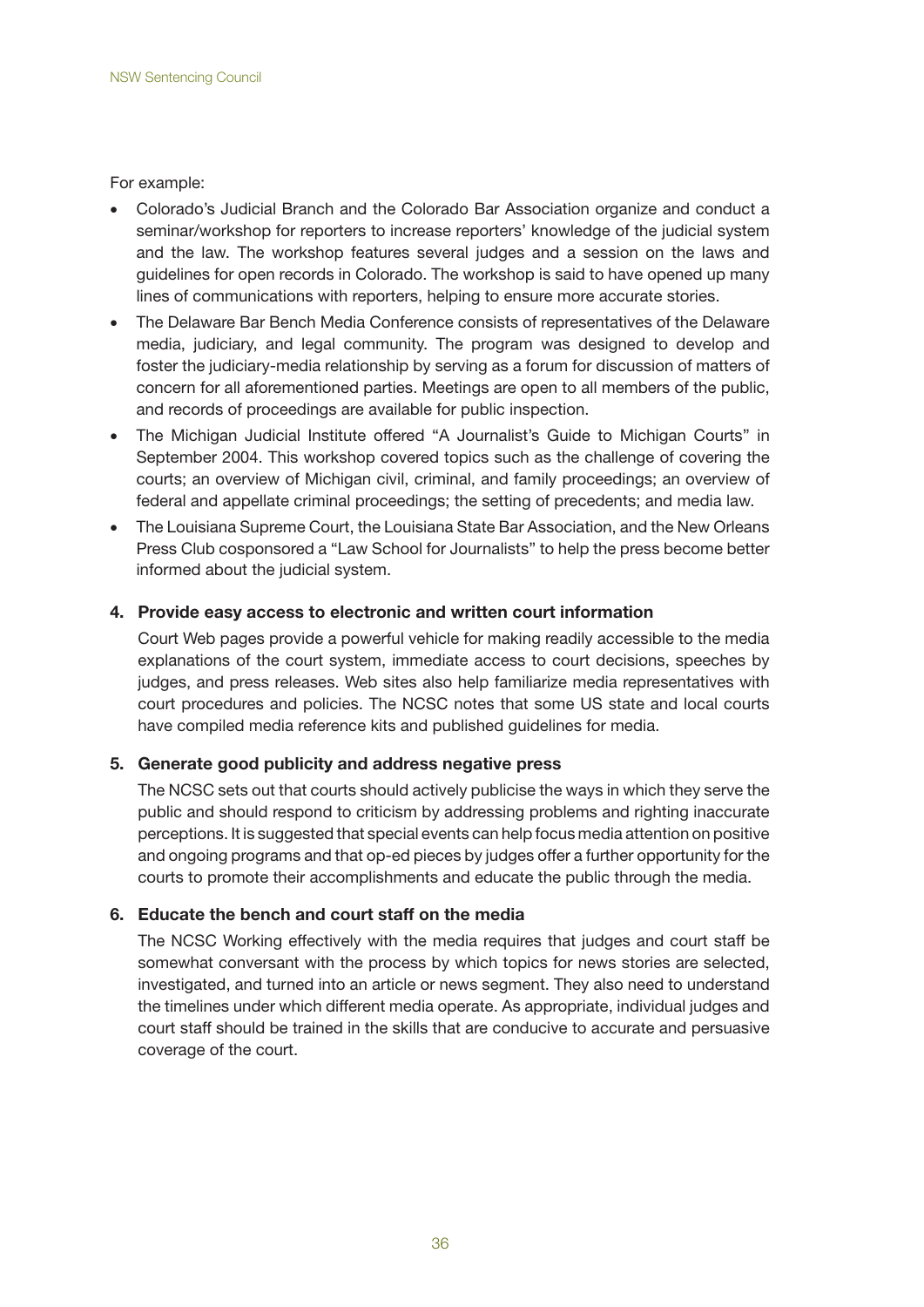## **7. Prepare for high profile cases**

The NCSC identifies high-profile cases as complex media events. Public understanding of how and why the courts handle cases and make information public or keep it confidential depends largely on how the media cover the case. Media and public perceptions of court performance will be coloured by how well courts handle these cases. Careful preparation of and timely distribution of material to the media explaining court procedures and processes, always important, are critical in a high-profile case.

In the US, intense debate in relation to the media and the courts followed the OJ Simpson trial and the US National Judicial College, in 1996, to hold its first national conference on media and the courts.130 As a result of the conference the National Judicial College and the Reynolds School of Journalism established the Reynolds National Centre for the Court and Media (RNCCM). The role of the RNCCM is to facilitate:<sup>131</sup>

- ongoing debates and discussions among journalists and judges on the relationship between the two;
- • courses and seminars, publications and research activities that address areas of controversy between the media and the courts;
- national conferences that bring together journalists, judges and attorneys; and
- problem-solving sessions between judges, journalists and other media representatives to discuss such issues as suppression orders, cameras in the courtroom, access, and confidentiality of sources.

It is suggested that the criminal justice system in this state should actively seek to improve its relationship with the media. This could be assisted by the implementation of a comprehensive best practice plan for to promote co-operation and communication. The establishment of a court media committee that could facilitate activities such as those of the RNCCM, would constitute a promising first step.

The discussion here has focussed on the relationship between the courts and the press as it is this aspect of the criminal justice system attracts a great deal of media interest. The comments are, however, applicable across all criminal justice agencies. Fostering a better relationship with the media is the best way of ensuring that the public have access to accurate and even-handed information about the criminal justice system, which in turn will have a positive impact on public confidence.

<sup>130</sup> http://courtsandmedia.org/about-rnccm/, accessed 10 March 2009.

<sup>131</sup> http://courtsandmedia.org/about-rnccm/, accessed 10 March 2009.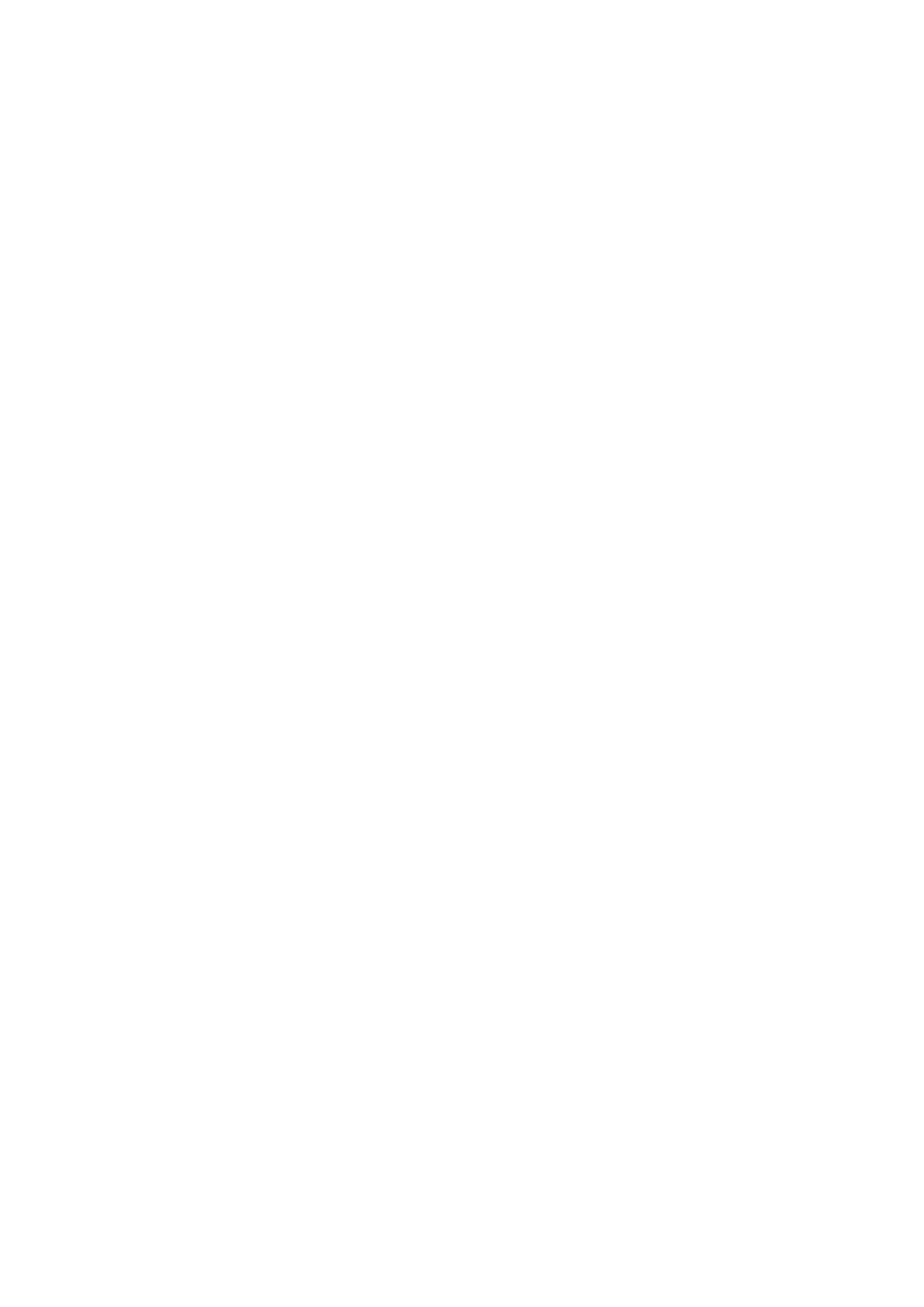# Summary and Conclusion

The BOCSAR — NSW Sentencing Council survey provides invaluable information about the present state of public confidence in the criminal justice system in New South Wales. While the current picture is not particularly positive, identifying the core issues as they are perceived by particular sectors of the community enables criminal justice agencies to develop targeted strategies to improve and promote public confidence.

The literature reveals that many of the issues and concerns raised in the survey have worldwide resonance. This provides criminal justice agencies in this state the opportunity to consider the public confidence strategies that have been effectively employed in other jurisdictions and, where appropriate, adopt them in our region.

In order to develop, maintain and promote public confidence in the criminal justice system a three pronged approach is suggested:

- ongoing public consultation by way of regular surveys;
- improving and promoting public knowledge of crime and justice issues through the development of public education programs and ongoing provision of readily accessible and up to date information; and
- development of a dedicated media strategy to promote cooperation and open dialogue between the criminal justice system and the press.

To achieve this it is suggested:

- a commitment be made to repeating the survey at least every other year;
- a commitment be made to further developing and implementing a range of public education programs in line with the court based initiatives from the US and South Australia;
- a commitment be made to ensuring the existence of relevant, up-to-date, accessible information and services which are thoroughly and appropriately promoted to the general community; and
- a commitment be made to improving the relationship between the criminal justice system and the news media by developing a best practice strategy and by establishing an appropriately appointed committee to address justice system-media issues.

Public confidence is not a static or finite concept and must be viewed as an ongoing priority for criminal justice agencies. It is critical that public opinion in relation to crime and justice issues continues to be measured so that appropriate strategies to address the concerns of the public are further developed and fine-tuned. A failure to do so will see an unremitting erosion of public confidence in the criminal justice system which will ultimately fail to establish the requisite authority and legitimacy to function effectively.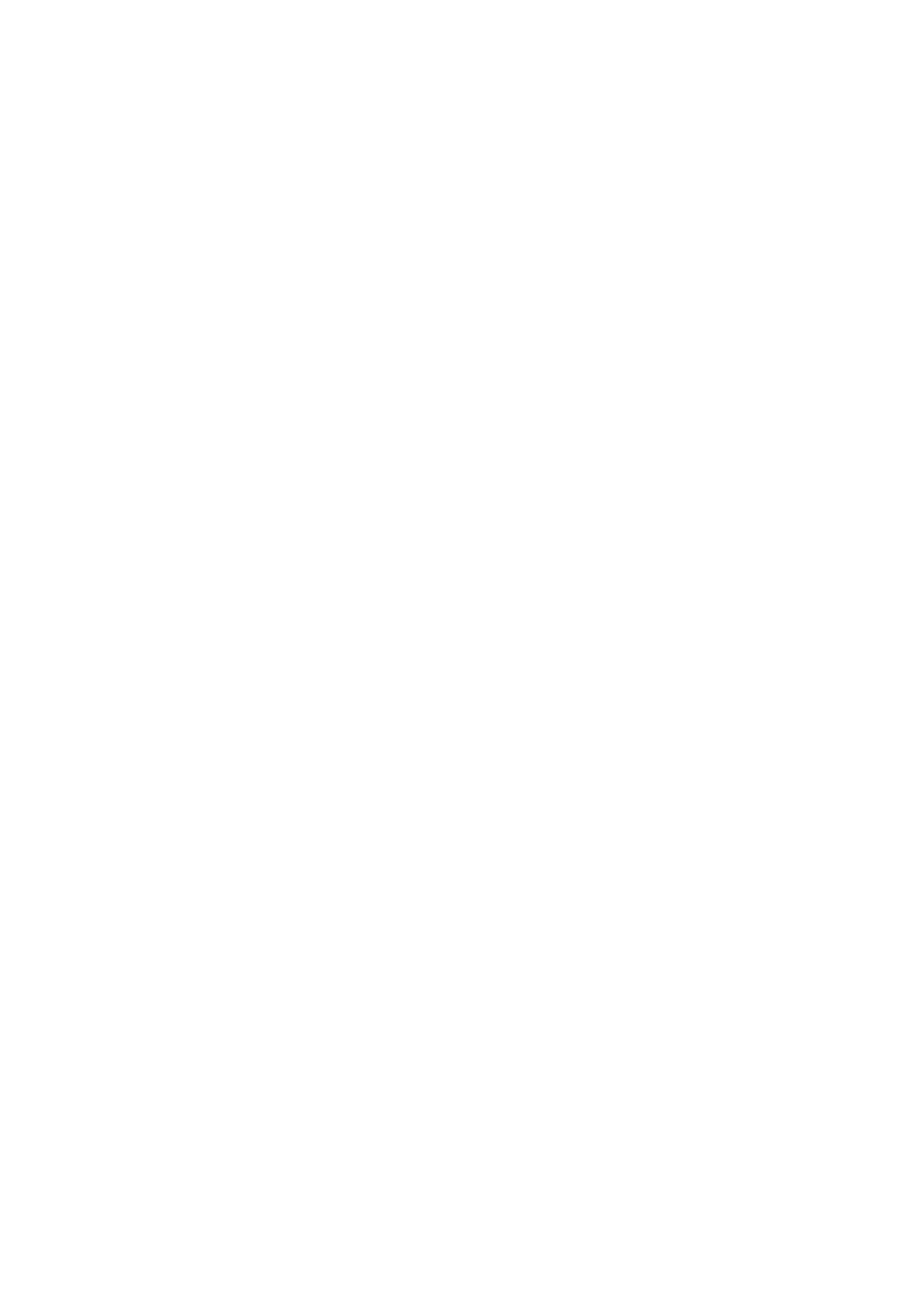## Appendix A: Lawlink Agencies

Aboriginal Justice Advisory Council (www.lawlink.nsw.gov.au/ajac) Administrative Decisions Tribunal (www.lawlink.nsw.gov.au/adt) Anti-Discrimination Board (www.lawlink.nsw.gov.au/adb) Attorney General's Department – corporate website (www.lawlink.nsw.gov.au/agd) Attorney General's Department – Criminal Law Review Division (www.lawlink.nsw.gov.au/clrd) Attorney General's Department – Law Libraries (www.lawlink.nsw.gov.au/agdlib) Attorney General's Department – Legislation and Policy Division (www.lawlink.nsw.gov.au/lpd) Attorney General's Department – Crime Prevention Division (www.lawlink.nsw.gov.au/cpd)

Births, Deaths & Marriages, Registry of (www.bdm.nsw.gov.au) Bureau of Crime Statistics and Research (www.lawlink.nsw.gov.au/bocsar)

NSW Caselaw (www.lawlink.nsw.gov.au/caselaw) Chief Industrial Magistrate's Court (www.lawlink.nsw.gov.au/cim) Children's Court (www.lawlink.nsw.gov.au/childrenscourt) Children's Court Clinic (www.lawlink.nsw.gov.au/ccc) Community Justice Centres (www.cjc.nsw.gov.au) Community Relations Unit (www.lawlink.nsw.gov.au/cru) Copyright Unit (www.lawlink.nsw.gov.au/lpd) Coroner's Court (www.lawlink.nsw.gov.au/coroners) Criminal Law Review Division, NSW Attorney General's Department (www.lawlink.nsw.gov.au/clrd) Crime Prevention Division – NSW Attorney General's Department (www.lawlink.nsw.gov.au/cpd) Criminal Justice Research Network (www.lawlink.nsw.gov.au/cjrn) Crown Solicitor's Office (www.lawlink.nsw.gov.au/cso)

Date Rape, About (www.aboutdaterape.nsw.gov.au) District Court (www.lawlink.nsw.gov.au/dc) Diversity Services (www.lawlink.nsw.gov.au/diversity services) DNA Review Panel (www.lawlink.nsw.gov.au/dna) Drug Court (www.lawlink.nsw.gov.au/drugcrt) Drug and Alcohol Court for Youth (www.lawlink.nsw.gov.au/youthdrugcourt) Dust Diseases Tribunal (www.lawlink.nsw.gov.au/ddt) Domestic Violence Interagency Guidelines (www.lawlink.nsw.gov.au/dvig)

Graffiti Information, NSW (www.graffiti.nsw.gov.au)

Industrial Relations Commission (www.lawlink.nsw.gov.au/irc)

LawAccess NSW (www.lawaccess.nsw.gov.au) Land and Environment Court (www.lawlink.nsw.gov.au/lec) Law Courts Library (www.lawlink.nsw.gov.au/lcl) Law Reform Commission (www.lawlink.nsw.gov.au/lrc) Legal Services Branch (www.lawlink.nsw.gov.au/lsb) Legal Profession Admission Board (www.lawlink.nsw.gov.au/lpab) Legal Management Services (www.lawlink.nsw.gov.au/lms) Legal Representation Office (www.lawlink.nsw.gov.au/lro) Legal Services Commissioner, Office of the (www.lawlink.nsw.gov.au/olsc) Local Courts (www.lawlink.nsw.gov.au/lc)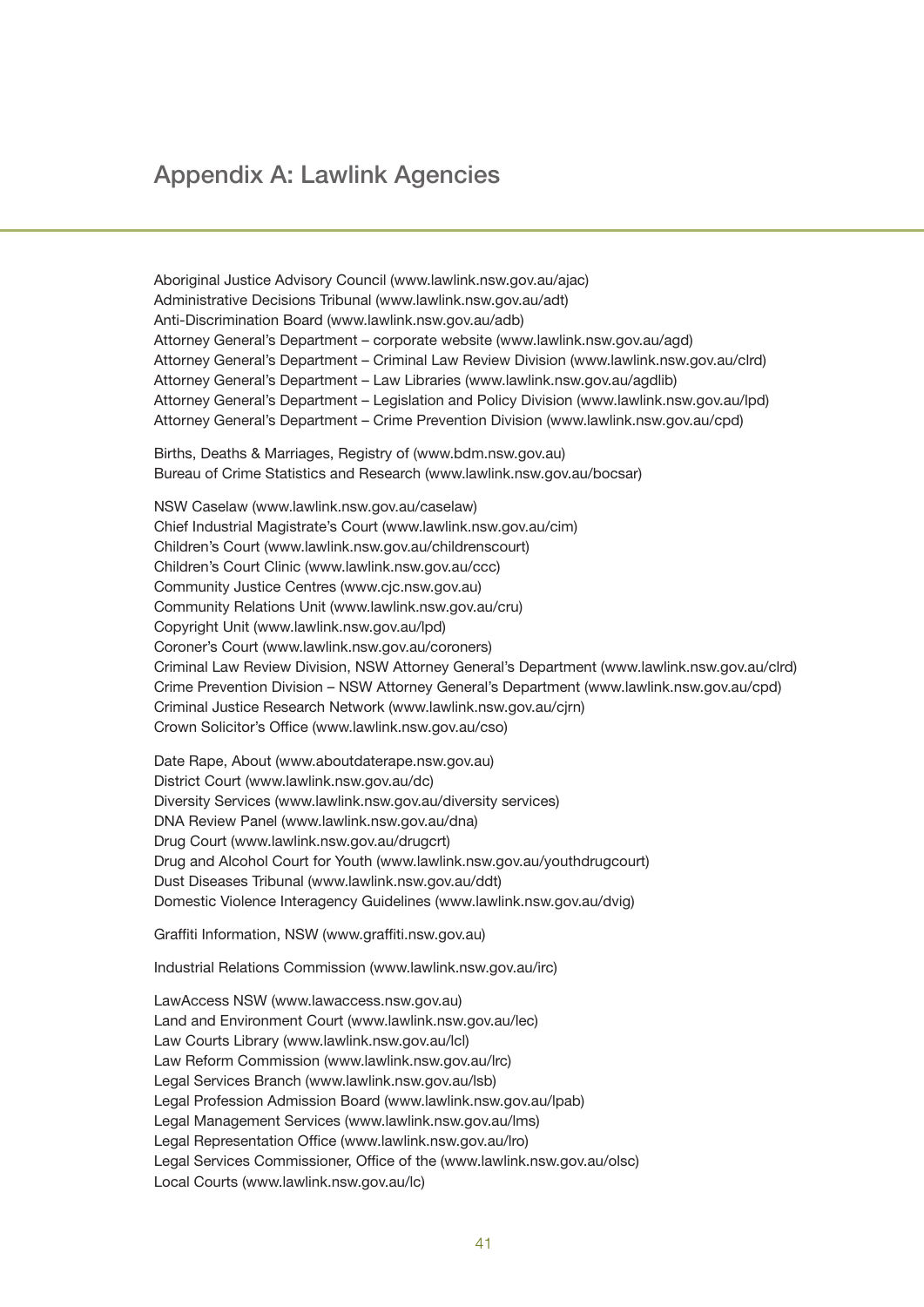Magistrates Early Referral Into Treatment Program (MERIT) (www.lawlink.nsw.gov.au/merit) Missing Persons Unit, Family and Friends of (www.lawlink.nsw.gov.au/missingpersons)

Office of the Legal Services Commissioner (www.lawlink.nsw.gov.au/olsc) Office of the Public Guardian (www.lawlink.nsw.gov.au/opg) Office of the Sheriff (www.lawlink.nsw.gov.au/ots) Office of the Protective Commissioner (www.lawlink.nsw.gov.au/opc)

Privacy NSW (www.lawlink.nsw.gov.au/privacynsw) Professional Standards Council (www.lawlink.nsw.gov.au/psc) Protective Commissioner (www.lawlink.nsw.gov.au/opc) Public Defenders Office (www.lawlink.nsw.gov.au/pd) Public Guardian (www.lawlink.nsw.gov.au/opg)

Sentencing Council of NSW (www.lawlink.nsw.gov.au/sentencingcouncil) Sheriff of NSW (www.lawlink.nsw.gov.au/ots) Special Commission of Inquiry into Acute Care Services in NSW Public Hospitals (www.lawlink.nsw. gov.au/acsinquiry) Special Commission of Inquiry into Medical Research and Compensation Foundation www.lawlink. nsw.gov.au/mrcf Special Commission of Inquiry into Child Protection Services in NSW (www.lawlink.nsw.gov.au/ cpsinquiry) Special Commission of Inquiry into Sydney Ferries (www.lawlink.nsw.gov.au/sfi) Supreme Court (www.lawlink.nsw.gov.au/sc) Understanding Your Legal Rights: A Guide for Lesbians and Gay Men in NSW (www.lawlink.nsw.gov.

au/samesex) Uniform Civil Procedure Rules (www.lawlink.nsw.gov.au/ucpr)

Victims Services (www.lawlink.nsw.gov.au/vs) Victims of Crime (www.lawlink.nsw.gov.au/voc)

Youth Drug and Alcohol Court (www.lawlink.nsw.gov.au/youthdrugcourt) Youth Justice Advisory Committee (www.lawlink.nsw.gov.au/yjac)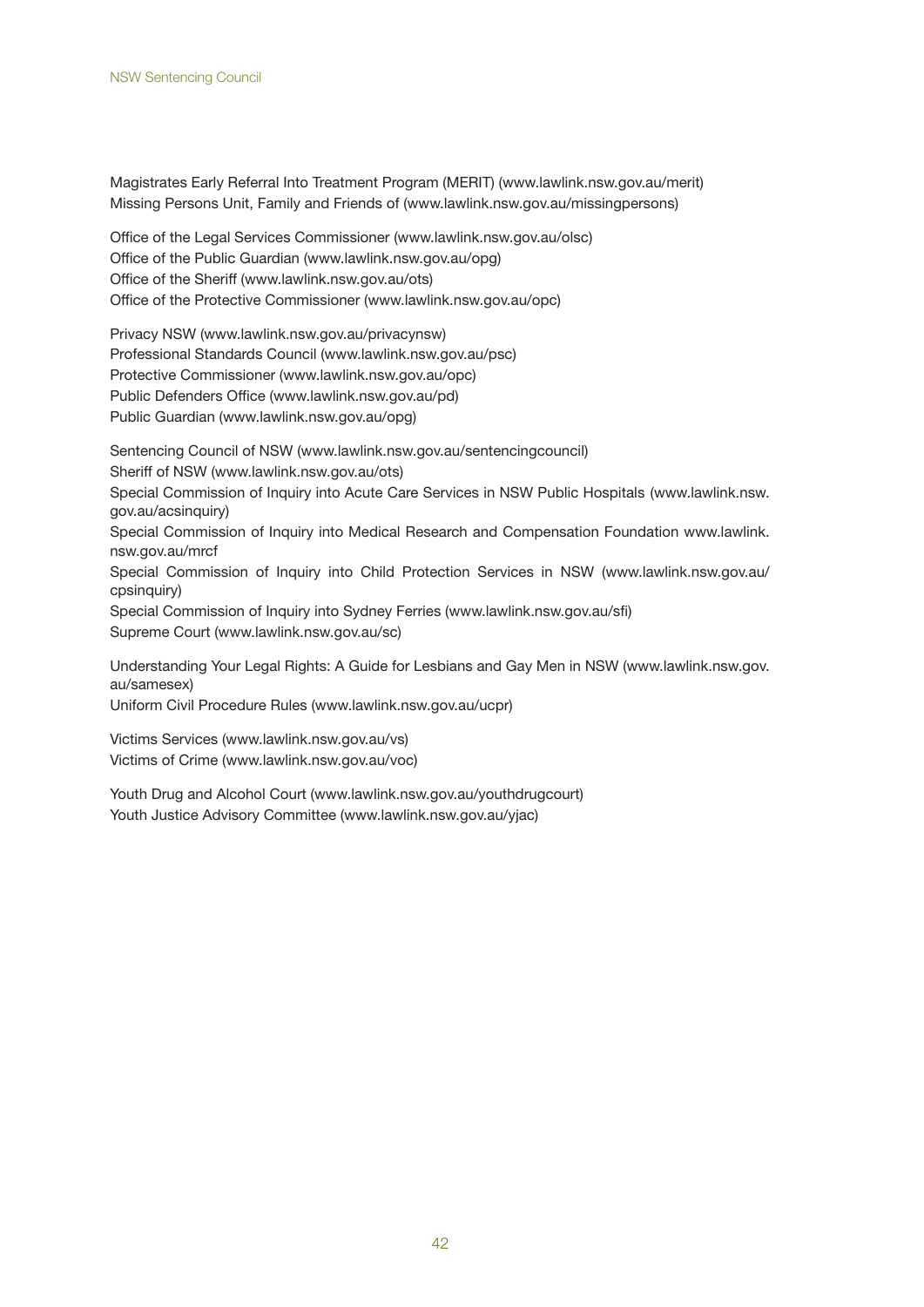## **Bibliography**

Brennan, J., 'The Third Branch and the Fourth Estate' (Speech delivered at the Broadcasting Society and Law Lecture Series, University College, Dublin, 22 April 1997).

Broadhurst, R. and Indermaur, D., 'Crime Seriousness Ratings: The Relationship of Information Accuracy and General Attitudes in Western Australia' (1982) *Australian and New Zealand Journal of Criminology*.

Callinan, R., 'Court Delays in NSW: Issues and Developments' (2002) NSW Parliamentary Library Research Service, Briefing Paper No 1/02.

Campbell, E. and Lee, H.P., *The Australian Judiciary* (Cambridge University Press, 2001).

Casey, S. and Mohr, P. 'Law-and-order Politics, Public Opinion Polls and the Media' (2005) 12(1) *Psychiatry, Psychology and Law* 141.

Chapman, B. et al 'Improving public attitudes to the criminal justice system: the impact of information (2002) Home Office Research Study No. 245, Home Office, London, 32.

Dijk, J. van et al, 'Criminal victimisation in international perspective: Key findings from the 2004–2005 ICVS and EU ICS' (Boom Juridische Uitgevers, The Hague, 2008).

Doyle, CJ. 'The Courts and the Media: What reforms are needed and why' (1999) 1 UTS Law Review 13.

Gelb, K., 'Myths and Misconceptions: Public Opinion versus Public Judgment about Sentencing' (Sentencing Advisory Council, Victoria, July 2006).

Goh, D. and Moffatt, S., 'New South Wales Recorded Crime Statistics 2008' (2009) NSW Bureau of Crime Statistics and Research.

Holder, R., 'The Quality of Justice: Operation of the Victims of Crime Act 1994 in the Australian Capital Territory 1996–2007' (2008) Victim Support ACT, Canberra, June 2008.

Hough, M. and Roberts, J., 'Attitudes to punishment: findings from the British Crime Survey' (1998) Home Office Research Study No. 179.

Hough, M. and Roberts, J., 'Confidence in Justice: An international review' (2004) ICPR Research Paper No. 3, The Institute for Criminal Policy Research, School of Law, King's College, London.

Indermaur, D., *Perceptions of Crime Seriousness and Sentencing* (1990) Criminology Research Council of Australia Report, Canberra, Australian Institute of Criminology.

Indermaur, D., 'Public Perceptions of Sentencing in Perth, Western Australia' (1987) 20 *Australian and New Zealand Journal of Criminology* 163.

Indermaur, D. and Hough, M. 'Strategies for changing public attitudes to punishment' in J Roberts and M Hough (eds) *Changing attitudes to Punishment: Public Opinion, Crime and Justice* (Willan Publishing, Devon, 2002).

Indermaur, D. and Roberts, L., 'Perceptions of crime and justice' in S Wilson et al (eds), *Australian Social Attitudes: The First Report* (University of NSW Press, Sydney, 2005).

Jansson K. et al, 'Extent and Trends' in Kershaw C. et al, *Crime in England and Wales 2007/08. Findings from the British Crime Survey and police recorded crime*, Home Office Statistical Bulletin, July 2008.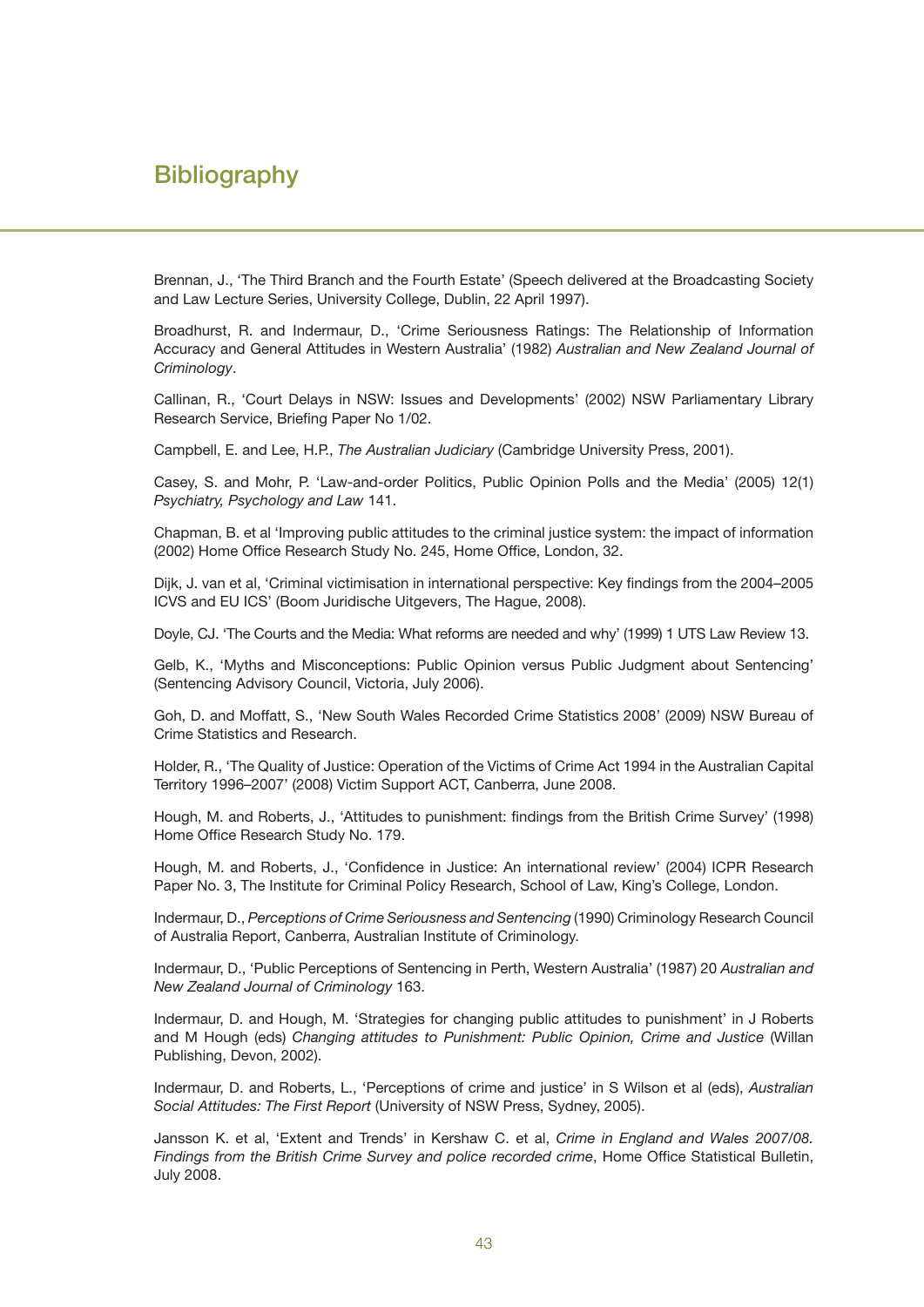Johnson, H., 'Crime Victimisation in Australia. Key Results of the 2004 International Crime Victimisation Survey' Research and Public Policy Series No. 64, Australian Institute of Criminology.

Jones, C. et al, 'Public Confidence in the criminal justice system' (2008) Crime and Justice Bulletin No. 118, NSW Bureau of Crime Statistics and Research, Sydney.

Keyzer, P., 'What the Courts and the Media Can Do To Improve the Standard of Media Reporting of the Work of the Courts' 1 *UTS Law Review* 150.

Kirby, M., 'Media and Courts – The Dilemma' (Speech delivered at Southern Cross University Graduation Ceremony, 27 April 2002).

Kirby, M., 'Improving the Dialogue Between Courts and the Media' (Speech delivered at the Victorian Law Foundation Legal Reporting Awards, Melbourne, 8 May 2008).

Kuan, Y., 'Long term trends in trial processing in New South Wales, (2004) Crime and Justice Bulletin no. 82, NSW Bureau of Crime Statistics and Research, Sydney.

Lulham, R. and Fitzgerald, J., 'Trends in bail and sentencing outcomes in New South Wales Criminal Courts: 1993–2007' (2008) Crime and Justice Bulletin No. 124, NSW Bureau of Crime Statistics and Research, Sydney.

Mole, S., 'Ch: 5 Public perception' in Kershaw C. et al (eds), *Crime in England and Wales 2007/08. Findings from the British Crime Survey and police recorded crime*, Home Office Statistical Bulletin, July 2008, 131.

National Centre for State Courts, Public Trust News, Vol 3 No. 1, Fall 2004, http://www.ncsconline. org/projects\_Initiatives/PTC/PublicTrustNews6.htm.

NSW Law Reform Commission, Juries and Sentencing, Issue Paper 27 (2006).

NSW Law Reform Commission, Role of juries in sentencing, Report 118 (2007).

Payne, J., 'Criminal trial delays in Australia: trial listing outcomes' Australian Institute of Criminology Research and Public Policy Series No. 74.

Productivity Commission's Report on Government Services 2008.

Roberts, J. et al, 'Public Attitudes Sentencing in Canada: exploring recent findings' (2007) 49(1) *Canadian Journal of Criminology and Criminal Justice* 75.

Roberts, J. et al, *Penal Populism and Public Opinion Lessons from Five Countries* (Oxford University Press, Oxford, 2002).

Roberts, J., 'Public Opinion and Sentencing Policy' in S Rex and M Tonry (eds) *Reform and punishment: the future of sentencing* (Willan Publishing, Cullompton, 2002).

Roberts, J. and Stalens, L., *Public Opinion, Crime and Criminal Justice* (Westview Press, Boulder, 1994).

Salisbury, H., 'Public attitudes to the criminal justice system: the impact of providing information to British Crime Survey respondents' (2004) Home Office Online Report No. 64/04, Home Office, London.

Smith, D., 'Confidence in the criminal justice system: what lies beneath?' (2007) Ministry of Justice Research Series No. 7/07.

Spigelman, CJ., 'Citizens and courts' (Address delivered at the International Conference on Regulation Reform Management and Scrutiny of Legislation, Parliament House, Sydney, 9 July 2001).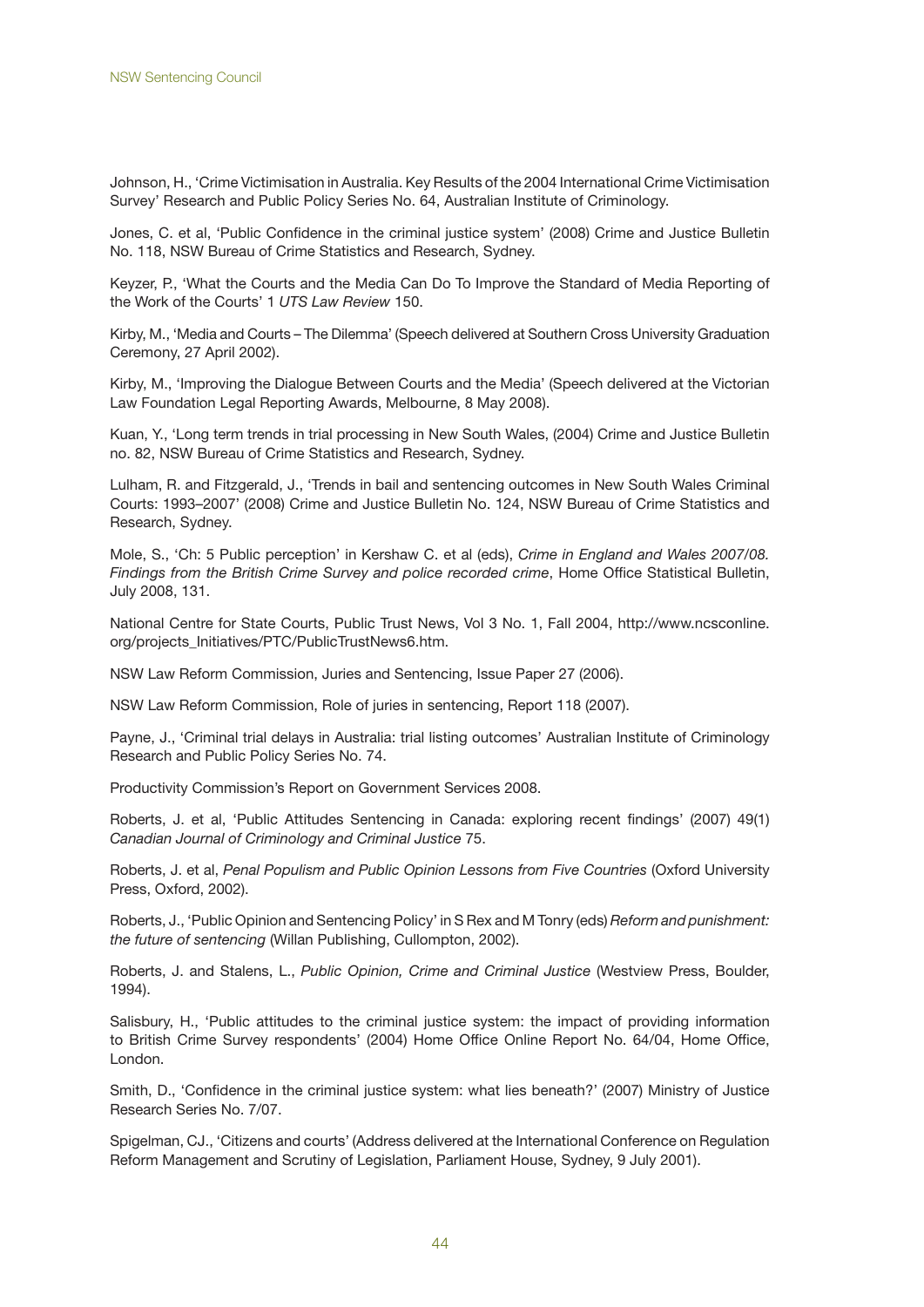Spigelman, CJ., 'A new way to sentence for serious crime' (Speech presented at the Annual Opening of Law Term Dinner, Sydney, 31 January 2005).

Spigelman CJ., 'Free, strong societies arise from participatory legal systems', Sydney Morning Herald, 16 May 2005.

Victims Services 'Key Fact 2006/07' The Victims of Crime Chronicle, Victims Services, Attorney General's Department of NSW, Vol 12 No. 1, May 2008.

Warr, M., 'Poll Trends. Public Opinion on Crime and punishment' (1995) 59 *Public Opinion Quarterly* 296.

Weatherburn, D and Indermaur, D., 'Public perceptions of crime trends in New South Wales and Western Australia' (2004) Crime and Justice Bulletin No. 80, NSW Bureau of Crime Statistics and Research, Sydney.

Wemmers, J., 'Where do they belong? Giving victims a place in the criminal justice process' (Paper presented at the National Victims of Crime Conference, Adelaide, 23–24 September 2008).

Wilson, P. et al, 'Strategies to Integrate and Co-ordinate Victims of Crime Services' (2001) Report for Families, Youth and Community Care Queensland, Bond University.

Zdenkowski, G., 'Magistrates' courts and public confidence' (Paper presented at the Confidence in the Courts conference, Canberra, 9–11 February 2007).